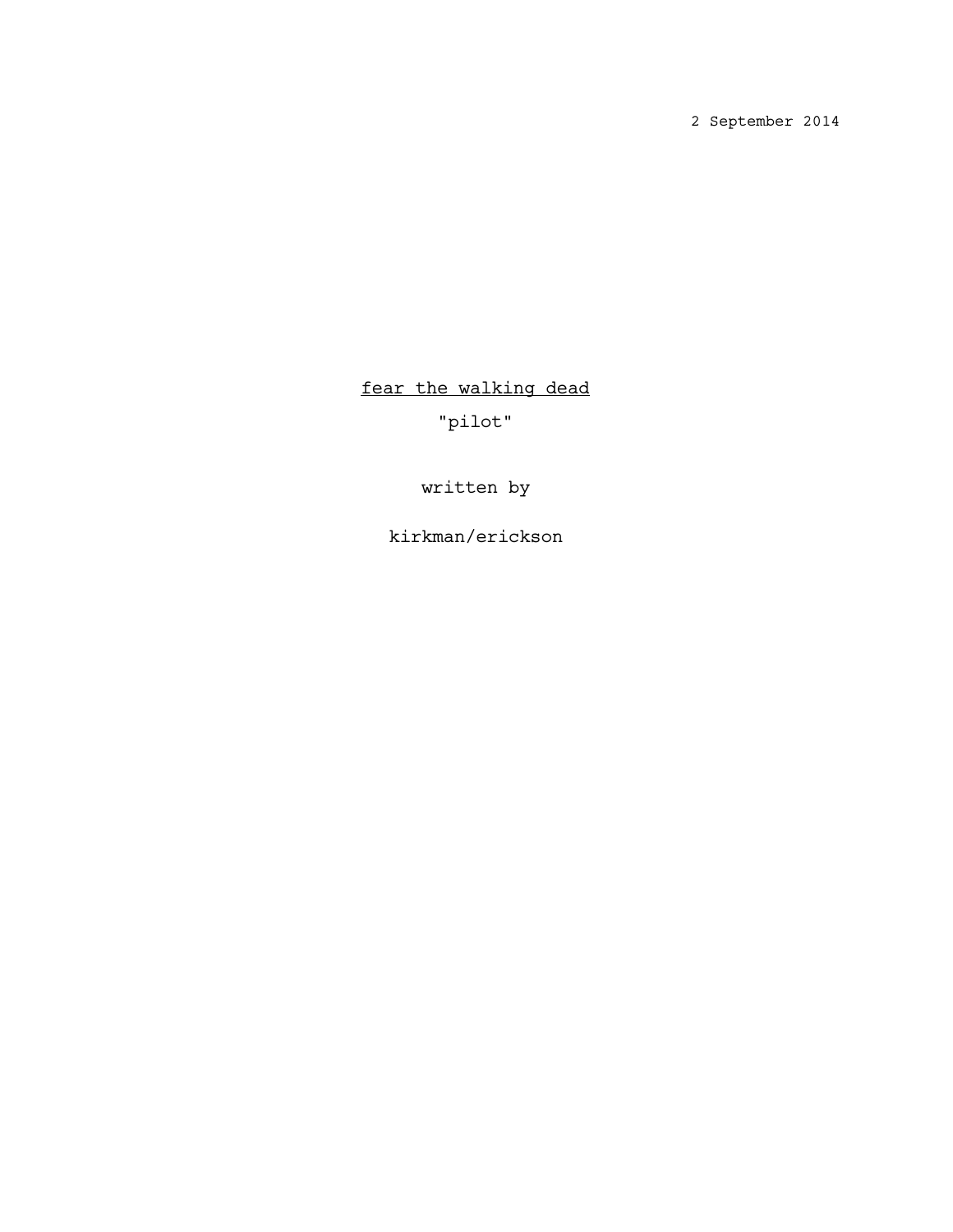UP ON:

1 INT. STASH HOUSE - BEDROOM - DAY 1

IAN BENNETT (19) was handsome once. He's curled fetal on one of several foul mattresses in a derelict bedroom. Milky weak light penetrates threadbare curtains. The room looks like landfill. A shit bucket in the corner teems with FLIES.

Ian's in loose boxers, ribs pressed pale against blue-veined skin. He shakes with the morning chill, and his high's wane, BELT looped around his bicep above the INJECTION SITE. He looks dead, the room his hell.

There are other crates, other mattresses around him, but Ian is alone. Sole tenant. His WORKS are scattered on top of a nearby MILK CRATE -- needle, scorched spoon, Bic lighter.

There's a THUD downstairs. VOICES. Ian opens his eyes, red from broken vessels. We HOLD TIGHT on his bloody-blue orbs, pupils dilated -- until a SCREAM CURLS up from down low.

Ian sits bolt upright, breathless. Three distinct BOOMING VOICES come up through the floor. Rage. Panic. <u>Horror</u>.<br>Furniture CRASHES. More SCREAMS, terrified SCREAMS.

Then GUNSHOTS. ONE... then ONE more. CRASHING bodies. One final, piercing SCREAM. Then silence. The silence worse.

Ian shakes his head, struggles to focus against the disorient as he listens for movement, footfalls ascending the steps. He brings his knees up under him, holds  $--$ 

-- then tip-toes barefoot through drug den detritus. He grabs sweats, a wife-beater -- his, someone else's, doesn't matter. He dresses then --

2 INT. STASH HOUSE - SECOND FLOOR LANDING - CONTINUOUS 2

Ian pushes into the hallway, skylight overhead. He steps into the sunshine. He looks like an apocalyptic refugee -- wary, holding upstairs because he fears what lies beneath.

Soiled sleeping bags scattered about. Hollowed PROPANE TANK centers the room, thick with ash like it was used for heat.

People slept here, people <u>lived</u> here... and moved on.

Ian pads towards the stairs, light steps on worn floorboards. He kneels by an abandoned pack, finds a .22 SIX-CYLINDER. He lifts it...<sup>-</sup>trembles. Holding the gun adds to his terror.

He DROPS the pistol like it's hot, braces himself, and --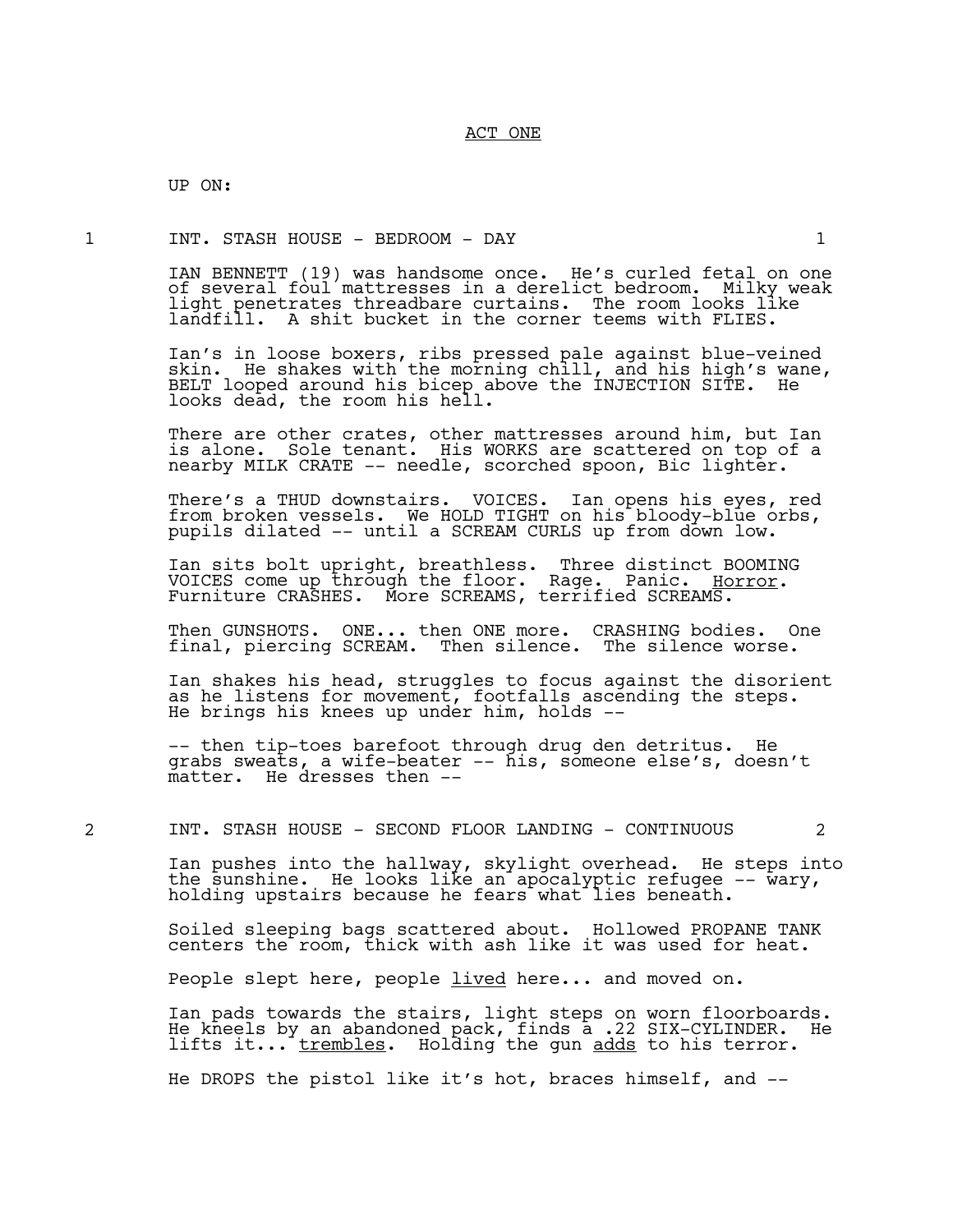Ian reaches the first floor -- as fucked up as the second. He holds there, holds his breath, tries to slow his pulse... and begins to hear something... SOFT, WET, repeating.

The front door beckons but Ian stalks down the hall toward that sucking sound. He slow-rounds a corner and --

# 4 INT. STASH HOUSE - KITCHEN - CONTINUOUS 4

Bloodbath. A CORPSE, throat torn out, blood pulsing into a pool -- a young man, .357 MAGNUM by his hand. Past him, ANOTHER BODY... similar state. Ian is HORRIFIED. He brings a hand up to cover his mouth as his eyes settle on --

THE STICK WOMAN crouches over a THIRD VICTIM. She's scrawny in thread-bare sundress, dark hair pulled tight in a ponytail. She kisses the neck of the corpse  $-$ - then sucks, stretches, pulls something taut.

She's the source of the sounds and, when she turns, Ian sees why. Her eyes pale as her skin, nearly translucent -- sharp contrast between her corpse-complexion and the BLACK-RED GORE painting her mouth, jaw, throat. It hits Ian  $-$ 

# She's been eating this man.

IAN Oh God... *Gloria* ...

Ian steps back as Stick Woman stands -- he now sees GUNSHOT WOUNDS in her torso. Her dead gaze holds him. She never reaches, never snarls, just advances like a hunched ghost.

IAN (CONT'D)<br>What are you doing, what the hell --

She steps over corpses, bare feet leaving BLOODY PRINTS. Ian backs away, watches her come on, screams --

IAN (CONT'D)<br>-- help me, someone <u>help me</u> -- !

He BUMPS into the door frame. The impact jolts him from his stun. Ian bolts, leaves the Stick Woman behind, and --

5 INT. STASH HOUSE - LIVING ROOM - CONTINUOUS 5

Ian races through the house, trips barefoot over trash, overturned furniture. He falls flat on the floor, but hears the Stick Woman behind him, growling.

He forces himself standing, lurches forward, and --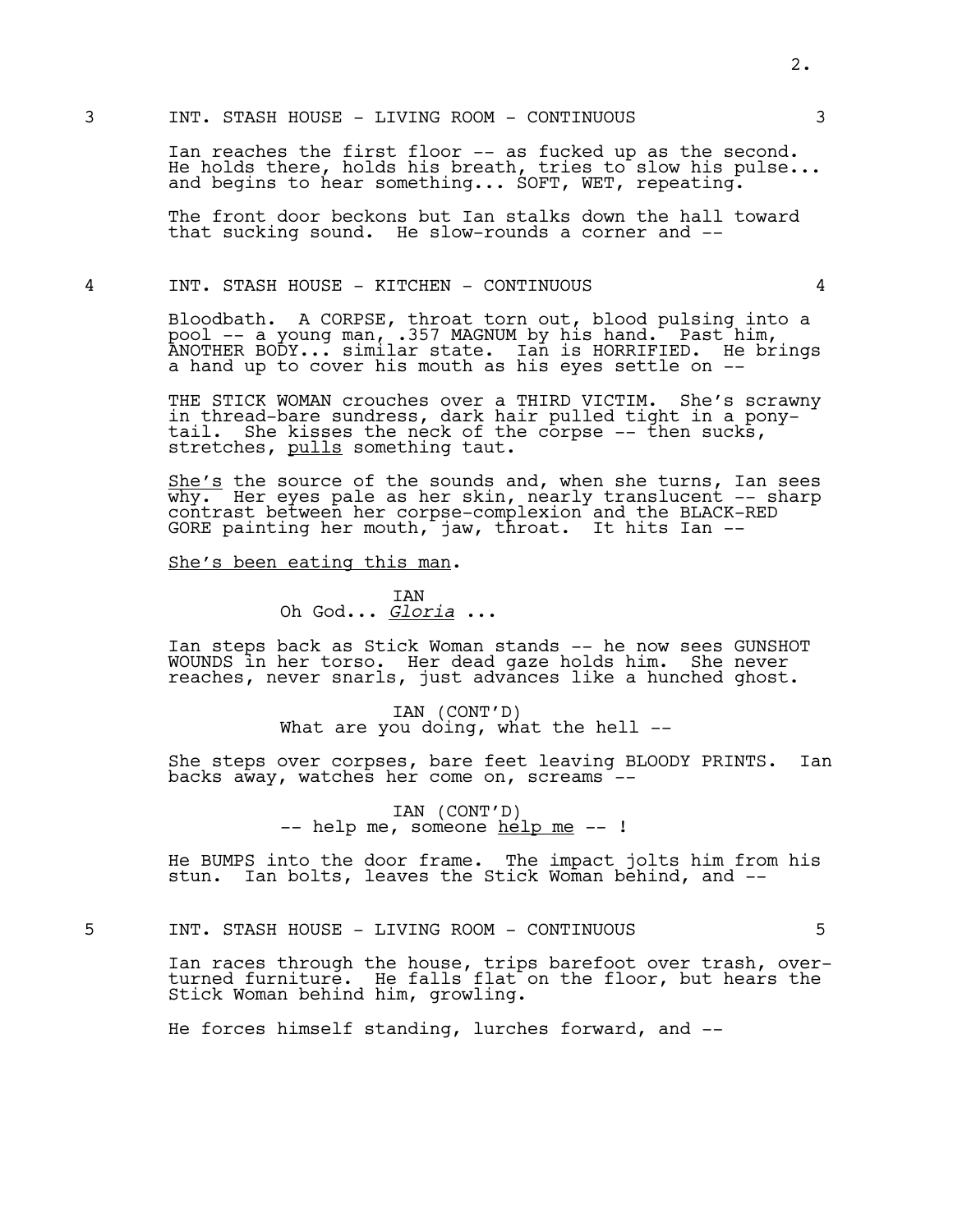Ian runs into the yard. The steel SECURITY DOOR SLAMS shut behind him, RATTLES loose in the frame. Ian glances back to see if the Stick Woman is there, races through --

The front lawn is yellow, jungle-wild. Nearby houses gutted, tagged, abandoned. A BURNED OUT PICK-UP jacked on the curb. The neighborhood is forgotten, dead. Urban apocalypse.

Ian rockets up the street, breath RAKING his lungs. The soles of his feet start to split and bleed. At an intersection Ian banks right and --

# 7 EXT. INTERSECTION - VENICE - CONTINUOUS 7

CLOSE ON IAN as he runs, gasping, blood PULSING in his ears. He sprints until he feels something catch, break inside him. His lungs are raw, feet bleeding -- he's burned through the short-lived adrenaline rush. Crash.

He slows his pace, sucks air to stay his sobs. He finally turns, fearful the Stick Woman may be staggering after him - if she truly exists. As Ian completes his one-eighty turn --

WE SEE IAN WIPED FROM VIEW as a CAR ROARS INTO FRAME, HORN BLARING, SLAMS into the boy. The IMPACT lifts him into the air, violent rag-doll toss, then crashes him down, and --

GOD's POV. An URBAN SOUNDTRACK now hits us as hard as the vehicle hit Ian. TRAFFIC DIN. HELICOPTER in the distance. HOMELESS WOMAN haggling on a corner. A GULL cries.

The SOUNDS wash over Ian as he lies on the pavement, curled fetal, twisted in pain, as PEDESTRIANS, DRIVERS converge --

> DRIVER Call 911, someone call 911 -- he-he came out of nowhere --!

The DRIVER yells as a FLURRY OF LIFE fills the frame, as Ian writhes, as we realize the apocalypse has yet to arrive --

SMASH TO:

#### MAIN TITLES

8 INT. SISTERS OF MERCY HOSPITAL - IAN'S ROOM - DAY 8

Semi-private, cloth partition drawn along the ceiling rails between Ian and an ELDERLY PATIENT. His roommate's breathing sounds wet, tubercular. Ian's wrists are bound to either guardrail -- LAPD UNIS sandwich him. Ian, gravel-voiced --

> **TAN** I went for a walk.

LAPD UNI You were running, Ian.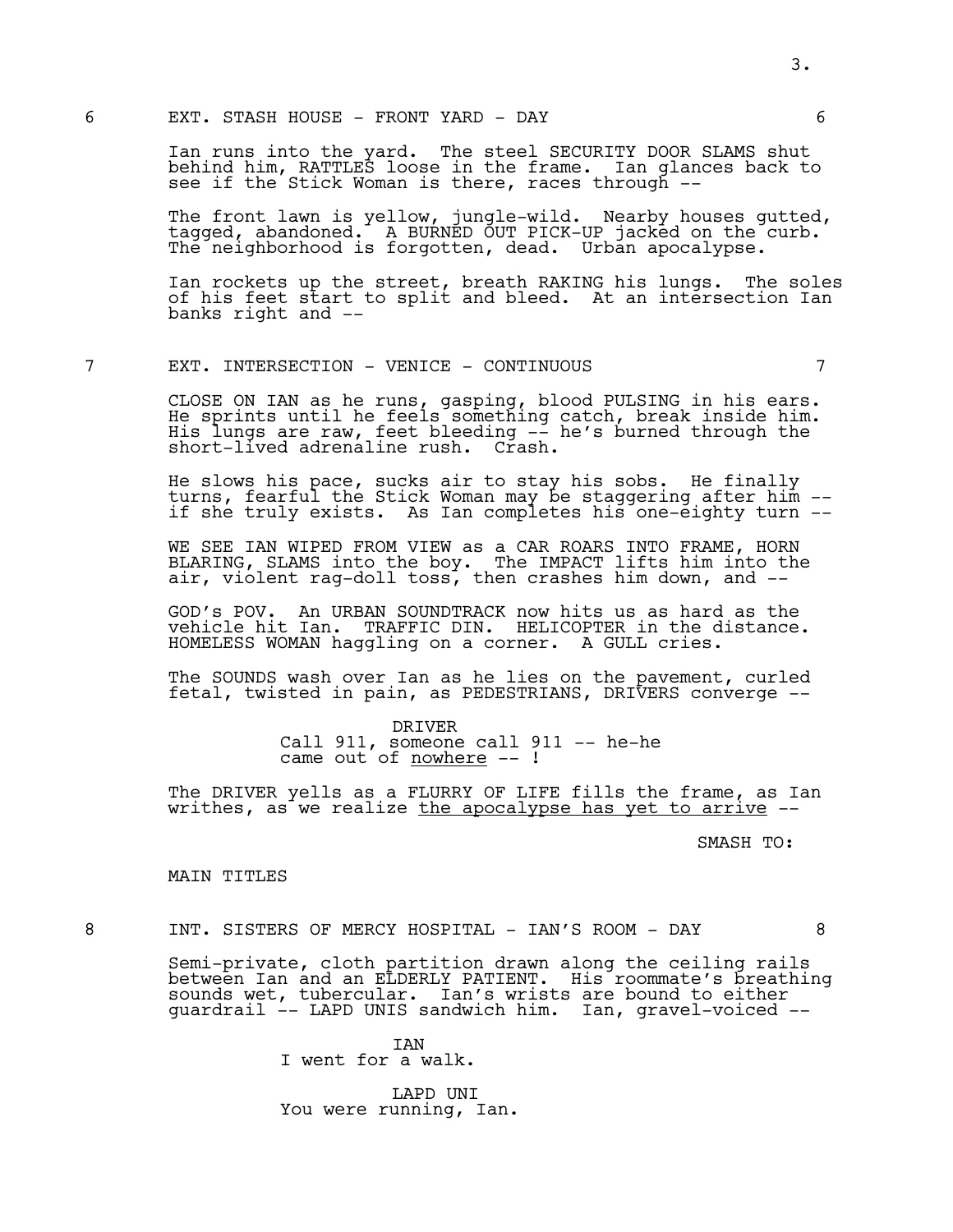I went for a run. He clings to calm with both hands, white-knuckling it, a bravado he can't hold. The cop presses -- LAPD UNI Barefoot -- down needle alley? IAN Kenyans run barefoot. LAPD UNI Uh-huh. (glances at his partner) You remember saying someone went cannibal? You were raving about flesh and blood and viscera. IAN The endorphins start flowing... I talk crazy. Runner's high.<br>(then) I don't know what *viscera* is. LAPD UNI Tell us where you scored. Lots of kids buying in that hood. We clean that place up, you come out a hero. IAN Ratzo Rizzo. LAPD UNI Ian, you could have died. IAN (takes that in) Coulda, woulda, shoulda, coulda, woulda, shoulda, coulda...

**TAN** 

He stares off, repeats the mantra under his breath, and --

9 INT. SISTERS OF MERCY HOSPITAL - CORRIDOR - DAY 9

Storm front. MADISON BENNETT (40s) strides into frame. She's dressed like a banker but there's attitude there. Boyfriend TRAVIS POSADA (40s) drafts behind, handsome, eyes soft, rogue blue -- a free`pass. A scrubbed ER DOC struggles to keep up --

> ER DOC He has two cracked ribs. Too many lacerations and contusions to count. But I'm more worried --

MADISON About toxicology?

ER DOC There's that, yes, but --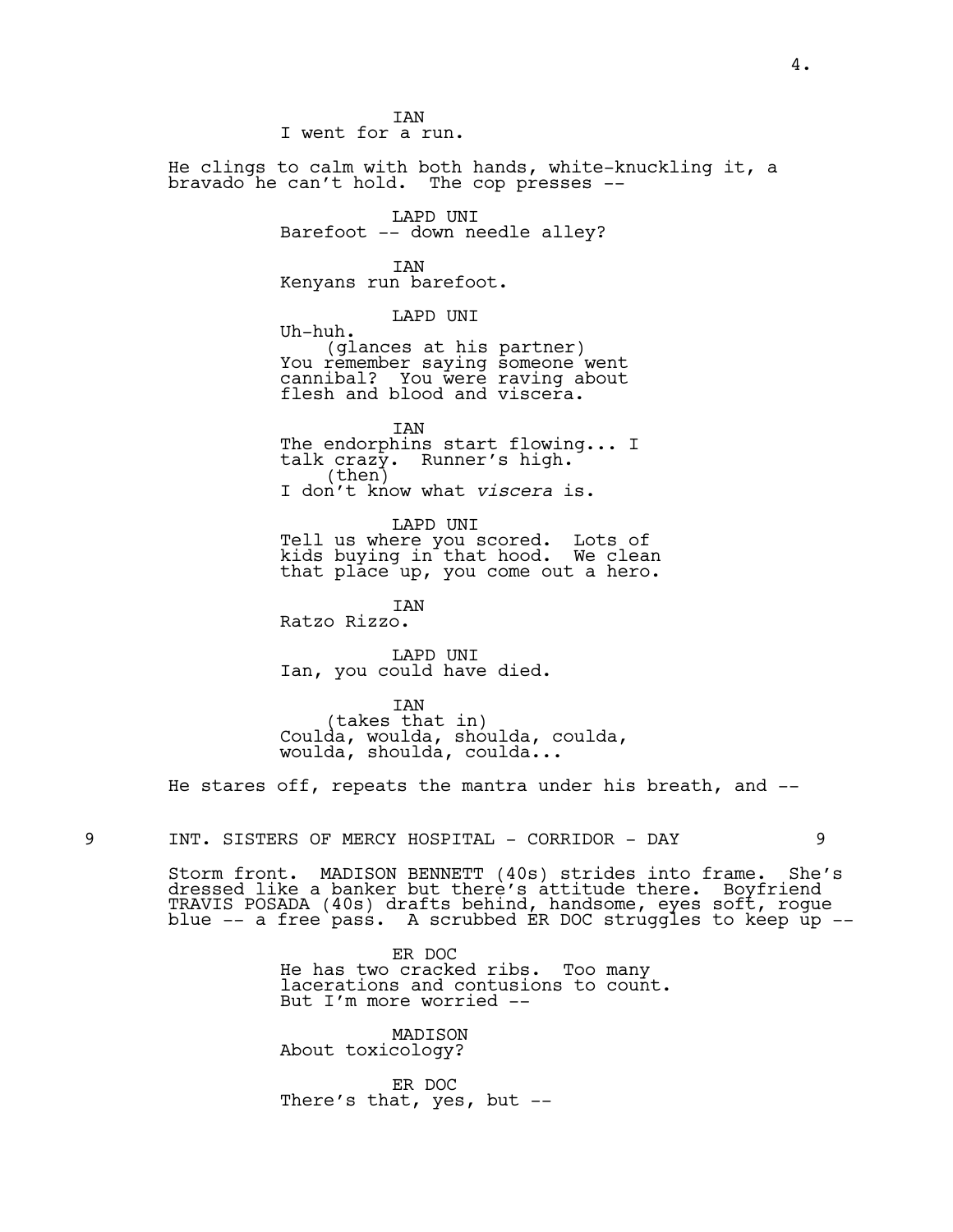# MADISON What did he take?

Calm. Madison's done this before, many times. Her daughter, ALICIA (17) trails behind, pack to her chest, earbuds jammed into her brain. She's got her mother's looks, her edge.

> ER DOC He's over eighteen, ma'am. I can't tell you. Any more than I could tell the police.

That slows her. Madison stares down the doctor --

MADISON They here? Now?

ER DOC They have been, may still be --

MADISON You should've lead with that.

ER DOC I've requested a psych consult. Ian presented as delusional --

He's calling after her as Madison marches ahead, tunnelvisioned. The doc looks to Travis for help --

> ER DOC (CONT'D) -- we had to restrain him. She's not listening.

TRAVIS Yeah, she is.

Travis nods at Alicia to catch up, follows Madison, as --

10 INT. SISTERS OF MERCY HOSPITAL - IAN'S ROOM - DAY 10

Madison enters the room, Travis a few paces behind. Alicia finds a spot in the hall, seen through the door. She slumps against the wall, cracks her LAPTOP, does <u>not</u> enter.

> MADISON Is my son under arrest?

The storm's arrived. The cops clock Madison, then --

LAPD UNI

No ma'am.

MADISON Then get out. Thank you. Leave.

LAPD UNI We could arrest him for disturbing the peace, for  $-$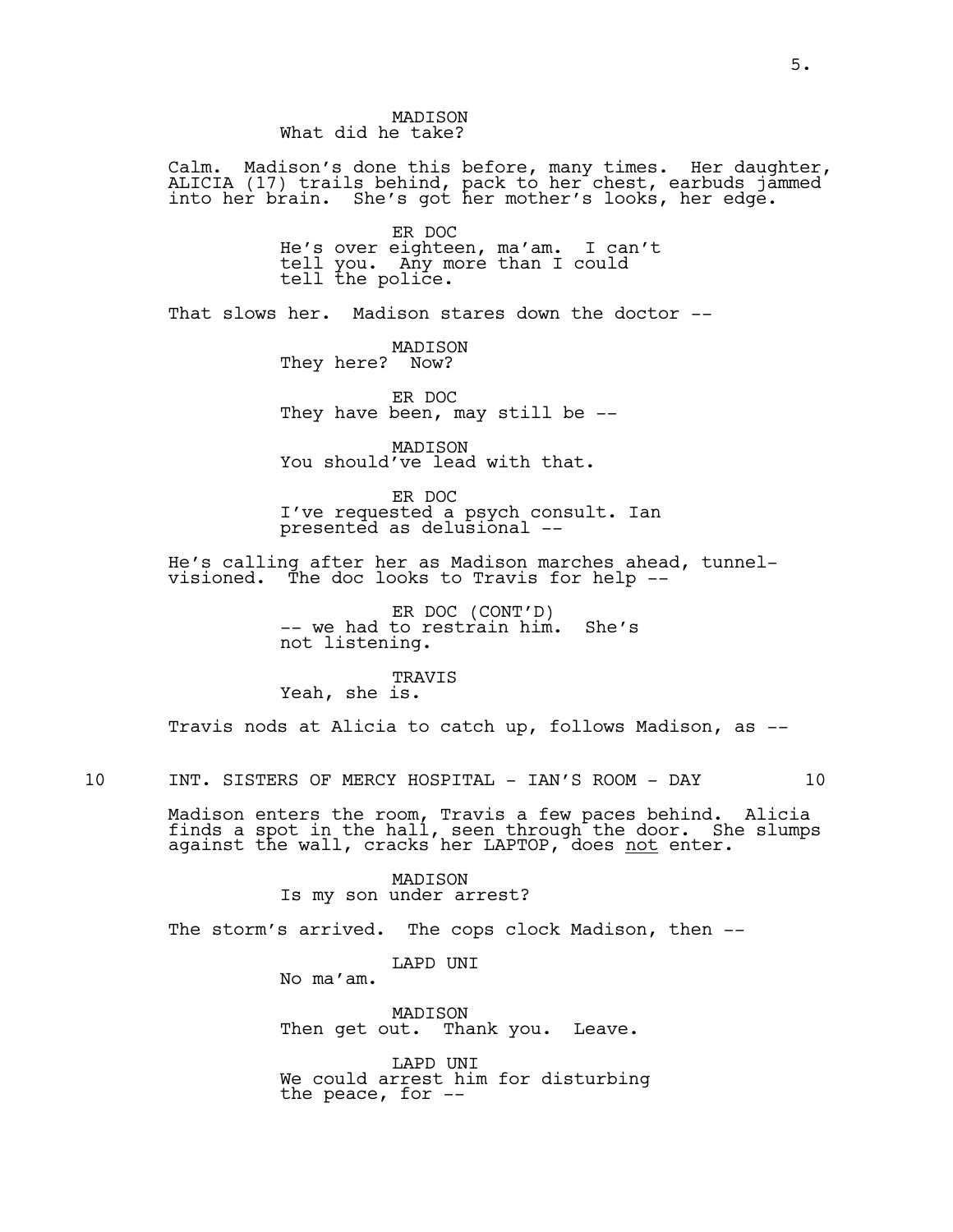MADISON Charge him when he's healed. For now, go away.

She'll continue to fight if that's what they want. Defending her son is her default. She's done it many times before. The Uni looks to silent Travis --

> LAPD UNI She do all the talking?

> > MADISON

Get out.

TRAVIS I'm not as eloquent.

He grins. The cop hands a BUSINESS CARD to Travis as they exit. Ian should be thankful but he knows what's next --

> MADISON What tales you telling, Ian?

> > IAN

None.

MADISON Why the restraints?

**TAN** Ask the lab coat.

He can't handle her gaze, turns his face into the pillow, trembling through withdrawal, overwhelm, shame. Then --'

> MADISON You hurt yourself? IAN Does it matter?

> > MADISON

Yes.

IAN

Why? (turns, venom) You didn't give two shits when Dad died, you'd care less if  $\underline{\texttt{I}}$  died.

MADISON That's not true --

IAN<br>(at Travis) Replaced Dad, you'll replace me  $-$ -

MADISON I want to help you, I want --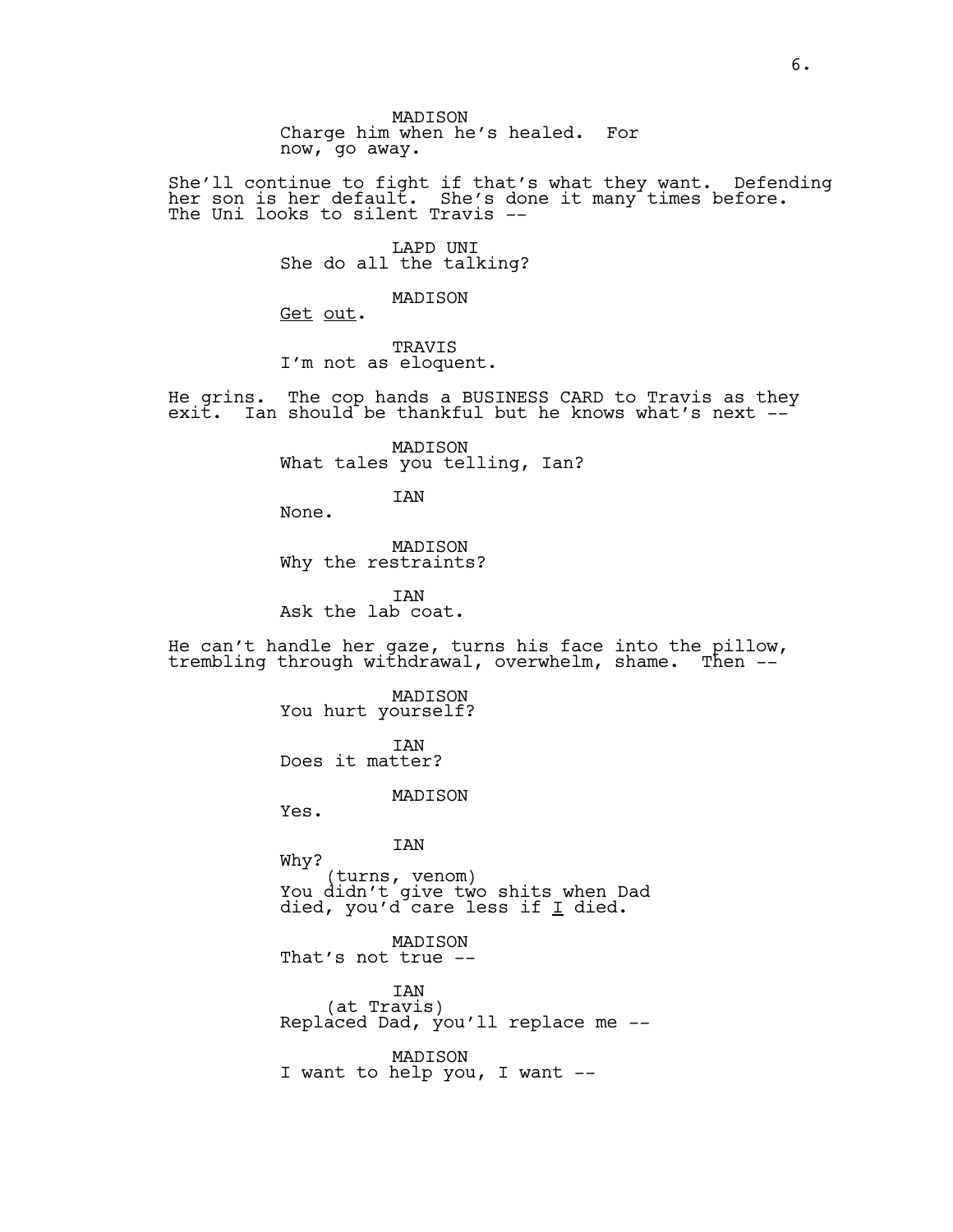IAN You can't, you can't help! Can't do shit, just, <u>enough</u>, you... (weaker) ... just cut me loose.

ALICIA (from the hall, dry) There's an idea.

TRAVIS Alicia -- not cool.

ALICIA Not your business, Travis.

She doesn't look up. Madison turns, ready to lay into Alicia, but Travis raises a calm hand --

> TRAVIS Everyone take a breath.

Madison counts to ten. Travis glances at his phone as it BUZZES. He squeezes Madison's shoulder, moves into --

11 INT. SISTERS OF MERCY HOSPITAL - CORRIDOR - DAY 11

Travis steps over Alicia's outstretched legs as he takes the call, strides down the hallway --

> TRAVIS  $Liza -- ?$ LIZA (O.S.) How is he?

TRAVIS He's banged up but he'll be okay.

He lowers his voice, moves further from Alicia, as --

12 INT. LIZA AND CHRISTOPHER'S HOUSE - MT. BALDY - INTERCUT 12

LIZA CADY (40s) paces a rustic mountain home, view of the LA basin four thousand feet below, framed by a bay window. Their son CHRISTOPHER (16) waits in background, impatient.

> LIZA Hard part comes now.

TRAVIS Madison has a place picked out.

# LIZA If he'll go.

Liza's pretty, yoga lean, a somewhat wilted flower-child, struggling with single-parenthood.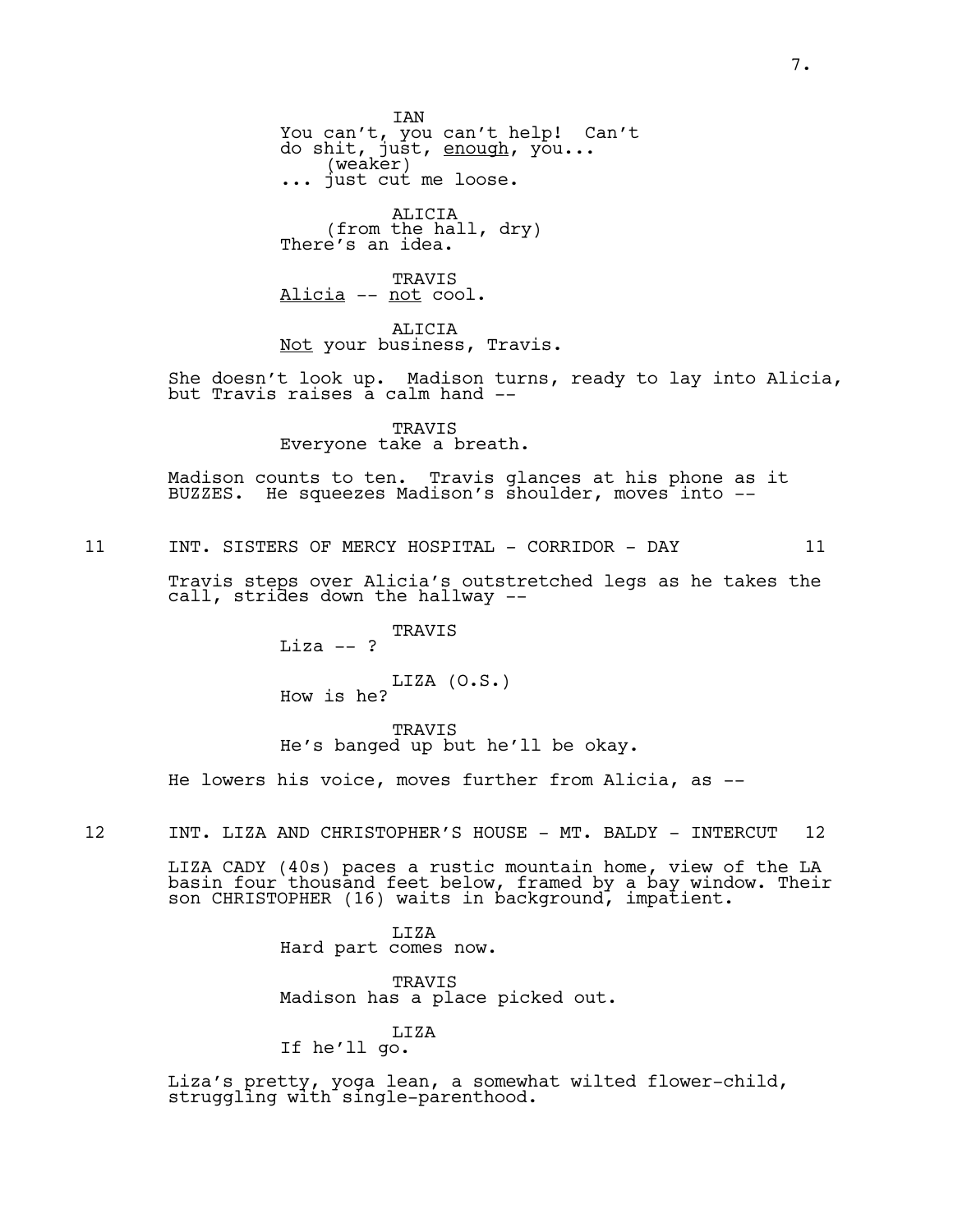TRAVIS

Okay.

LIZA Wasn't sure if you could still take him tomorrow with all this --

CHRISTOPHER I don't want to go.

Loud enough for Travis to here. Christopher is handsome as hell like his father, smart as hell like his mother, and righteously pissed. Travis braces as --

> LIZA Chris --

TRAVIS Let me talk to him --

LIZA It's Dad's weekend, he gets a say --

CHRISTOPHER I get a say and I don't want to go.

LIZA Well, maybe I don't want you here this weekend, Mr. Unpleasant --

TRAVIS  $Liza$ , let me  $-$ 

LIZA  $--$  maybe  $\underline{I}$  have plans  $--$ 

CHRISTOPHER Whatever. I'll stay at Diego's -- I don't want to spend my whole weekend at a goddamn hospital<sup>-</sup>--

LIZA Christopher --

TRAVIS Let me talk to him.

LIZA Talk to your father --

She surrenders, extends the phone. Chris glares at her for a long moment, takes the receiver --

> CHRISTOPHER I don't want to come.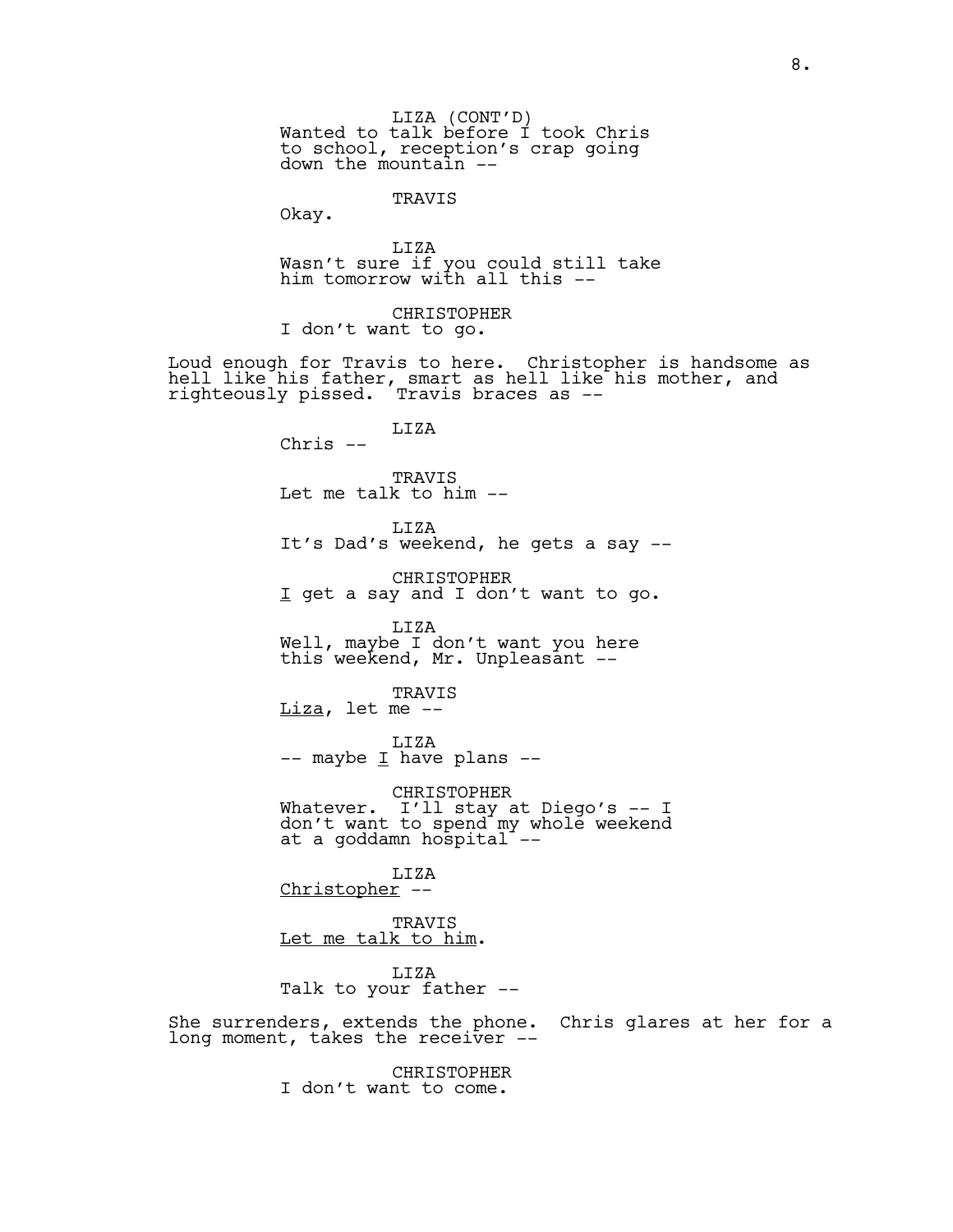TRAVIS It's my weekend.

CHRISTOPHER Fine. Force me. Let's bond. What you got planned, Dad...?

TRAVIS<br>(beat) I'm doing the best I can.

CHRISTOPHER Yeah, that doesn't help.

TRAVIS We're making a family -- all of us. Coming here to support Ian's not the worst thing in the world.

CHRISTOPHER It's up there. He's not my friend, he's not my brother.

TRAVIS He'd be there for you.

CHRISTOPHER Bullshit. He would never <u>have</u> to be there for me. Like that. No.

He hands the phone off to his mother, slings his backpack as he heads for the door. Liza puts the phone to her ear --

LIZA

Well?

TRAVIS

Keep him.

Liza sighs a goodbye, kills the call. Travis hears the line die. Heartscrape.

TRAVIS (CONT'D) Shit.

He finds Alicia watching, expression sympathetic. He works a smile. She returns to her work as Madison steps out --

> MADISON That Liza?

TRAVIS She sends her love.

MADISON I know that's a lie.

TRAVIS Something resembling love.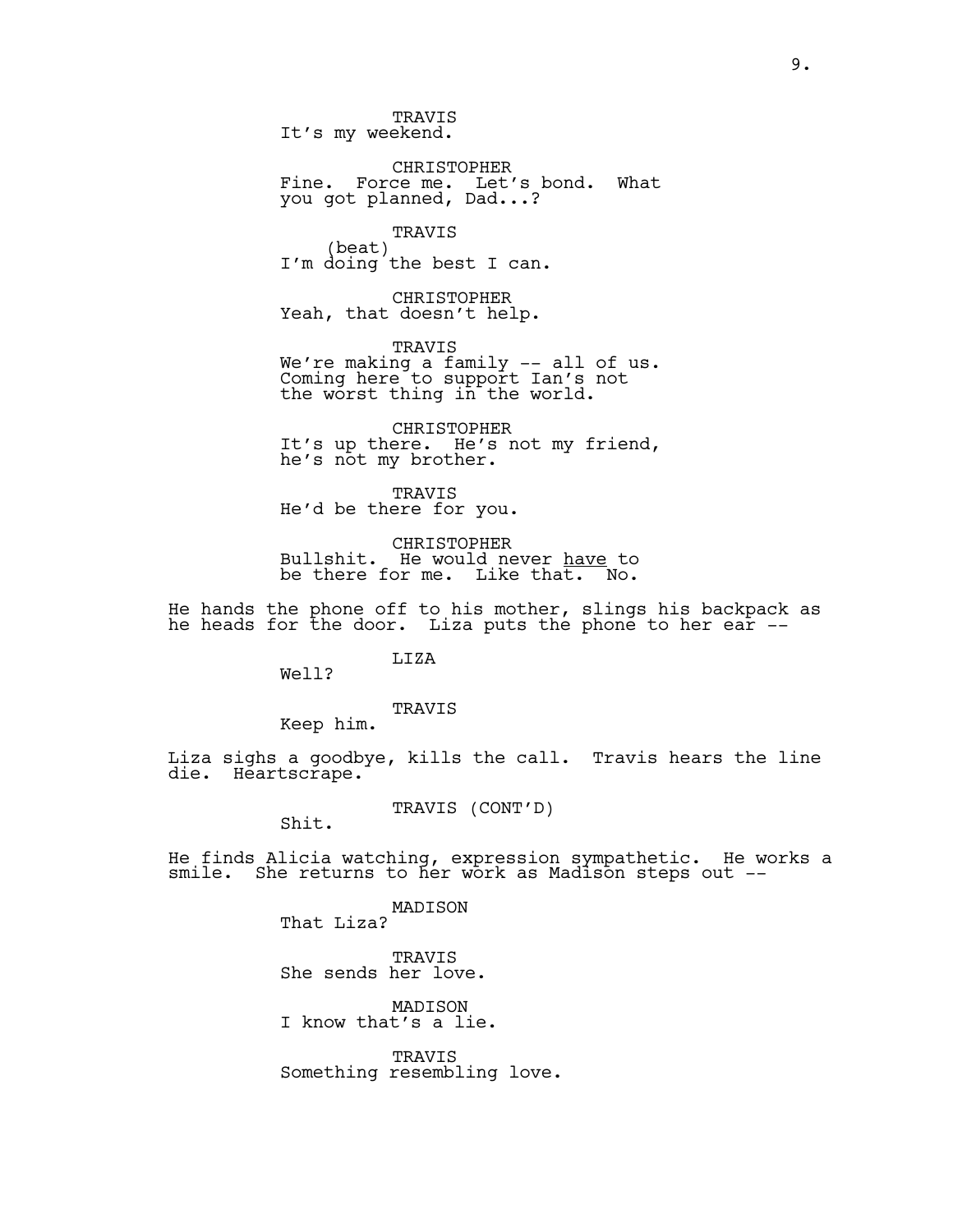MADISON I've got college counseling today. Costa's gonna kill me.

TRAVIS

Go.

MADISON I can't leave him.

TRAVIS I'll stay.

She resists. Travis takes Madison in his arms, holds her --

TRAVIS (CONT'D)<br>It's easier for me. Tell them to call in a sub. Let me do this for you...(kisses her cheek) ... let me.

If he can't help his own son, maybe he can help hers...

13 EXT./INT. LOS ANGELES/MADISON'S JETTA - DAY 13

RADIO ON. NPR reports a spate of violent incidents -- "The documented cases nationwide now stands at twenty-seven and counting. Officials say this is contained and  $\frac{1}{\rho}$  near 'outbreak' proportions. $\frac{1}{r}$  The news plays under  $\frac{1}{r}$ 

> MADISON He's going to be okay.

Alicia doesn't respond, earbuds plugged in. Madison looks at her, checks the road, stares hard --

MADISON (CONT'D) Would you take those off, please?

ALICIA I can hear you.

MADISON Would you take those off, please?

ALICIA<br>(pulls the buds) "He's going to be okay."

MADISON Thank you. Yes. He will be.

ALICIA (looks away) While he's restrained.

"... the CDC has failed to isolate cause. Is it an airborne toxin, a microbe in the water supply, a new viral strain..?" Madison kills the radio, stares at her daughter until --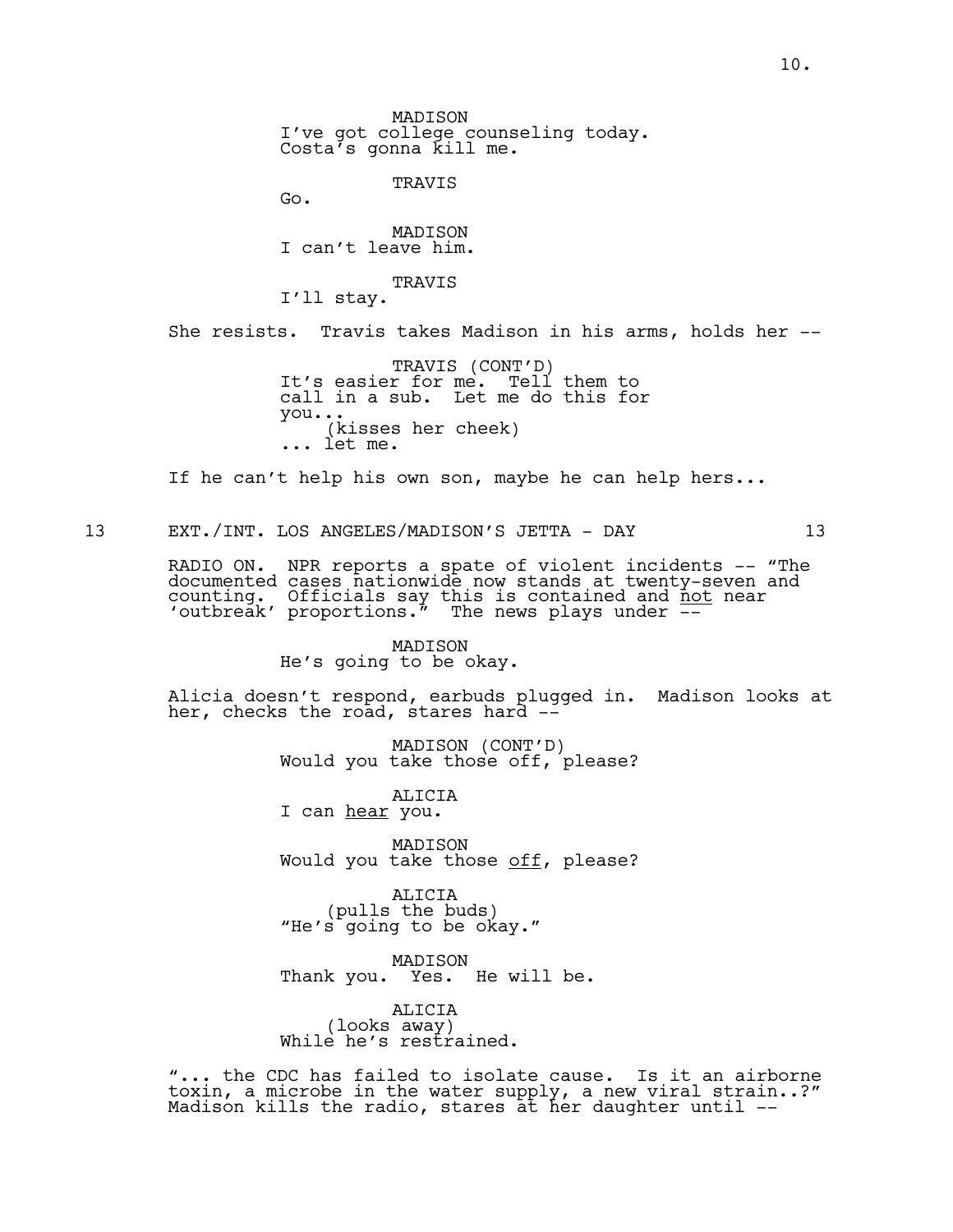ALICIA (CONT'D) What?

MADISON You could carry some hope into the discussion.

ALICIA He's an adult now. You can't just send him away again. All you can do is what he said...

She turns the radio back on -- Madison stabs it silent. They crawl by a POCKET PARK, green space in a sprawl of strip malls and box stores.

> MADISON I'm not cutting off your brother.

ALICIA I love him, too -- but he's worse, not better.

MADISON He just has to get the junk out of his system.

ALICIA<br>(gently) They didn't tie him down because of the crank.

MADISON He hurt himself.

ALICIA Psych eval. He's seeing things.

KIDS pushed on swings by UNEMPLOYED PARENTS, NANNIES with strollers, clutch of slumbering HOMELESS on the fringe.

> MADISON He was using. He hallucinated.

ALICIA Or he's using because he's seeing --

MADISON Don't go there.

ALICIA How can you <u>not</u>? I'm sorry but he's<br>self-medicating. Ian dopes, Grampa drank, and we know what he did --<sup>-</sup>

MADISON It's not the same.

But there's tension in her voice, the fear. Allie eyes the pocket park -- semblance of normal amidst urban decay.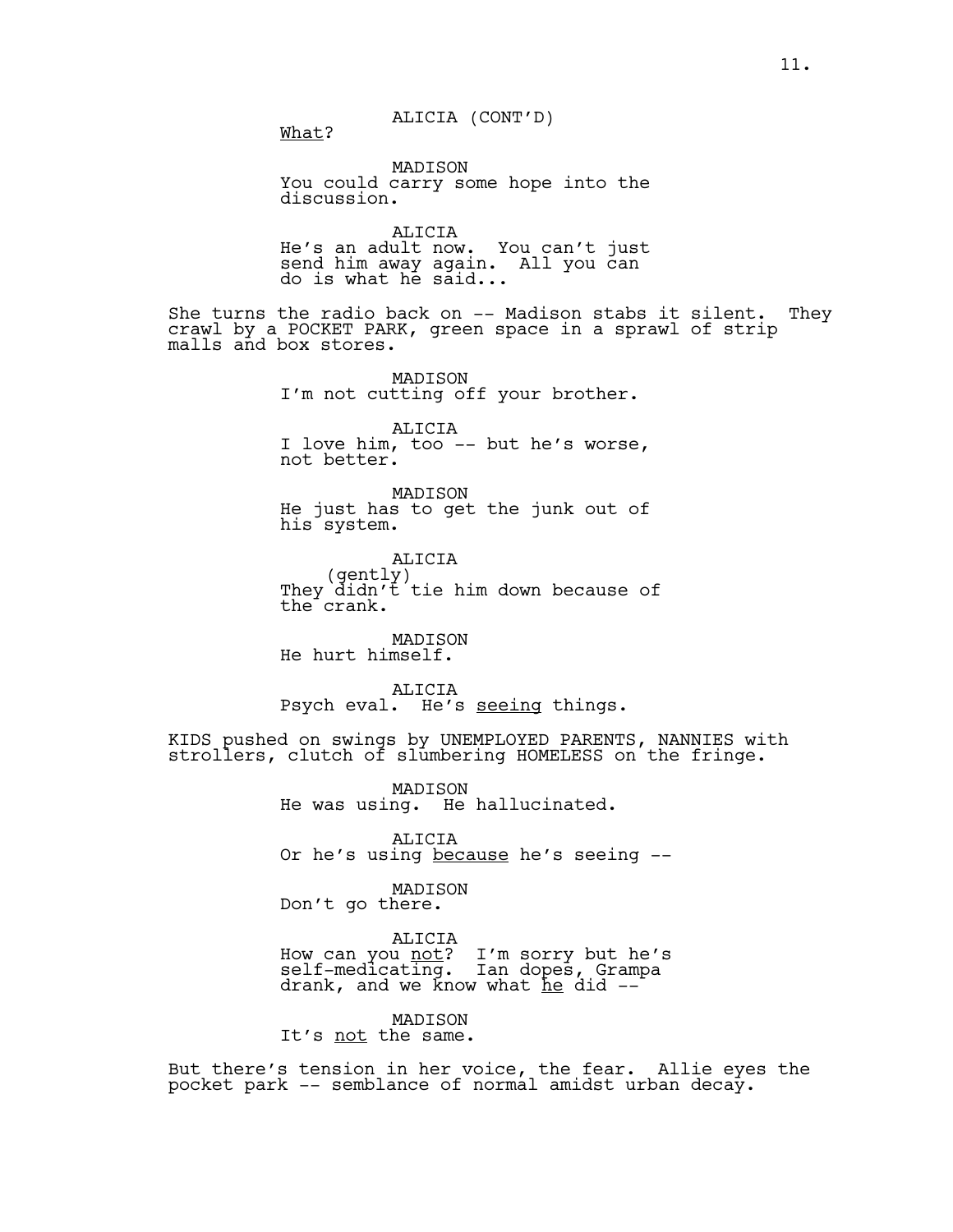Madison says nothing, just hits the radio, NEWSCAST carries over, and  $\overline{-}$ 

#### 14 EXT. KENNEDY HIGH SCHOOL - INGLEWOOD - DAY 14

Kennedy high -- Bobby, not Jack. Wrong side of the 10, wrong side of the 405. The neighborhood surrounding the school is<br>flat, sprawling, sunbleached. Pacific in background -- only a few miles away but it might as well be a million.

A 747 lifts off from LAX, banks over the Pacific, as another jet descends into the LA basin under a cloudless blue sky.

A SCHOOL BELL SOUNDS and --

# 15 INT. KENNEDY HIGH SCHOOL - LOBBY - CONTINUOUS 15

METAL DETECTORS manned by SECURITY GUARDS. An LAPD OFFICER strolls with his K9 drug-sniffer, circulating through a mass of STUDENTS, predominately black and Latino.

Madison shakes off her morning as she enters, Alicia on her heels. Hard core hood, hard core school. Madison looks like the girl next door but there's something hard-core about her, too. Edge. She <u>fits</u> here.

Alicia bombs through the portal, finds her boyfriend on the other side. MATT SALE's varsity -- everything. Six foot. Man-size. Madison watches the jock kiss her daughter --

Maddy.

The school's PRINCIPAL ART COSTA (50s) sidles over, oversees the morning, crossed arms perched on heavy gut --

> MADISON Artie.

COSTA Lot of absentees this week. (beat) You find Ian?

COSTA

MADISON We did. Thanks for asking.

COSTA Good. That's good news. He okay?

MADISON Travis's with him. Crane's gonna sub.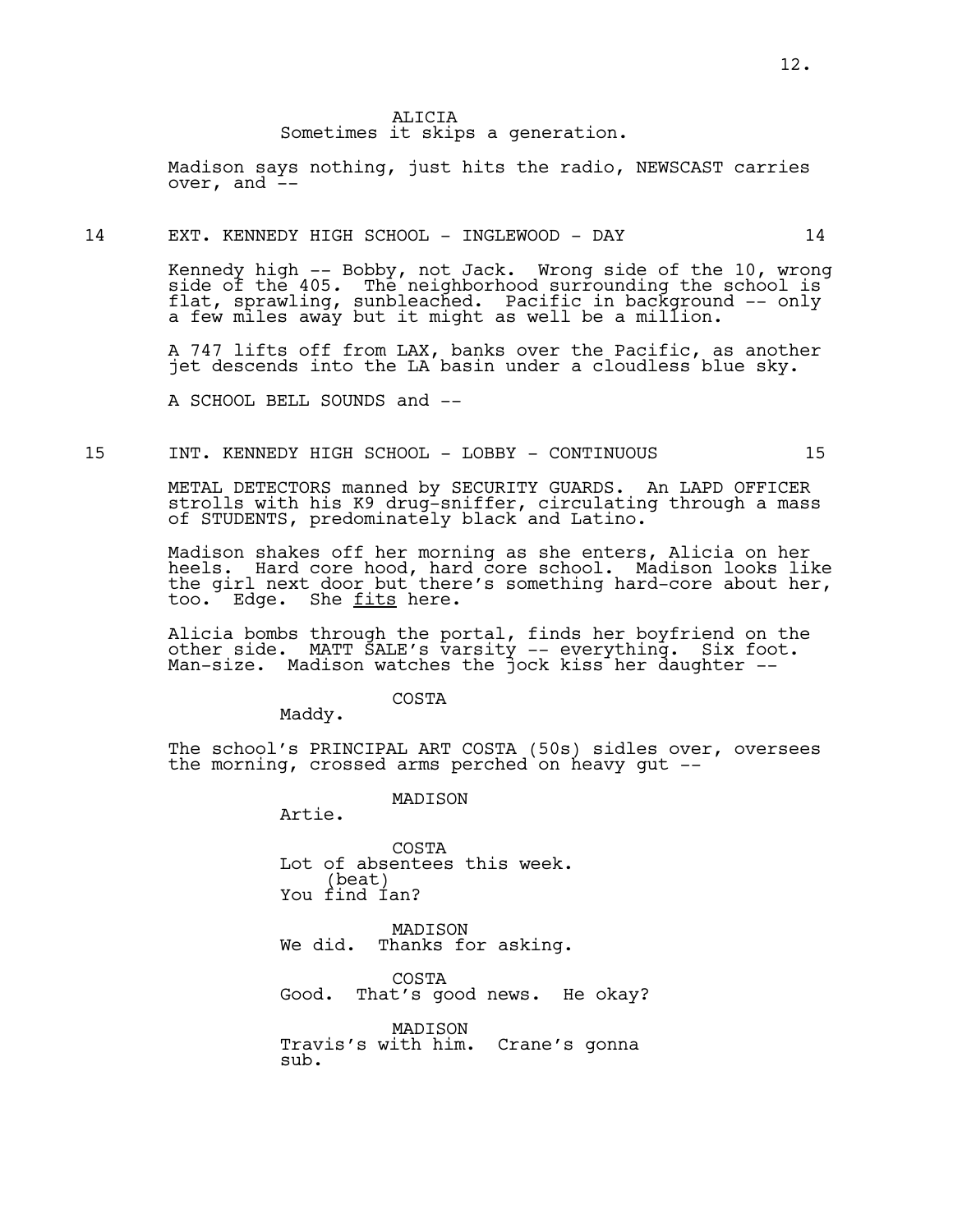COSTA Good, that's good...<br>(then, slow) ... What are you gonna do?

Before Madison can answer, the metal detector SOUNDS. TOBIAS, an awkward, acne-scarred senior, grabs his bag, hustles away $^{'}\,$ from the alarm. Costa launches --

COSTA (CONT'D)<br>Hold up, son.

TOBIAS I'm okay.

COSTA Glad to hear. Empty your pockets.

The students watch -- they've got a distraction. Alicia and Matt clock the action as Madison beats Costa to the punch --

> MADISON Stop running, Tobias -- turn out your pockets like Mr. Costa says.

She says it but, as she loops an arm around Tobias, Madison pulls a handful of change from <u>her</u> purse -- slight of hand worthy of a street con.

MADISON (CONT'D)<br>... seventy-seven cents. Keep it.

She offers the change like it's Tobias's -- and walks the boy down the hall. Madison protects her kids like they're hers.

16 INT. KENNEDY HIGH SCHOOL - MADISON'S OFFICE - DAY 16

*Madison Bennett - Guidance Counselor* stenciled over frosted glass. Madison holds the PARING KNIFE that was in Tobias's other pocket. The blade's only four inches -- but sharp, serious enough to do damage.

> MADISON What's going on?

> > TOBIAS

Nothing.

His eyes are on the floor and will stay there through most of the scene. Voice low but strained.

> MADISON What's the blade for?

TOBIAS Whittling.

Madison sighs, sits back in her chair --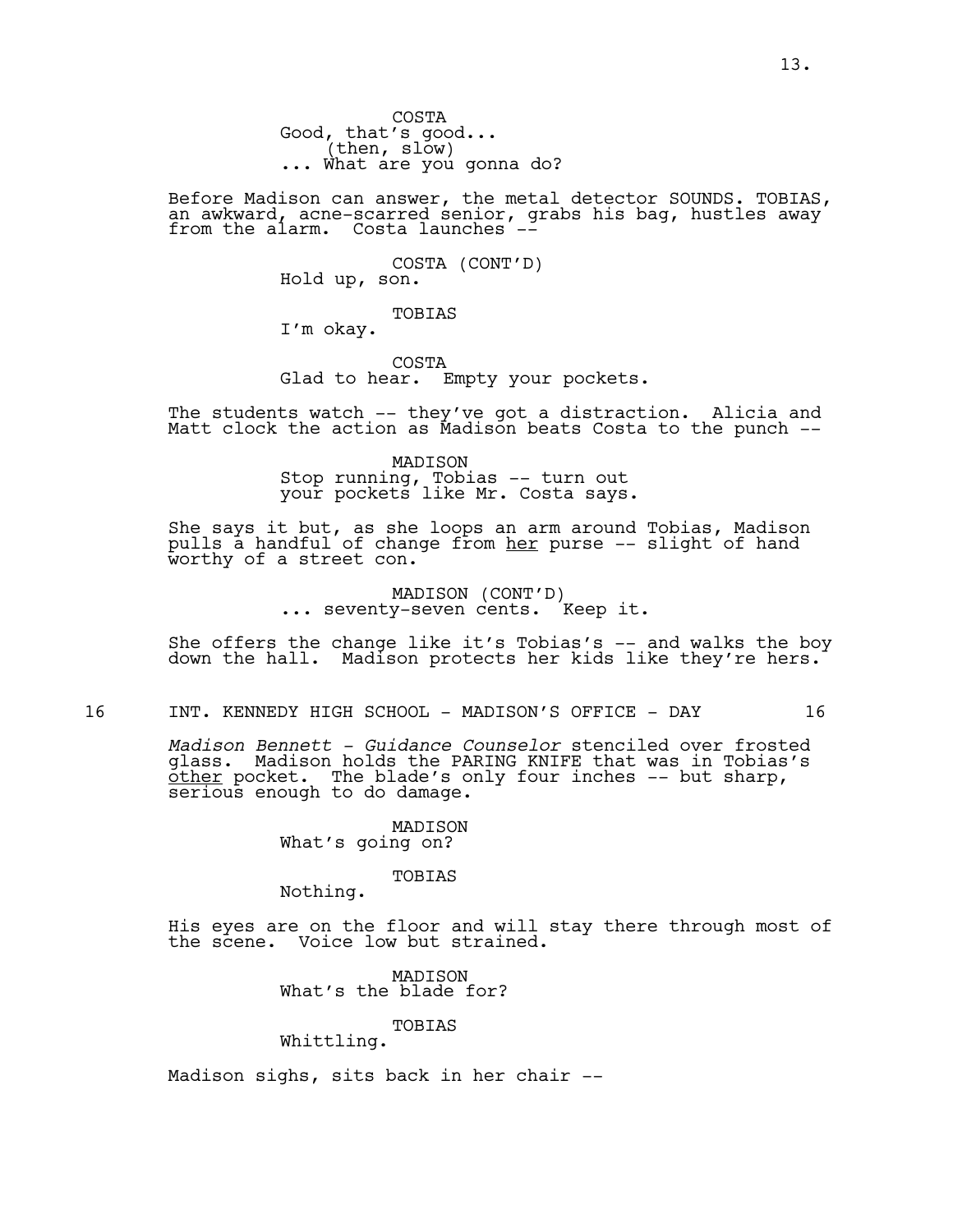MADISON That the story you're gonna spin?

TOBIAS Not a story. Just is.

MADISON ...Someone bothering you? Dominic Fratto?

TOBIAS He's been okay. I tutor him now. Algebra One. Remedial moron.

MADISON<br>Why the blade then? Why the blade then?<br>(off his shrug)<br>I could expel you just for crossing the threshold with this thing.

TOBIAS Please no. It's safer in numbers.

Looks up then away. When Madison sees his eyes she sees not just worry, peer pressure anxiety -- she sees fear.

> MADISON Safer from what?

TOBIAS They say it's not connected. On the news, they say that... but I don't believe them. I'm smart enough not to believe them.

MADISON College-bound boy.

TOBIAS Yeah, no one's going to college... no one's doing any of the shit they think they are.

Said with such finality, such nihilism. Madison pauses --

MADISON Why'd you bring the knife, Tobes?

TOBIAS It is connected. It's spreading.

MADISON (knows where this is<br>going) Tobes, come on  $-$ 

TOBIAS The Killers. The Flesheaters.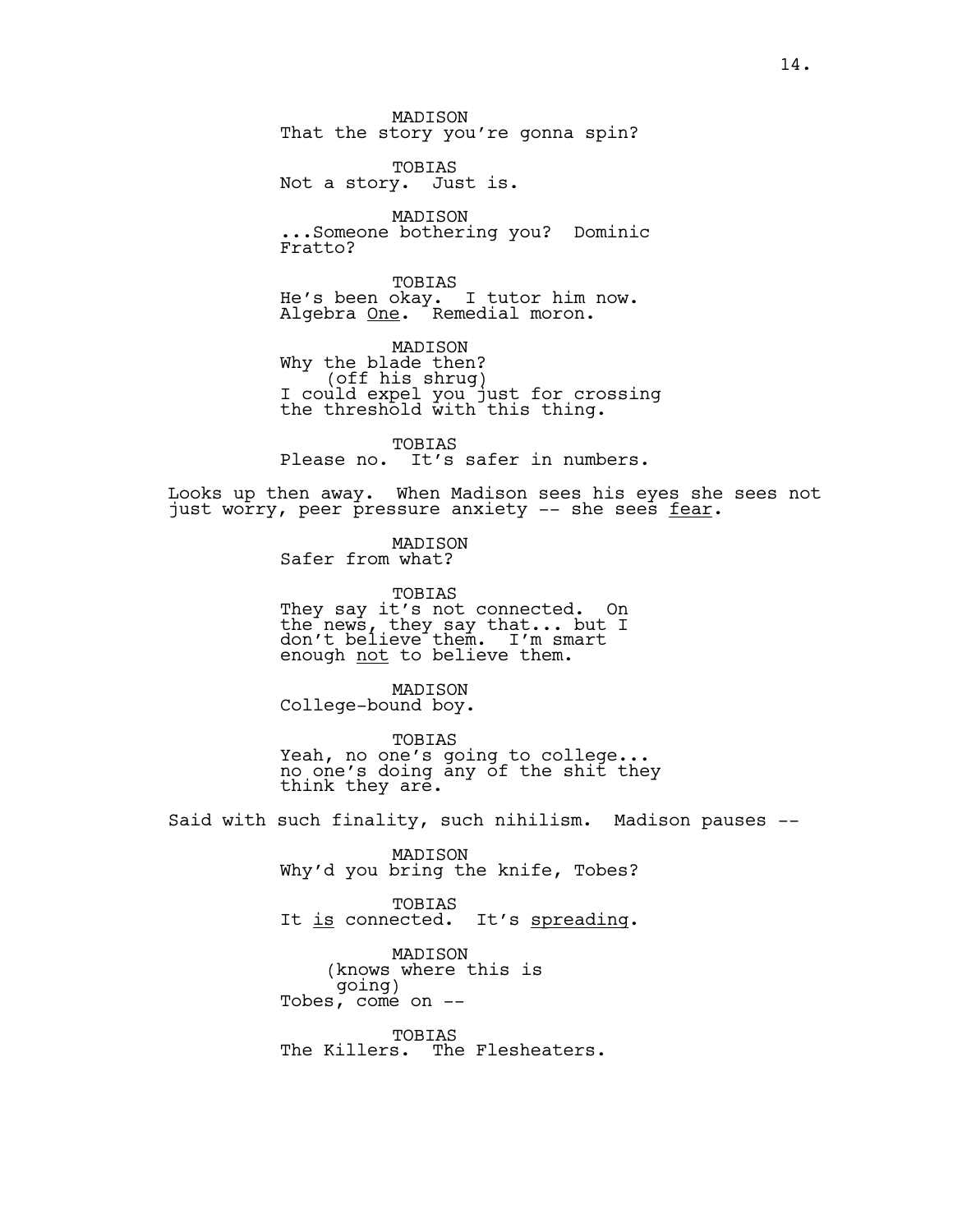MADISON<br>(shakes her head) (shakes her head)<br>I have no patience for this today, I swear to God. It's rumors on the web, sick fanboys --

TOBIAS I mapped it out on my phone --

MADISON It's not true. If there was real danger, we'd hear about it -- the authorities would say something.

TOBIAS Yeah? Think about that, Miss B -what do you say, really, when the world's about to end?

What indeed. Tobias looks at her with something like pity. Madison considers the knife and --

17 INT. SISTERS OF MERCY HOSPITAL - IAN'S ROOM - DAY 17

Ian sleeps uneasy. Pain meds don't subdue the demons. Travis sits on the windowsill, thumbs through a *Golf Digest*. This is not a man who golfs. On the other side of the curtain, weak GROANS rise as Ian's roommate tries to sleep. Travis peeks past the curtain at the frail SKELETON MAN, his back to us.

Ian goes quiet, settles, opens his eyes like he's afraid of what he might see. Travis returns to his bedside --

> TRAVIS You were having a nightmare.

**TAN** ... No shit.

TRAVIS<br>(beat) (beat) You think it was a nightmare, what you saw? Hallucination?

IAN I want to write it off like that... (eyes shake, scared)<br>you think I'm crazy?

TRAVIS Psych eval will tell us. How nuts is Ian? Scale of one to ten.

He smiles, tries for levity, tries to ease Ian's mind, but --

IAN Untie me?

TRAVIS No. Sorry.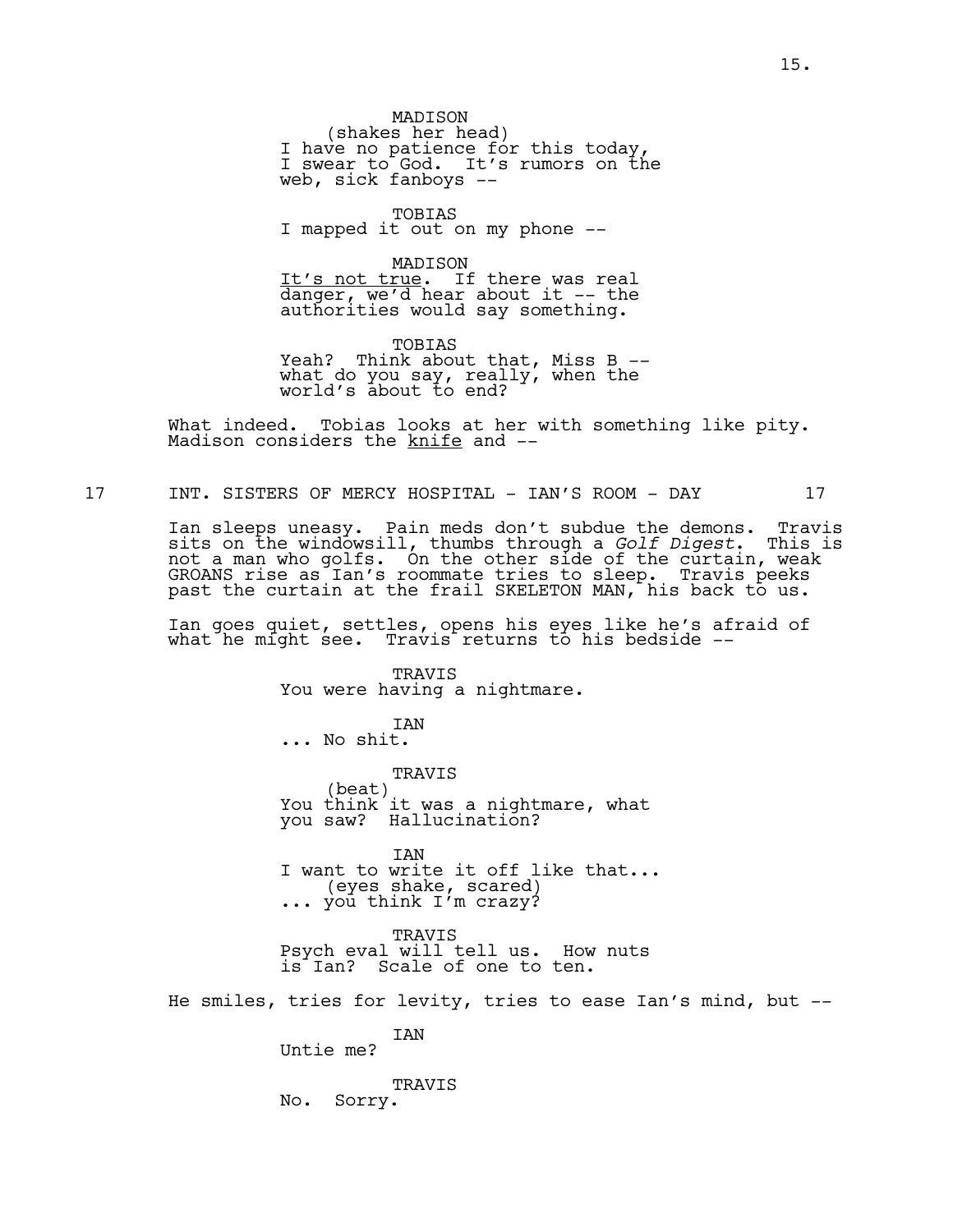IAN You think I'm dangerous. TRAVIS The doc's worried. IAN Are you? TRAVIS You ran into traffic, man. IAN I was running from, not to, running away from what  $\overline{1}$  saw... TRAVIS ... what was it? IAN<br>(debates, then) A girl. Gloria. Glo. Glo-Stick.<br>(pained smiles)<br>She was my friend. I saw her and she was, she was... TRAVIS It's okay... IAN ... <u>christ</u> ...<br>(controls his breath) (controls his breath)<br>Three guys work the house. You buy there, crash there. She was with me when I nodded, she was <u>there</u>...<br>(looks up)<br>... when I went down the guys were ... when I went down the guys were<br>all dead and Glo was, she was --TRAVIS  $Tan$   $--$ IAN -- it was all over her face and her eyes were just, and she came at me but she wasn't seeing me... TRAVIS Ian, you saw what the drugs saw. IAN I don't know what I saw came from the powder... but if it didn't, it came from <u>me</u>, <u>my</u> mind, and if it came out of me, I'm insane, Travis, and I don't want to be fucking insane, I don't... (blows out a breath) I don't want what I saw to be real,

I don't want it not to be.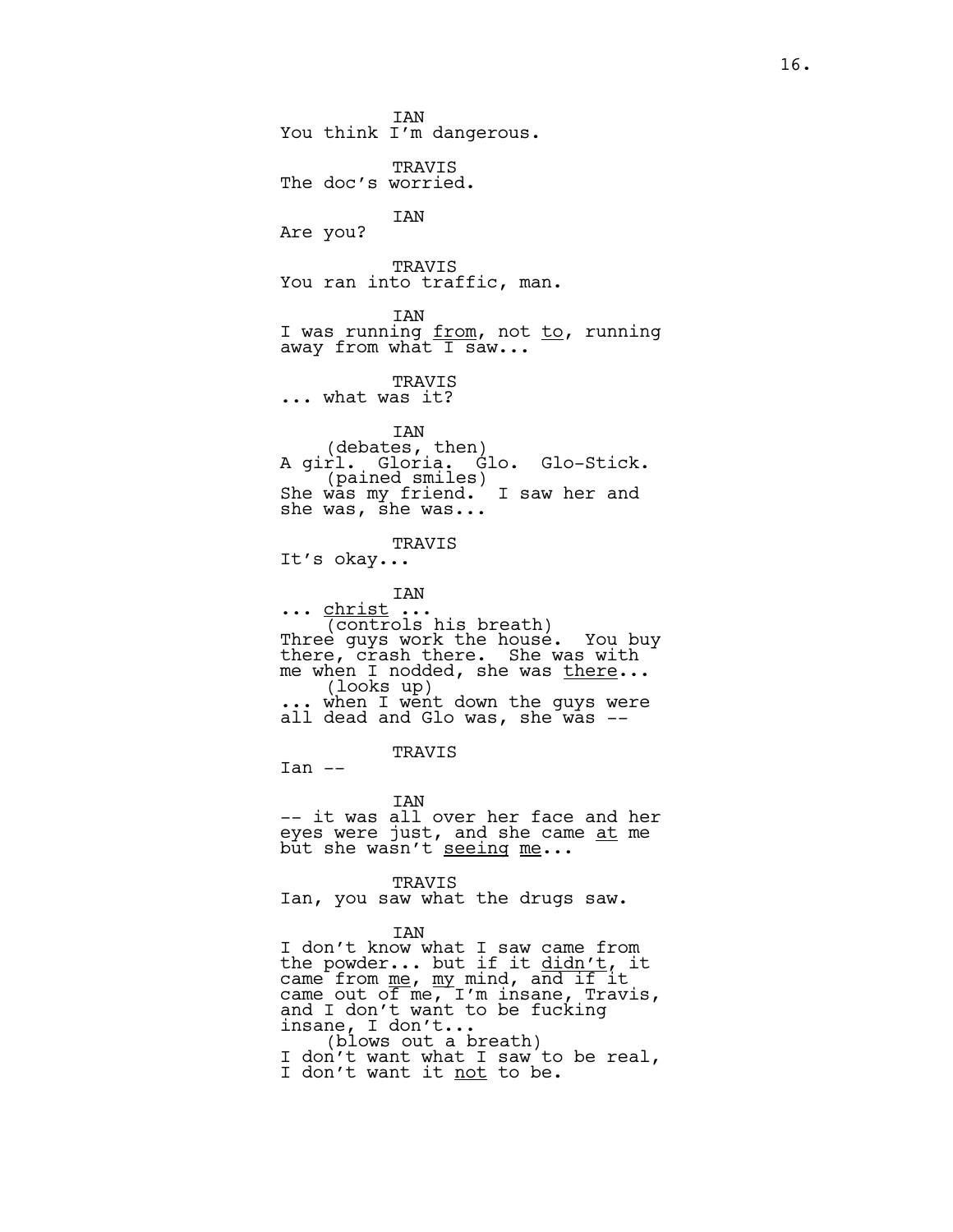He trails off. Travis studies Ian, this boy on the verge of a nervous breakdown. He wants to help, needs to help --

> TRAVIS Give the cops the address. I have their card. They'll check it out.

IAN That would be bad for people.

TRAVIS

Addicts.

IAN

Them.

TRAVIS Your dealer.

IAN Him. Yeah. Especially.

Travis studies him for a long, mindful moment. Ian becoming his son, his flawed second chance. Then --

TRAVIS

I'll go.

IAN

Say what?

TRAVIS Tell me where. I'll go for you.

Off Ian, debating whether Travis is for real or just another failed father-in-waiting --

18 EXT. STASH HOUSE - VENICE - NIGHT 18

Travis rolls up, kills the engine of his F150. This is not a place you go after dark. Shit, it's not a place you go in  $\,$  broad d̄aylı́ght.  $\,$  Ruined corner $\,$  of the Los An<code>geles</code> <code>sprawl.</code>

He notes the details Ian spoke of. GANG TAGS on the street, the drug den. Scorched truck fronting the yard. A lynched TEDDY BEAR swings from a phone line.

19 INT. STASH HOUSE - LIVING ROOM - NIGHT 19

It's dead inside. Travis flips the lights but this house is<br>off grid. He keys his FLASHLIGHT APP, follows the beam. The off grid. He keys his FLASHLIGHT APP, follows the beam. living room is derelict, scattered dumpster furniture. A RAT scratches along the baseboard.

Travis ignores the stairs to the second floor, enters, as --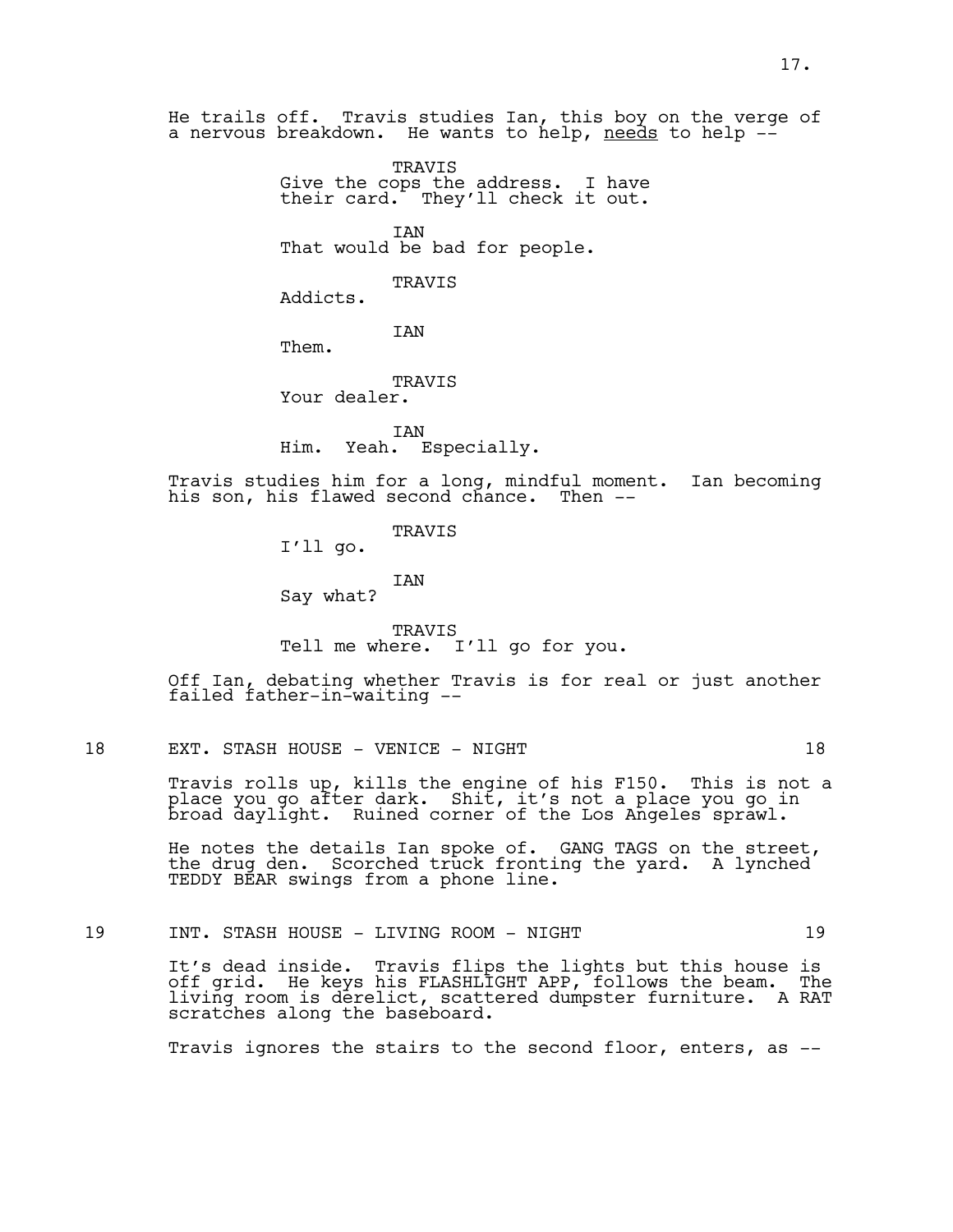## 20 INT. SISTERS OF MERCY HOSPITAL - IAN'S ROOM - NIGHT 20

Madison steps into Ian's room. End of a long fucking day. Ian asleep, snoring lightly. The Skeleton Man's CHEST-RATTLE behind the curtain. Polluted moonlight through the window. Her son looks younger in this light, fragile and innocent.

It breaks Madison's heart. Watching Ian, no one watching her, she melts, suppressed sadness overwhelms. She's hard -- but she's fragile, too. She crawls into bed, holds Ian, as --

# 21 INT. STASH HOUSE - KITCHEN - CONTINUOUS 21

Blinds drawn across dirty windows. Travis kneels, casts the beam of light across the room. There are no bodies -- and it's hard to discern a struggle in the dark...

... but there is a large dark pool on the floor, shiny in the iPhone light. Travis shifts to follow the narrow trail of FOOTPRINTS and his boot catches on a rip in the linoleum --

TRAVIS

His hand flies out to stop his fall and plants in the middle of the puddle...

# TRAVIS (CONT'D) Shit.

 $Shift --$ 

He peels his hand. Tacky, drying, but he knows he pressed it in a gory puddle of blood, tissue, *viscera*...

Travis stares revolted by the blood. Something horrific did happen here. Ian's not crazy but if Ian's <u>not</u> crazy, if he<br>saw, if --

Something shifts behind Travis.

It's like a shoe SCRAPING over the floor, barely perceptible, but very present. Travis forgets to breathe.

He braces, holds his breath, as he pivots inch by inch. The FLASHLIGHT BEAM crawls over the surface of the kitchen, finally illuminates the door, and --

Nothing. Silence.

Travis kills the light, listens, panic rising, and --

22 INT. STASH HOUSE - LIVING ROOM - CONTINUOUS 22

He runs his hand along the wall. Moonlight greys the living room, SHAPES and FIGURES evolving in the shadows as his eyes adjust. Travis studies the space.

The door's ten feet away, seconds away, but there's a FIGURE between the door and  $Tr\overline{a}v$  is. A SHAPE.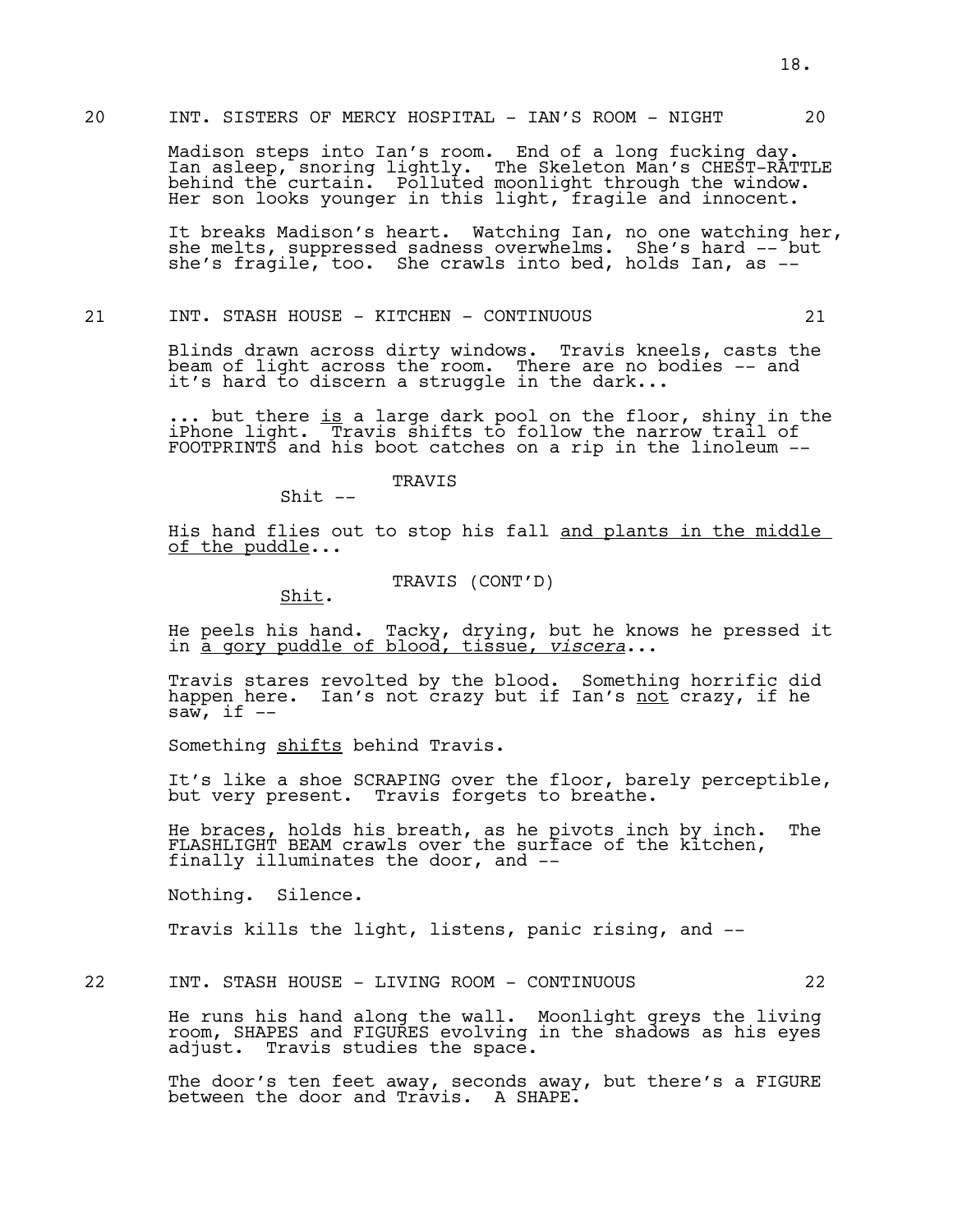It could be a blanket draped over a floor lamp... but it seems to shift, it seems to breathe. The wind picks up outside and --

Travis slowly lifts his phone, aims at the SHAPE, presses the switch, and  $\frac{1}{x}$ -

The LIGHT hits a NARROW, PALE FACE. Hollow-eyed, horrific, the Face breaks in a SCREAM, and --

> PALE FACE Don't, don't kill, don't kill me --

The JUNKIE dives away, sprints into the recesses of the house. Travis remembers to breathe, moves out, and --

# 23 EXT. STASH HOUSE - CONTINUOUS 23

Travis reaches his truck, sucks air, steadies himself. He touches his face, remembers the blood -- shakes it off, scrapes his palm hard against the street, slows...

TRAVIS

Christ...

He looks at the stash house as the hot breeze kicks up. Santa Anas. The hung bear swings with the wind and we --

CUT TO BLACK:

END ACT ONE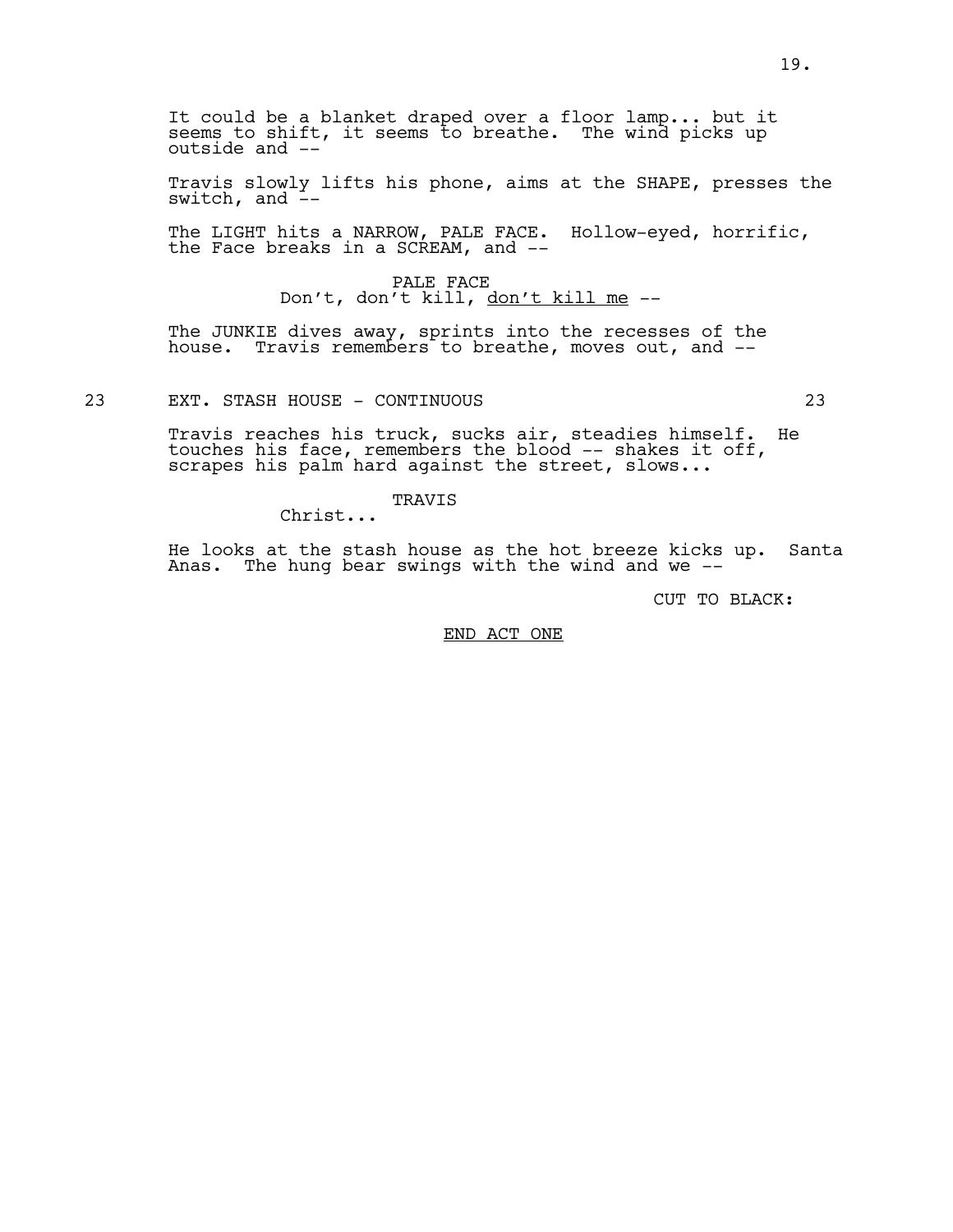ACT TWO

UP ON:

24 INT. HOSPITAL - IAN'S ROOM - MORNING 24

Travis enters, DUFFLE under his arm, Alicia trailing behind. They find Madison curled up beside her son. Skeleton Man's labored breath behind the curtain.

TRAVIS

Baby...?

He leans over, kisses her brow. She stirs --

TRAVIS (CONT'D)<br>Sleep well?

MADISON

Asshole.

A weak smile. Ian wakes as she rolls off the bed, stretches her head side to side. Travis hands her the bag --

> TRAVIS You got an hour before first bell.

MADISON I need coffee before anything. Coming?

She tucks the bag under her arm, heads for the door. Ian looks to Travis, wants to know what he found, but --

> ALICIA You look less dead today.

Alicia to her brother as she interrupts, slumps into the visitor's chair, eyes them --

ALICIA (CONT'D)<br>For real.

IAN It's not me...<br>(off the IV)  $\ldots$  it's the valium.

TRAVIS I'll bring you something from the machine.

IAN You coming back?

TRAVIS<br>(reassures) I'll bring you something.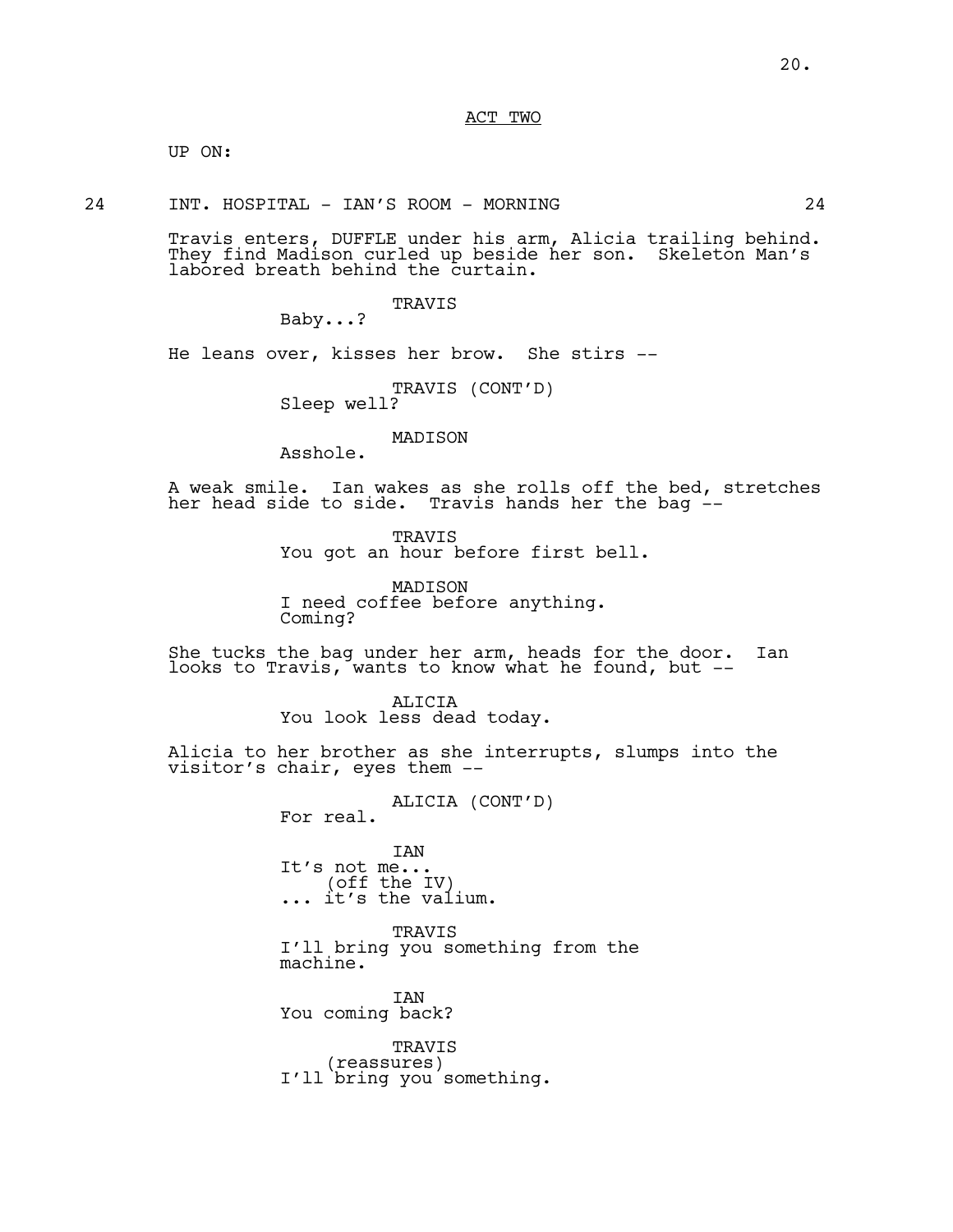Ian nods as Travis exits, leaves the sibs alone for the first time. They look at each other, then away. Alicia --

> ALICIA That was sweet, you and the step.

IAN Not our step yet. He's okay.

ALICIA Mom likes him.

Jury's out. She sinks into the chair, iPhone held in both hands, thumbs flying. Ian studies her, then --

> IAN I know what you think.

ALICIA What do I think?

IAN

You're perfect, I'm not. You're going to Berkeley, I got expelled from Citrus Community.

ALICIA I don't compare myself with crazy.

The second she finishes the sentence she wishes she could take it back. Ian feels it, internalizes...

> IAN ...I'm not.

ALICIA Not your fault. It's genetic. It could happen to me, too.

IAN (stronger) I'm not insane.

Alicia looks at him, doesn't respond. She doesn't want to push this any further, doesn't want to upset, but --

> ALICIA Ian, it was either in the needle or in your head.

IAN Or it was real... what I saw.

ALICIA Grampa thought the things he saw were real, too.

Said gently but it confirms Ian's fear -- his greatest fear. It hits him hard. He whispers, breathless --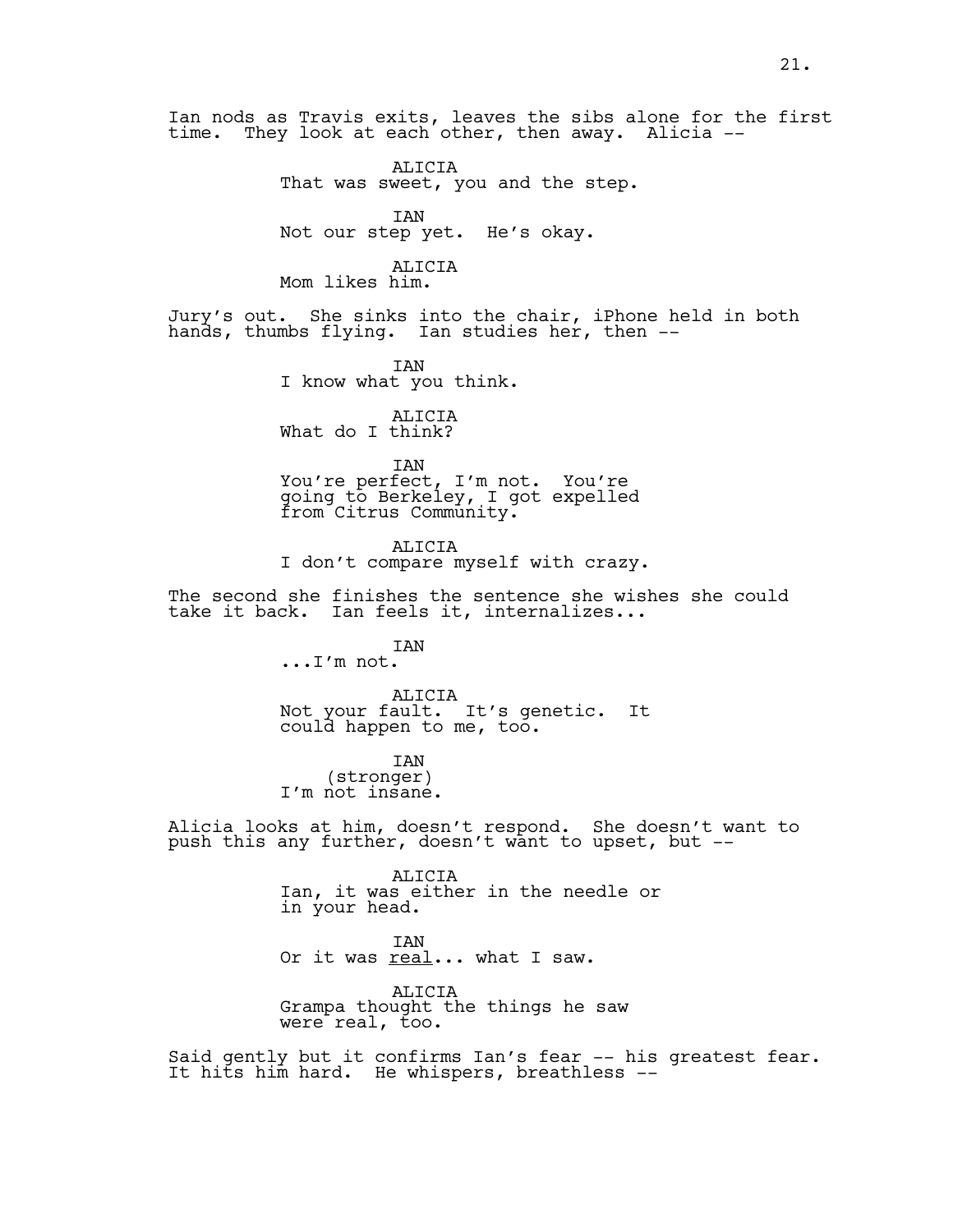Alicia studies her hands. Ian stays frozen, stricken, and --

25 INT. SISTERS OF MERCY HOSPITAL - CORRIDOR - DAY 25

Walk and talk. Travis leads Madison a safe distance from the room as she looks in the duffle, considers the day's wardrobe. She frowns --

> MADISON These shoes don't go, babe...

> > TRAVIS

I went.

MADISON And I appreciate it.

TRAVIS No. Ian told me where the house was. I went. Last night.

MADISON<br>(slows) Are you fucking kidding me?

TRAVIS Something did happen there.

MADISON Not the point -- you can't enable him like that, Travis, you --

TRAVIS He didn't lie.

MADISON Not the point --

TRAVIS

Maddy --

#### MADISON

He lied about <u>everything</u> up to this truth  $-$  if that's what it is  $-$  and, frankly, I don't give a shit if he is telling the truth. All I care about is getting him back in rehab.

TRAVIS

What he saw is what they're talking about on the news --

MADISON

And I'm sure that's why he saw it -he heard it, he shot that poison in his arm, his mind did the rest.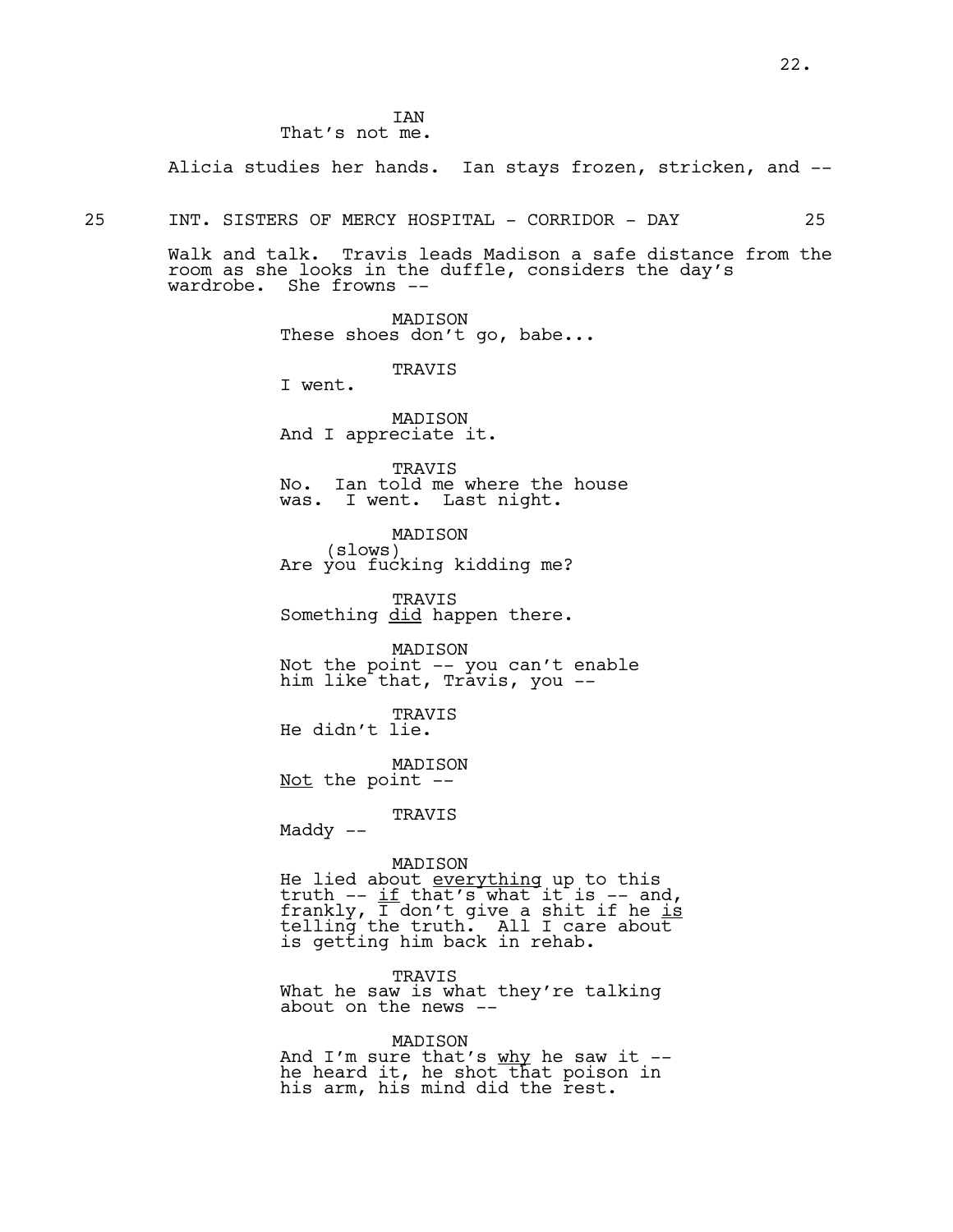TRAVIS I think it was more than that.

MADISON You think someone ate someone?

TRAVIS ...There was a lot of blood.

MADISON

You're psychotic -- "there was a lot blood" -- <u>it's a drug den</u>. Bad shit goes down there -- shootings, stabbings -- why are you doing this?

TRAVIS I want to help him.

MADISON I want to help him. You want to make up for Chris --

TRAVIS I have to treat Ian like my own son -- he has to be that --

MADISON Treat him like your son -- not a course correction.

TRAVIS

Jesus, Maddy.

MADISON I'm sorry, I...<br>(touches his arm)<br>I understand what you want to do and I love you for it, I do -- I love you -- but not like this.

Travis nods, takes her hand in his, pulls Madison close. She melts into him, face to his chest. They hold on...

> TRAVIS ... what the hell do I tell him?

He stares down the hall. Off the question, unanswered --

26 INT. SISTERS OF MERCY HOSPITAL - IAN'S ROOM - DAY 26

Travis enters with smuggled food from the commissary. Peace offering. Alicia's gone. Ian sits up, anticipates<sup>-</sup>--

> **TRAVIS** You need to put on a few pounds.

IAN Did you see?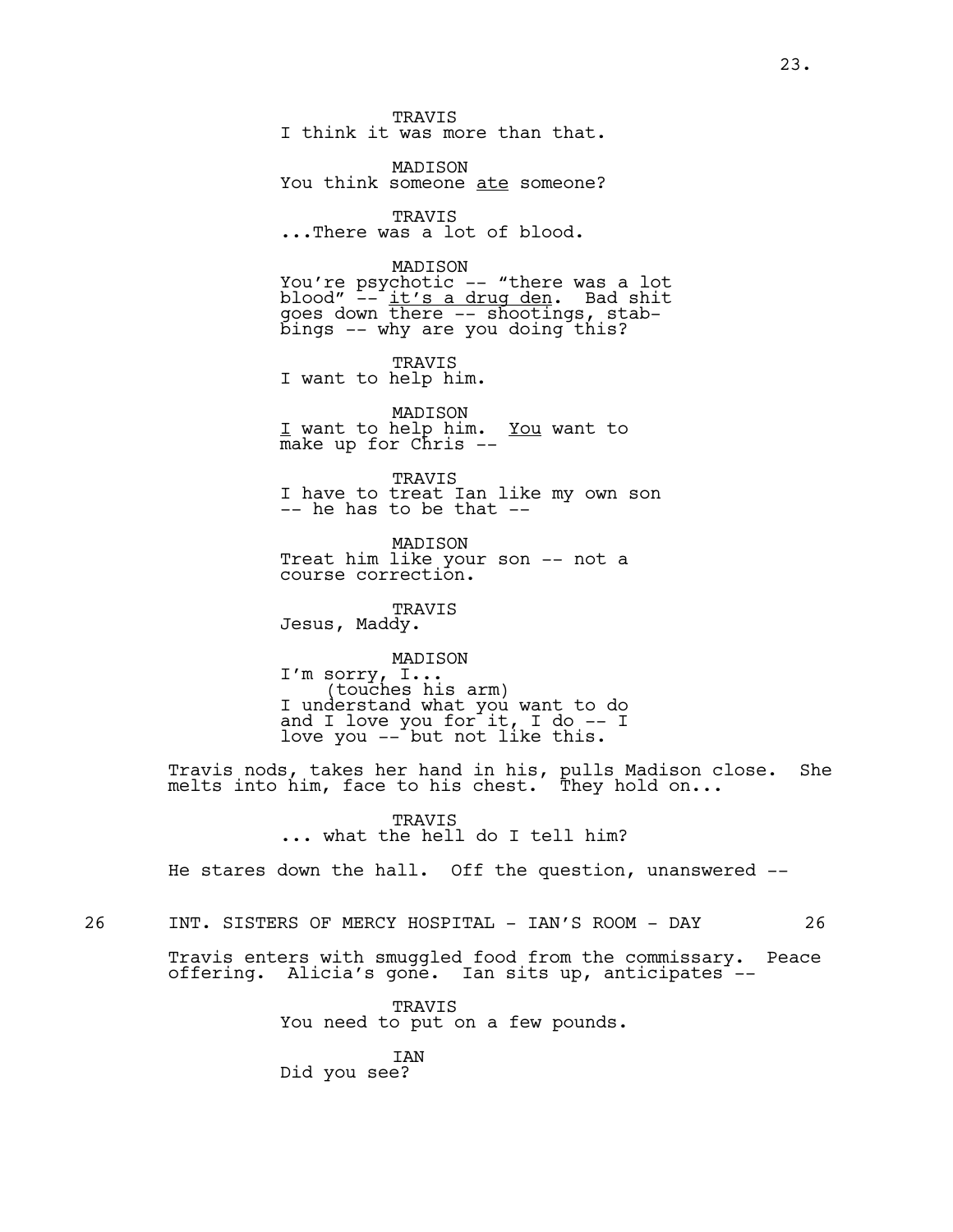TRAVIS Eat, Ian. Eat. IAN Did you? Was it like I said? TRAVIS Ian... I didn't see. IAN Nothing? You didn't see anything? TRAVIS I didn't go. IAN But...<br>(takes that in) (takes that in) ... you promised you would. You said you would. For me. Something childlike in his words, and the hurt they reveal. TRAVIS Think about it -- if what you saw actually happened, don't you think someone would've reported it. IAN That hood's a damn DMZ -- no one says shit -- that's why the cops wanted the address but  $I$  --TRAVIS Calm down -- IAN I gave it to you, Travis. I gave you the address. I trusted you.<br>Why didn't you go --TRAVIS I'm sorry. IAN -- why'd you lie to me? TRAVIS You need to forget. IAN I can't. TRAVIS It's not going to help you -- what you saw, <u>why</u> you saw it, you gotta<br>let it go like a bad dream. IAN Get out.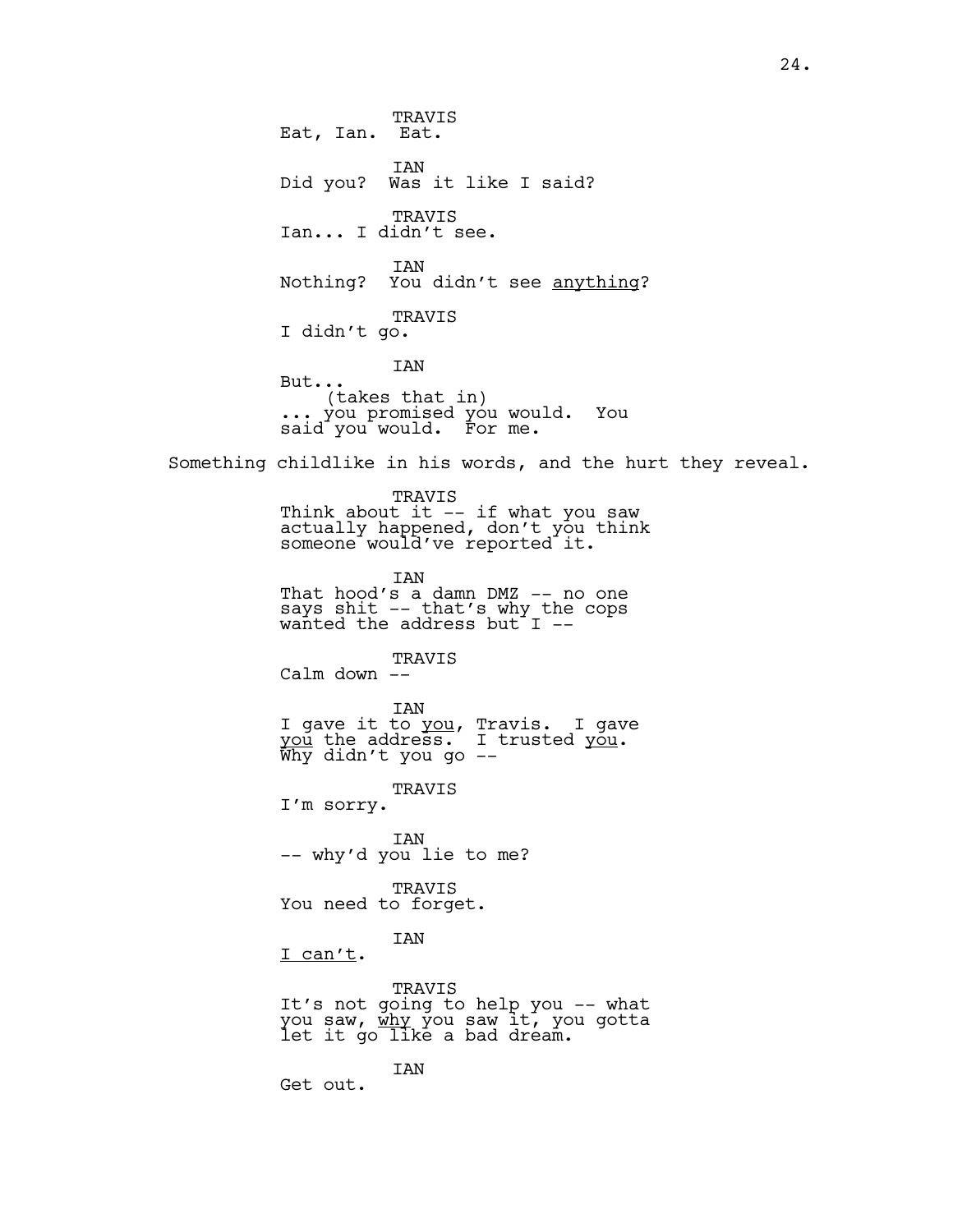TRAVIS It was a nightmare.

IAN

Get out.

And Travis goes, defeated. Ian wrenches his arms against his restraints, violent, testing their give, and --

27 INT. KENNEDY HIGH SCHOOL - STAIRWELL - DAY 27

Alicia clinches with her boyfriend Matt, her arms disappearing inside his Lettermen's jacket. They hide in the stairwell, late for class, not caring. Alicia dreams as they kiss --

> ALICIA One more year, one more year, and I'm gone...

MATT What about me?

ALICIA We're only a few hours away -- same state, same time zone... (kisses him) ... you won't have to miss me that ... you won't have to miss me that<br>much.

MATT I will miss you that much.

ALICIA I just... need to not be here anymore.

She tries to kiss Matt but he pulls back, studies her face, reads her, knows --

> MATT You saw your brother this morning.

> > ALICIA

Yeah.

MATT How is he?

ALICIA He's bad.

She presses her cheek to his, holds him to avoid eye contact, a lost expression on her face --

> ALICIA (CONT'D)<br>I called him on it. MATT What did you say?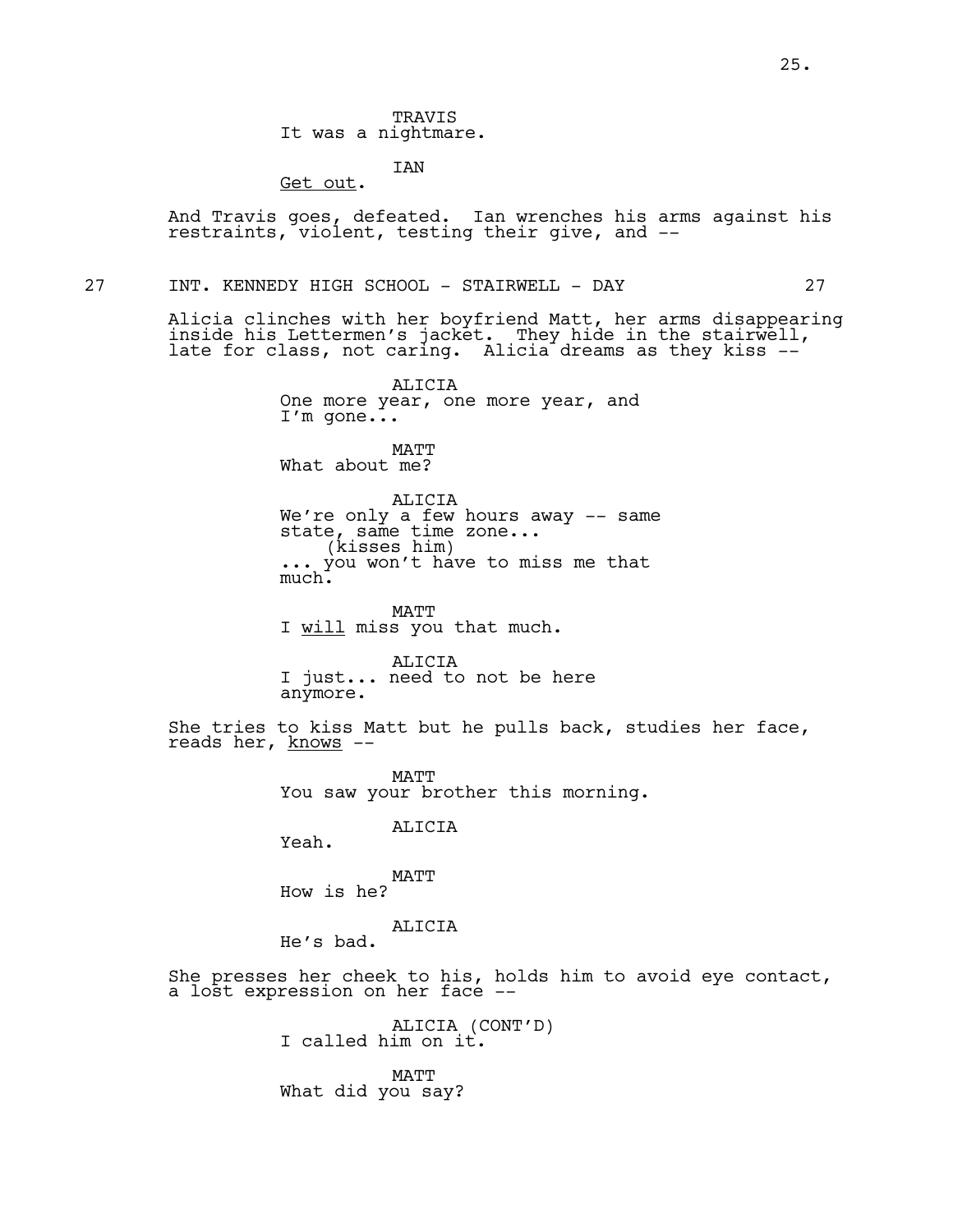ALICIA I said he was sick. Drug sick cause he's head sick. I said what our mother's too afraid to face.

MATT

And?

ALICIA He denied.<br>(beat) If crazy people knew they were crazy...

MATT ... they wouldn't be.

She doesn't say yes or no but her eyes well. She won't lower her defenses in front of family but with Matt --

ALICIA

One more year...

MATT<br>One more year... One more year...<br>(finds her eyes)<br>Meet me later. We'll grab some food take it back to my house -- my folks are out of town. You get free of your family, I get you to myself.

ALICIA We get each other.

Off that promise, they kiss again, as --

28 INT. KENNEDY HIGH SCHOOL - TRAVIS'S CLASSROOM - DAY 28

Travis marks out his lesson, chalk TAPPING out a rhythm as he works the blackboard. He's dynamic, charismatic. There's so much shit flying at Travis right now -- this is his escape.

> TRAVIS<br>... this was Shakespeare's final. ... this was Shakespeare's final play so, as his Swan Song, the text speaks of the fragility of man, mortality, <u>finality</u>. İt tracks the *Revelation of John* -- the bard was never more biblical...

He scratches THE TEMPEST out bold on the board. His Honors English SENIORS are rapt, Travis on a tear, then he spots Madison in the door, vague smile...

> TRAVIS (CONT'D)<br>... take five minutes to look up. *Revelations*...

Shit's flying at her, too, but she likes how Travis inspires. How he teaches. This is why she loves him.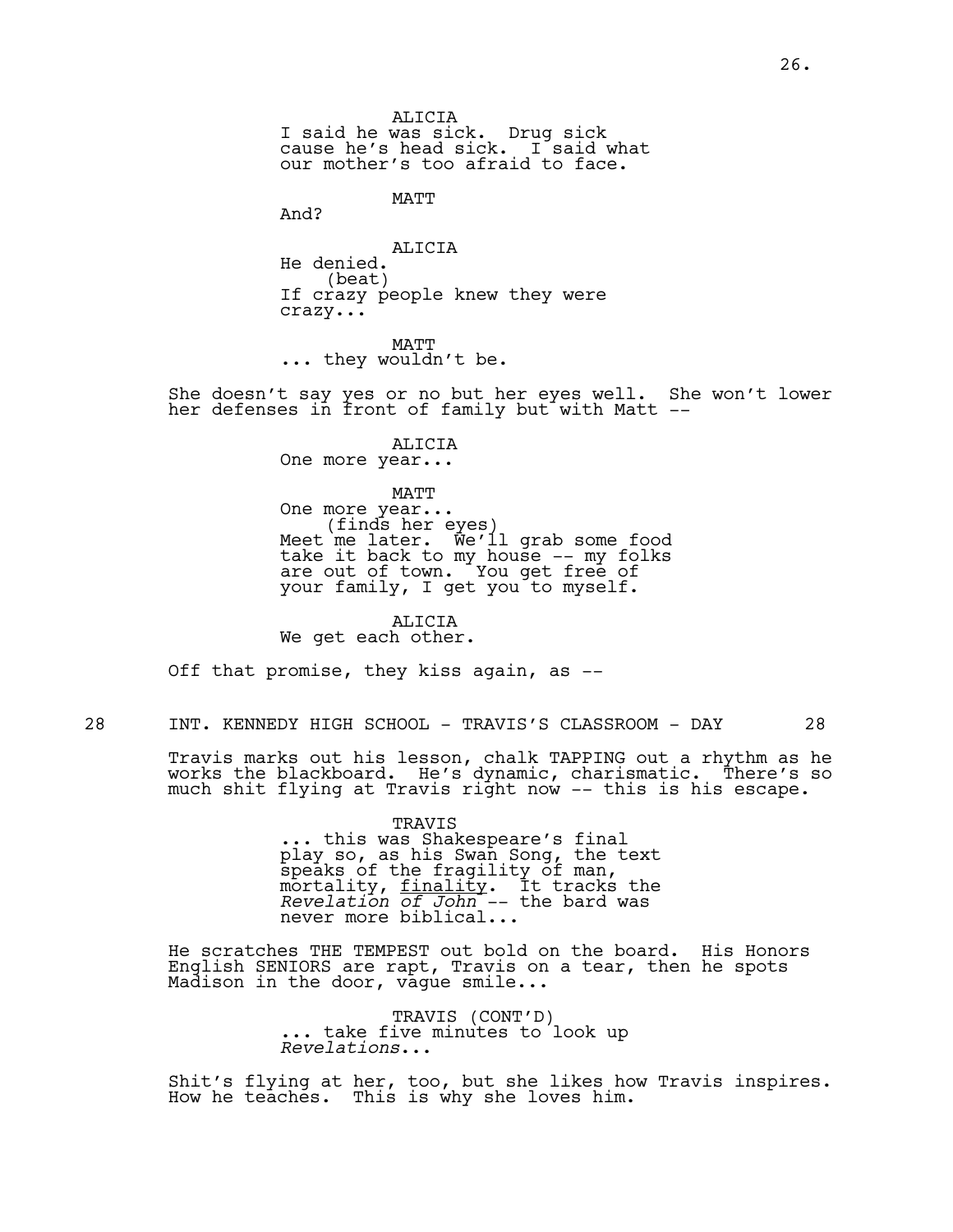MADISON Hey, sorry... Travis ducks into the hall, leaves the door ajar, hushed -- TRAVIS You good? MADISON Managing. Did you talk to him? TRAVIS Yeah. I told him I didn't go. MADISON And? TRAVIS He's pissed. But you were right -- I was wrong to open that door. MADISON We'll make it up to him. TRAVIS

He's safe now. All that matters. And we'll keep him safe.

Madison holds his loving gaze, believes him, and --

29 INT. SISTERS OF MERCY HOSPITAL - IAN'S ROOM - DAY 29

Ian stares at the ceiling, eyes about to pop out of his head he wants out so much. His roommate's RASPY BREATHING seems more labored, less natural. Ian stares at the curtain --

> IAN You okay...? Sir...?

No response -- just that death rattle draw of breath. Ian pulls at his RESTRAINTS as a NURSE enters with a cold metal BEDPAN --

> NURSE You making a break for it?

IAN The old man's not doing well.

NURSE I'll check on him.

She gestures with the bed-pan. Ian glances at the curtain, hesitates, then  $-$ 

> IAN I don't have to.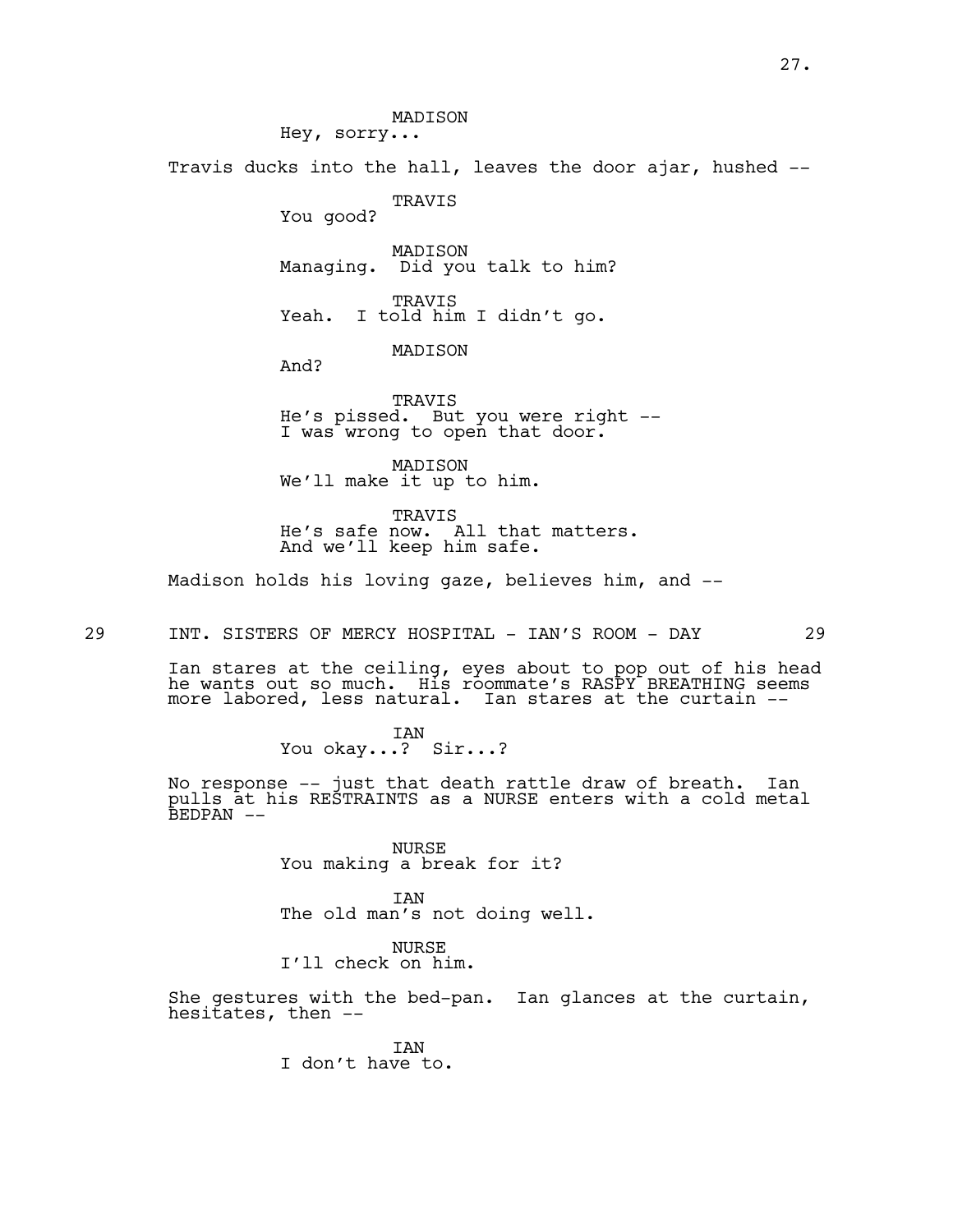NURSE I take my dog out when I want to, not the other way around.

IAN I'm the dog?

NURSE You are the dog. Scooch.

She nods for him to lift up his ass but Ian balks, spinning, tries to work an angle --

> IAN Untie one hand. It will be easier. (beat) Less messy.

She studies him and Ian smiles -- an addict's con-man charm. She loosens the cloth restraints on his right hand.

> NURSE Lift up.

He lifts up his behind, and she slides the bed pan under. The cold hits his ass. He nods at the curtain --

IAN

He dying?

NURSE<br>(deflects) His family never comes -- you're lucky yours does.

She heads for the door when Skeleton Man's steady EKG rhythm goes erratic. He gasps behind the curtain like his soul was ripped out -- then FLATLINE. An ALARM SOUNDS.

NURSE (CONT'D)<br>Oh no...

And the shit hits the fan. The Nurse BELLOWS down the hall --

NURSE (CONT'D)<br>Code Blue, Code Blue, Room 313, Code  $Blue' --$ 

She rips the curtain open, begins CPR, as the INTERCOM starts hailing docs, repeating the CODE. A LAB COAT races in --

> LAB COAT When'd he go down?

Ian watches, silent, as the CRASH TEAM SLAMS into the room. CHAOS and VOICES behind the curtain --

> NURSE Just now. Thirty seconds ago.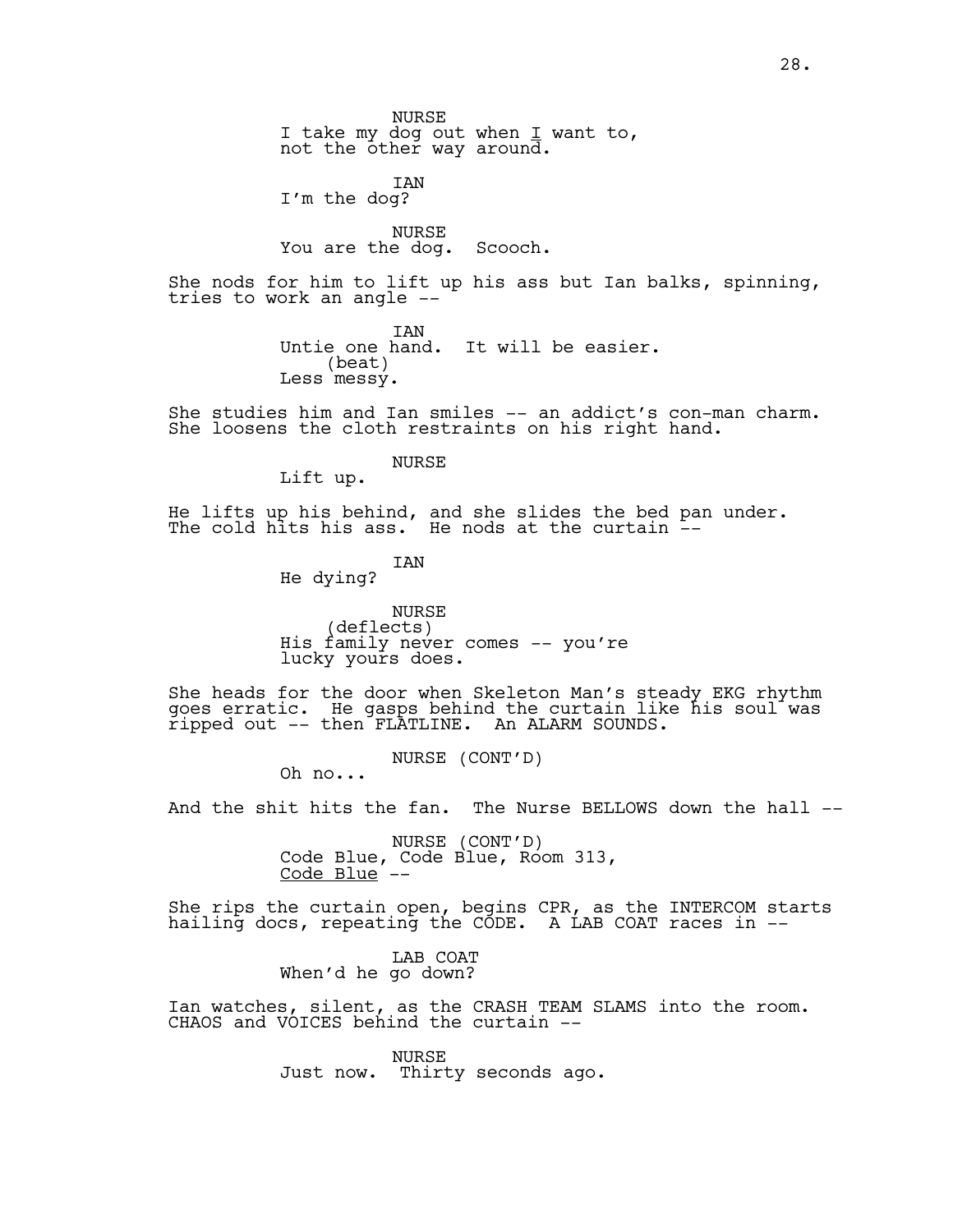We don't have a rhythm in sixty seconds -- I want him downstairs with the others.

NURSE

Doctor --

LAB COAT The incubation varies too much to risk exposure --

NURSE

Doctor.

Ian detects a warning glance behind the curtain, towards him,<br>like the doctor was about to say too much.

LAB COAT

Clear...

A moment passes then the ELECTRIC JOLT of a DEFIBRILLATOR. The old man jostles on his bed.

NURSE

Nothing.

Just then an ORDERLY sprints by, hockey-stops, leans into Ian's room --

> ORDERLY Dr. Barclay, we've got another Code in 305.

LAB COAT Time of Death?

ORDERLY Not sure. Electrodes came off - no alarm. Could be an hour -- (urgency) -- could be a couple. A few.

LAB COAT (shit) We're there. This gentleman needs to be downstairs. Now.

Hand off to the Orderly. The Doctor tears off latex gloves, bombs out of the room, Crash Team following. The Orderly wheels Ian's roommate out.

Bedpan Nurse eyes Ian as she exits on the fly --

NURSE Stay put. I'll be back for you.

"I'll be back for you." For what? His bedpan? Or did she mean something more. Ian waits for her footsteps to fade --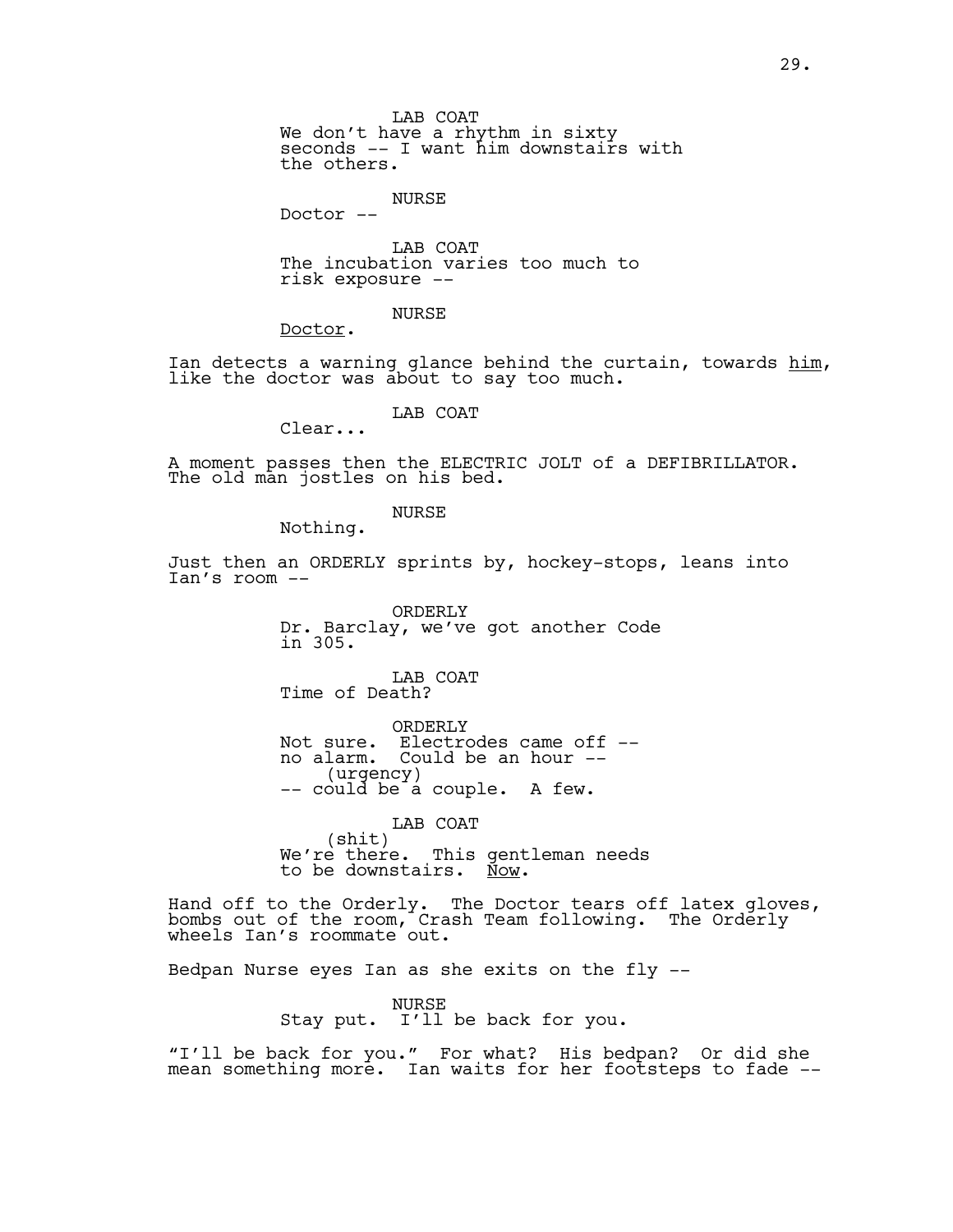-- then unties his last restraint, rolls out of bed, lands on his bruised, scabbed feet. He cries out, drops to his knees. His roommate's bed is now empty, cabinet by it.

He scrambles to the cabinet, finds the dead man's clothes - and a wallet with cash, credit cards.

All Ian needs to bail, to run, all he needs to score.

30 INT. SISTERS OF MERCY HOSPITAL - CORRIDOR - CONTINUOUS 30

Ian limps down the hall, clothes loose. He looks into every room he passes -- notes a few PATIENTS, couple VISITORS, but the wing is strangely quiet...

He bypasses the elevator, takes the stairs down, and --

31 INT. MEXICAN RESTAURANT - DAY 31

Alicia at a booth by the window, sipping soda, waits on Matt. She glances outside to see if he's walking up, checks her iPhone. She looks towards the BAR --

-- where THREE SCREENS are mounted. BASEBALL GAMES on two -a 24/7 news feed on the third. TALKING HEADS yelling at other TALKING HEADS. One calmer female voice --

> CDC VIROLOGIST I want to dispel a rumor that these people are deceased... they are not.<br>The dead do not walk among us...

She smiles. CHYRON under the woman reads DR. CANDACE JENNER. Another GUEST jumps on her last line, interrupts, as Matt Kemp rockets a double off the wall at Chavez Ravine.

> CDC VIROLOGIST (CONT'D) ... these people are very sick and will be treated...

The bartender clicks up the VOLUME on the Dodger's game and Jenner's voice is drowned. Alicia checks the window, sees no one on the sidewalk, searches the street...

> ALICIA What the hell, Matt...?

She's on her phone, texting. "... where r u ..." "i'm gonna bail..." Alicia stares at the muted Candace Jenner, as the world tilts towards something terrible --

32 EXT. STASH HOUSE - VENICE - DAY 32

We look past the abandoned truck towards the drug den. Same as when Ian left it, same as when Travis visited. A car slowrides past the house, just cruising.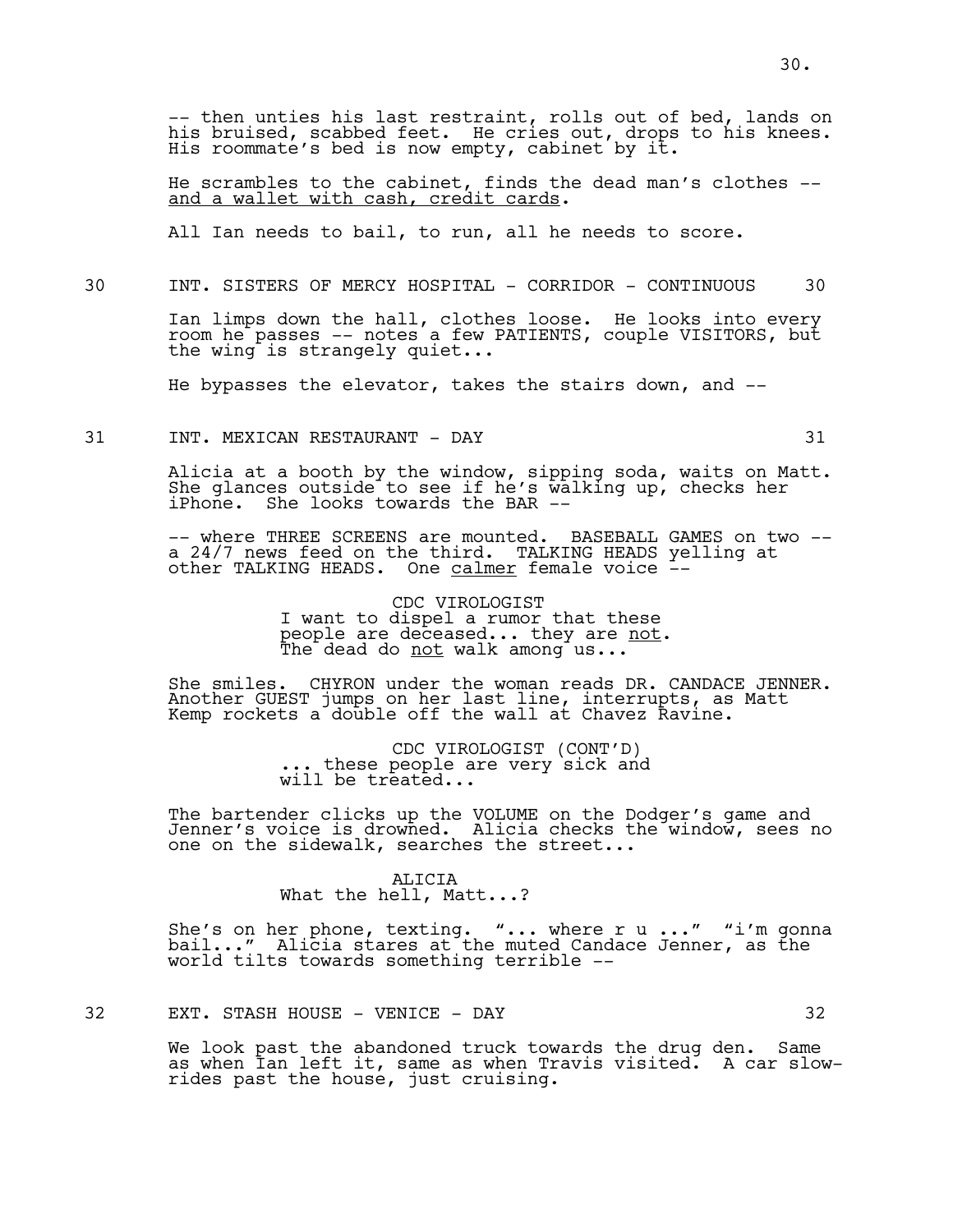Ian limps into frame, feet tender, ribs ACHING. He takes a step into the street, stops -- looks both ways before crossing. Not a mistake he'll repeat.

He glances over his shoulder, seeing if he's being watched, before he makes his way inside the stash house, and --

#### 33 INT. SISTERS OF MERCY HOSPITAL - NURSES'S STATION - DAY 33

Madison and Travis exit the elevator, approach the Nurses's Station, corridor strangely quiet. A phone PURRS at the desk but there's no one to pick up --

No one seems to be working the floor. The rooms mostly vacant, staff missing. Travis and Madison share a look, pick up their pace towards Ian's room, as --

# 34 INT. STASH HOUSE - KITCHEN - DAY 34

Ian, breathless, enters the kitchen. He freezes in place like he's seeing Stick Woman but when we REVERSE we discover - nothing. No bodies. No blood. Fucking sanitized.

Someone cleaned up -- or Ian imagined what he saw. And the latter option is almost worse. He turns his back on the room, shudders, and --

35 INT. SISTERS OF MERCY HOSPITAL - IAN'S ROOM - CONTINUOUS 35

Madison enters first, finds Ian's bed empty. Travis lays a hand on her shoulder, peers over her, sees what she sees.

> MADISON He's gone. He's gone.

Bed empty, restraints dangling. Travis examines the Skeleton Man's cabinet, remaining clothes rifled --

> **TRAVIS** He borrowed some clothes.

He hits the nurse CALL BUTTON.

MADISON How does he just leave?

TRAVIS He's over eighteen --

MADISON He's a danger to himself.

Madison digs out her cell, dials -- home number, Alicia's cell -- but rapid FOOTFALLS approach --

> TRAVIS Wait, wait --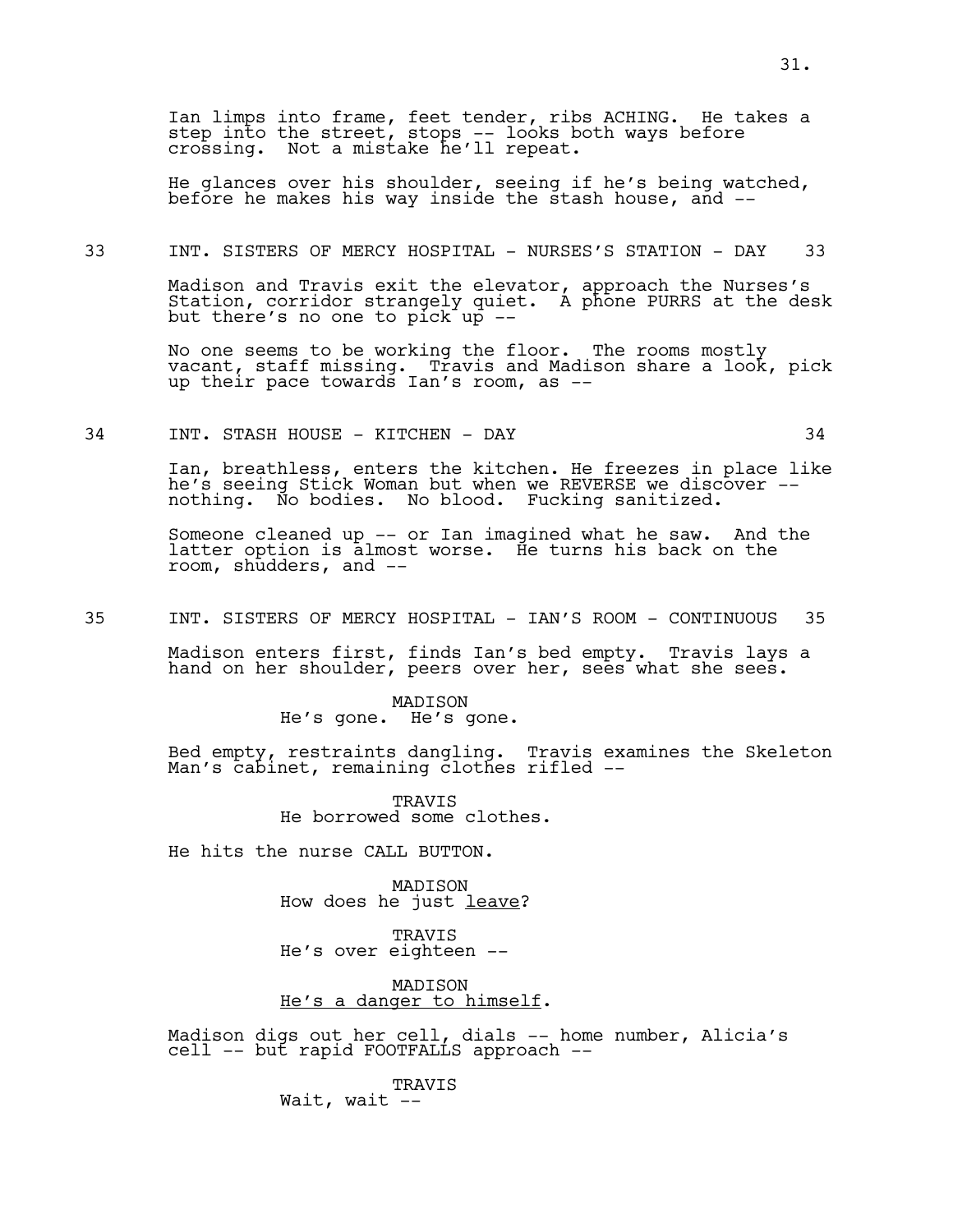Ian's nurse turns into the room --

MADISON Where's my son?

The nurse takes in the semi-private room, hesitates, searches for an answer, goes for the  $\bar{t}$ ruth  $-$ 

NURSE

I don't know.

TRAVIS What happened?

NURSE His roommate coded. Then there was a second death on the floor --<br>(beat) -- it was chaotic.

Her version of "chaos" is different than Madison and Travis's -- but we have a better idea what she's talking about.

MADISON

Find him.

NURSE He's gone. You need to call the police. I'm sorry.

She exits. Travis turns to Madison --

TRAVIS I know where to go.

Off Madison, wondering if she's seen Ian for the last time --

CUT TO BLACK:

END ACT TWO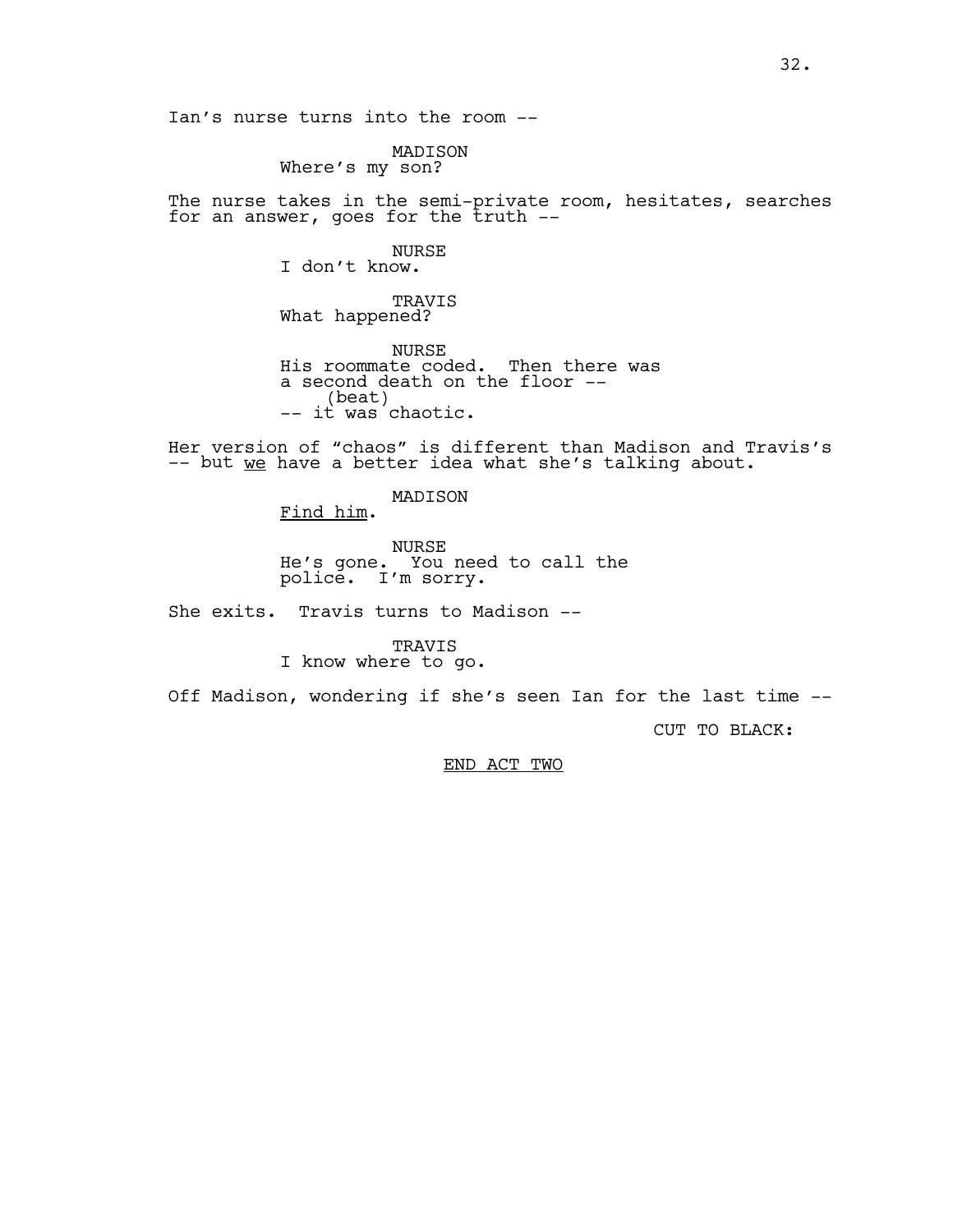## ACT THREE

UP ON:

36 EXT./INT. SISTERS OF MERCY HOSPITAL/TRAVIS'S F150 - DAY 36

The same drive Madison took with Alicia. They motor past the POCKET PARK. It's quieter. Fewer families, fewer kids. A LONE NANNY pushes a TODDLER on the swings.

> MADISON Where are we going?

We sense a great unwinding.

TRAVIS Where this started.

MADISON He's too afraid to go back.

TRAVIS He wants to know what I couldn't say. He wants to know it's real.

The child swings. The chains CREAK. And they drive on as --

37 EXT. STASH HOUSE - VENICE - DAY 37

Not much better by day. Travis parks. Madison's out of the car before it rolls back. They approach, Travis trailing a few paces behind --

> TRAVIS Everything he described outside was accurate.

MADISON Of course it was...<br>(studies the house) ... this is where he disappears.

Said with despair. She looks up at the house, then circles --

38 EXT. STASH HOUSE - BACKYARD - VENICE - CONTINUOUS 38

Nothing in the backyard improves on the front. Overgrown. Rotted trellis. Empty Wal-Mart wading pool. Madison toes through the weeds, eyes the back door.

You get the sense that she's buying time, afraid to walk into this hellhole, but then --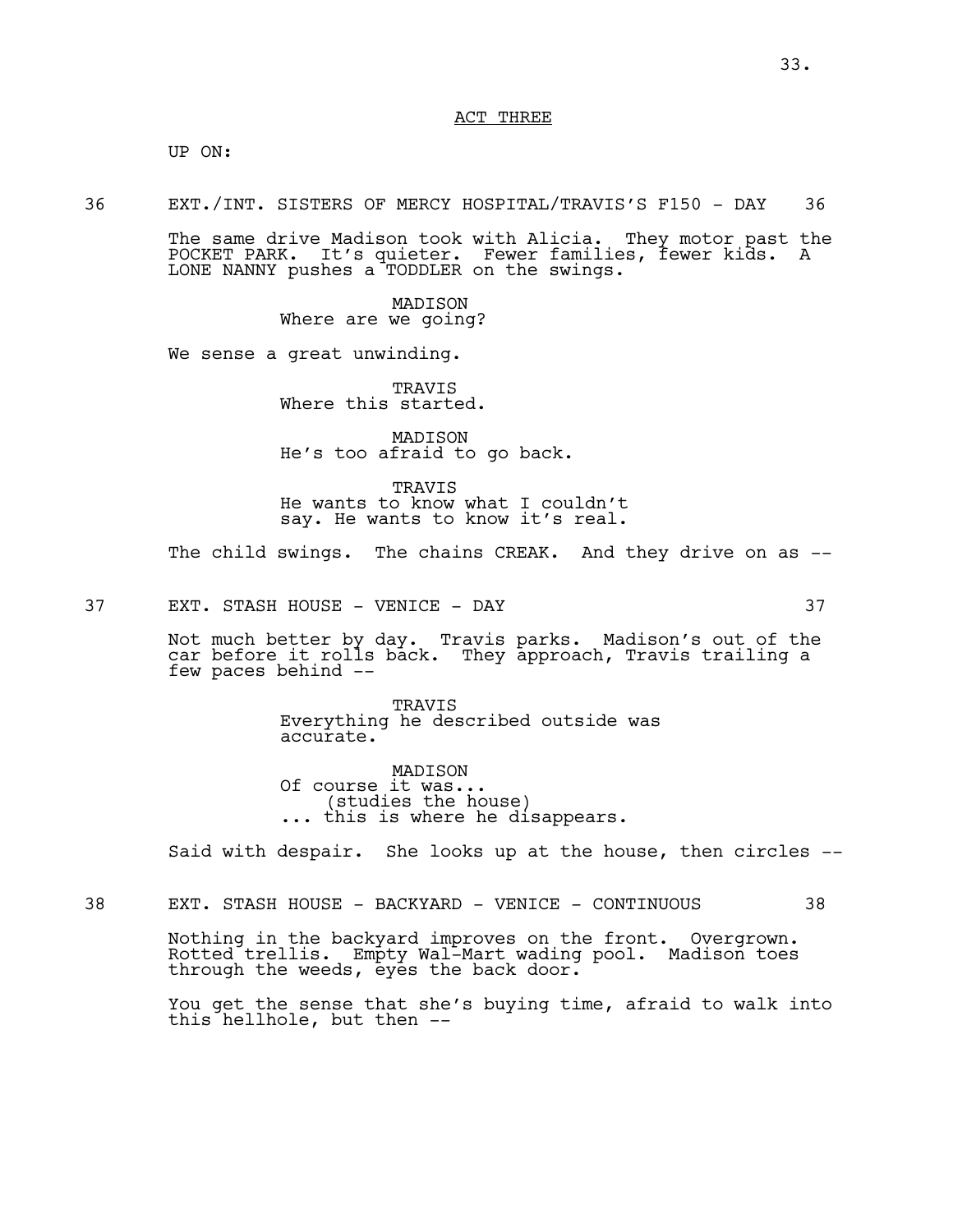The door swings in. Madison starts her search where Travis finished. She sees the wide, dark stain on the linoleum - but the blood's been washed away. Travis frowns --

#### TRAVIS

Someone cleaned up...

He moves through the room, studies it more carefully in the rays of sunlight, kneels by a HOLE in one of the cabinets.

TRAVIS (CONT'D)<br>... but that's a bullet-hole.

MADISON There's another one in the floor.

Matter of fact. Without inflection. Like she's seen blood and bullets in kitchens since she was a child. She has. Travis sees the haunted look in her eyes --

TRAVIS

You okay?

# MADISON

No.

She leaves the room, turns into --

40 INT. STASH HOUSE - LIVING ROOM - CONTINUOUS 40

The steps leading upstairs. Madison enters the living room. Piss and vomit-stained sofas. A broken recliner and torn carpet. She takes in the room, says softly --

> MADISON I never wanted children. Saw what my father was, what he did. Spent years waiting for it to come to me. When it didn't... I spent years watching Ian and Alic ${\tt la...}$

TRAVIS This isn't your fault.

MADISON I passed it on. It's absolutely my fault.

TRAVIS He saw what the drugs saw. Get him clean, we'll get him well.

MADISON (not convinced) Did you look upstairs?

She goes up. Each step protests her ascension.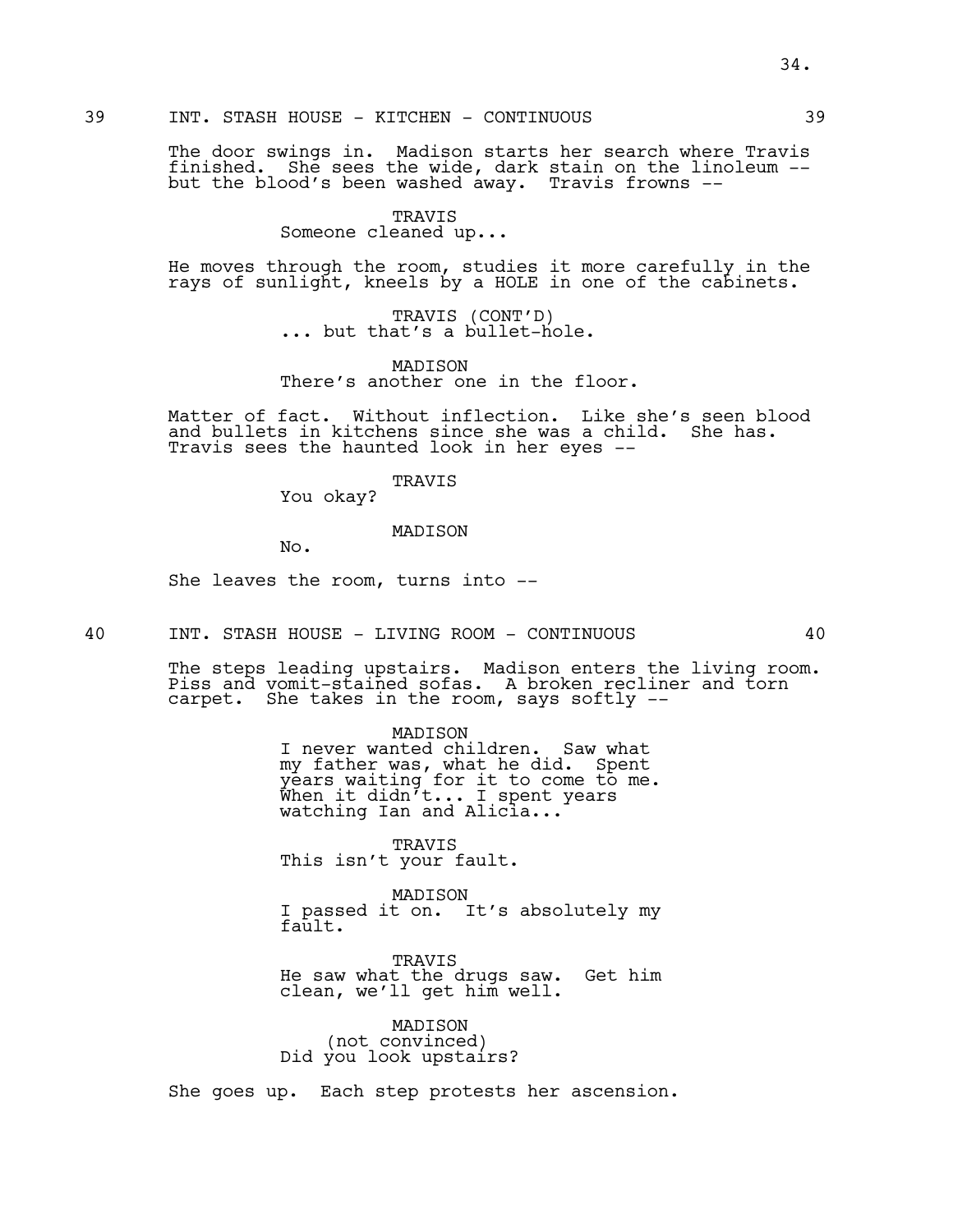We end where we started. Room like a bomb went off. Putrid mattresses pressed side to side. Junkie Motel.

Travis watches Madison from the door. He never came this far -- he didn't think there was anything to see. But this is why Madison has come, this is the only reason she's  $\overline{\text{come}}$ .

# TRAVIS Baby...? Let's go.

She studies each mattress. A couple MILK CARTONS serve as night stands. She tries to imagine her first born, the boy she cradled just a night before, in this place, on these fucking dirty mattresses...

## MADISON

Oh... oh God...

She kneels by a mattress in the corner of the room, tosses a milk carton out of the way, trash and refuse beneath it... and a dog-eared book. *Winesburg, Ohio*.

#### TRAVIS

What is it?

She peels it open, pages yellowed, reads the inscription to herself. *For my Son, I love you, Dad.*

> MADISON His father gave him this. His fucking father...

She twists the book in her hands and collapses. Completely and finally. Travis goes to her but --

MADISON (CONT'D)

Don't.

He hesitates, hands hovering by her shoulders, slowly settles there, slowly pulls her close, whispers --

> TRAVIS I love you, baby, I love you... (to her ear) ... I'll take care of us.

# 42 EXT./INT. STASH HOUSE/TRAVIS'S F150 - DAY 42

They sit quietly. Travis turns the truck over, kills the RADIO. Madison collects herself.

> TRAVIS Is there anywhere else to look? He wouldn't go back to his school.

MADISON He was banned from the campus.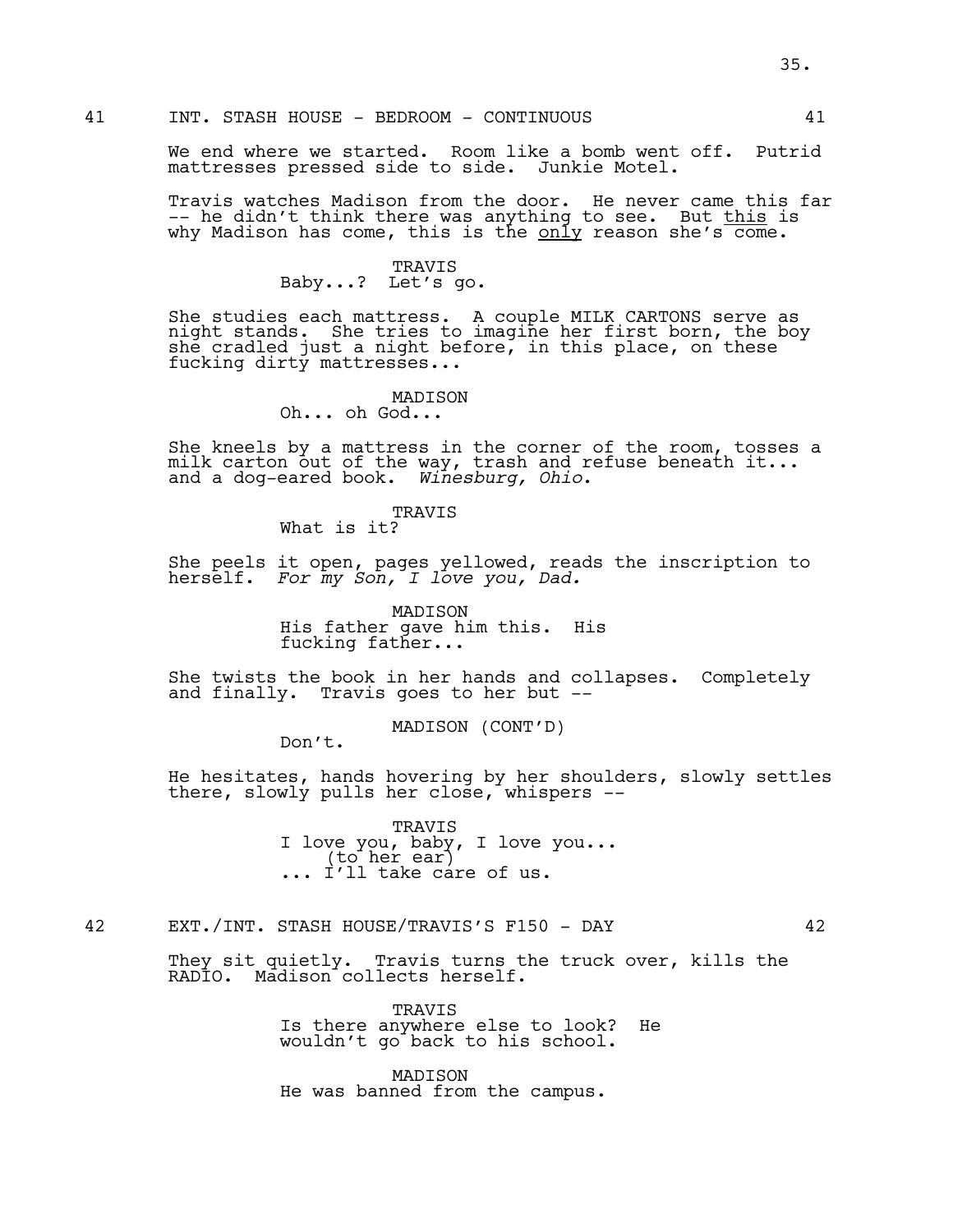TRAVIS

Home?

MADISON No. There's one place. Maybe. (beat) Drive. I'll tell you the way.

As Travis pulls away we HOLD ON the stash house, the ruin.

43 EXT./INT. LOS ANGELES/F150 - DAY 43

A HELICOPTER hovers in the distance. South. Another behind them. News CHOPPERS looking for the latest accident. Or is it something more? *From this point on there will always be HELICOPTERS in the sky, in background, near or far.*

> TRAVIS We can report him missing.

MADISON He's permanently missing. You know how many times I've made that call.

TRAVIS

Yes.

MADISON Then why suggest it. (sharper than she wants) Sorry.

TRAVIS We have that cop's card. We have<br>something they want. Now. something they want.

MADISON The stash house.<br>(considers) (considers) Tying Ian to that place is not something we want to do. No. (then) Left up here. Left.

He signals and --

44 EXT. THE JASPER HOUSE - INGLEWOOD - DAY 44

Street of tidy 1940's homes. Identical architecture. Simple square lots on perfect geometric blocks. Workers' homes from a boom time. Travis and Madison pull up to a house with a white, waving LAWN JOCKEY. The front door opens --

> CALVIN Mrs. Bennett?

> > MADISON

Cal...?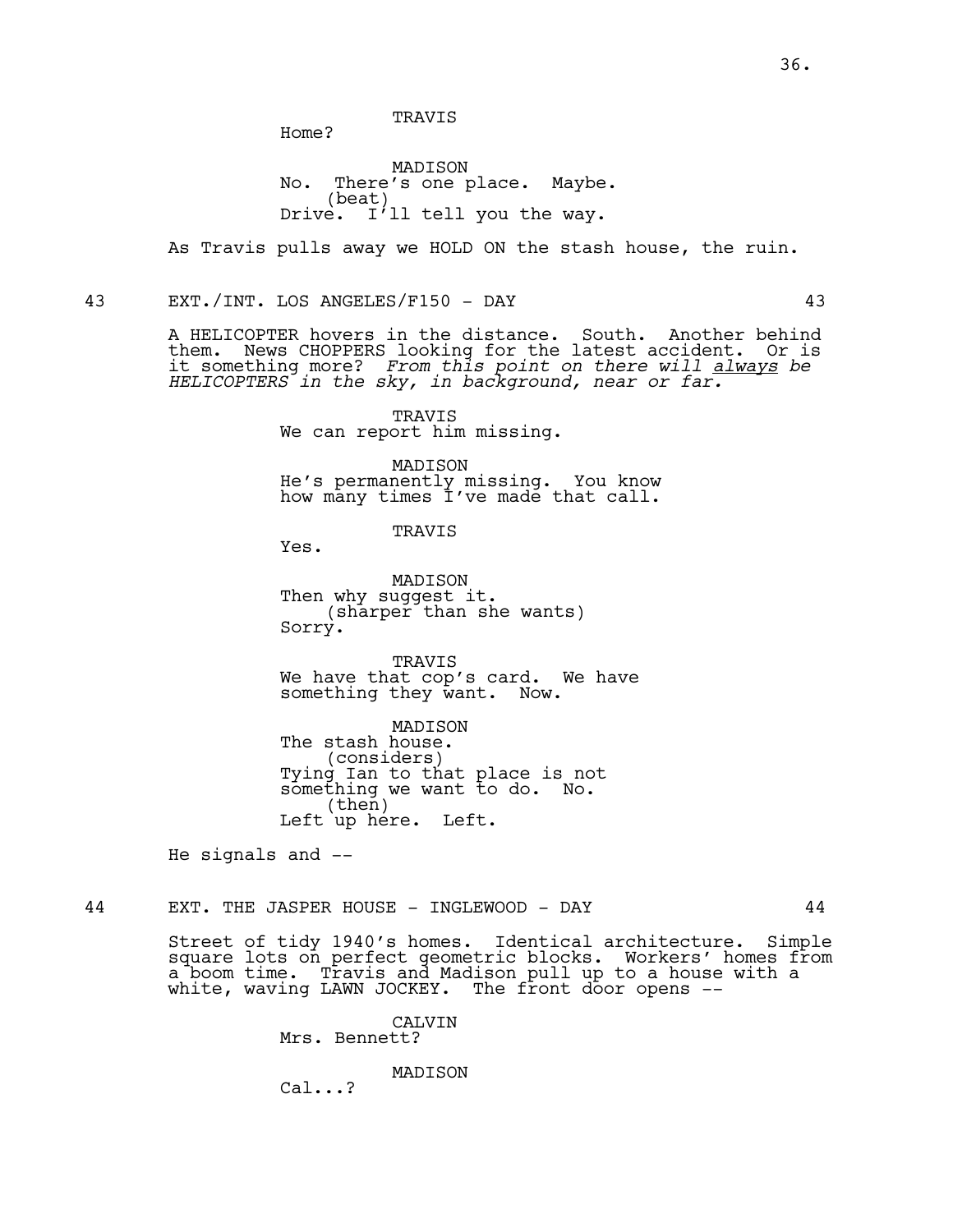He steps out onto the porch and Madison smiles, almost with longing. CALVIN JASPER (19) is tall, confident. Madison sees in him who her son should be, who he could be still.

MADISON (CONT'D)<br>We're sorry to show up like this --

CALVIN You're looking for Ian?

## TRAVIS

We are.<br>(offers his hand) I'm Travis. Maddy's fiancee.

CALVIN Oh that's... congratulations.

MADISON Have you seen him?

CALVIN

I'm sorry, no. Not in a while. Is (stops himself)<br>-- you wouldn't be here if he was.

TRAVIS Any place you can think to look?

CALVIN He wouldn't... no, he wouldn't hang where we used to. He moved away from us, long time ago.

MADISON

He did.

CALVIN You want... you want to come in. I can make some calls. Maybe someone's heard...

MADISON

(nods) Thank you.

She enters. Travis holds, stares off at the San Bernardino Mountains -- his son up there. He pulls out his cell phone, waits on the RING, and  $--$ 

CHRISTOPHER (V.O.) Hello...

TRAVIS

Hey, man, it's me...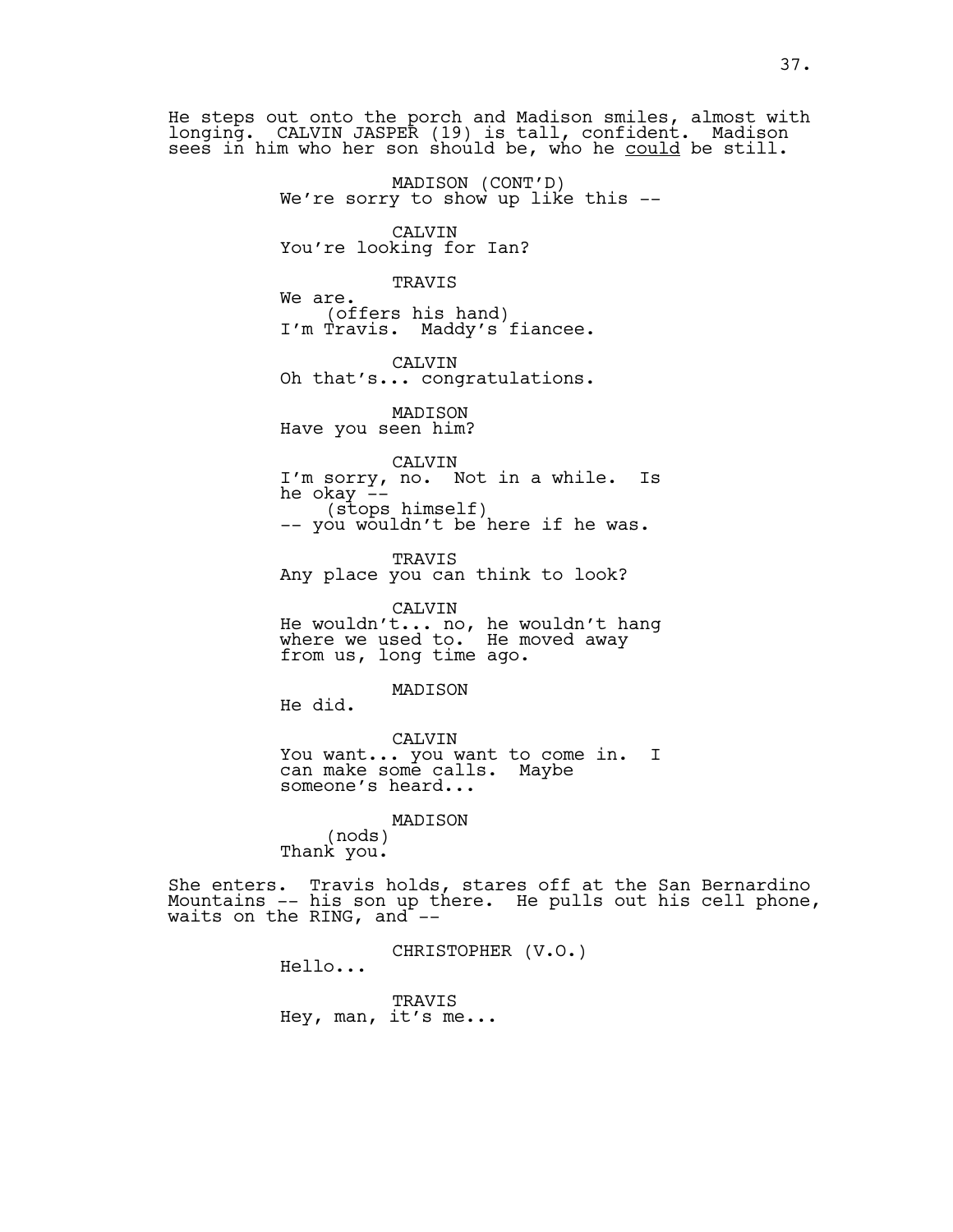45 INT. LIZA AND CHRISTOPHER'S HOUSE - MT. BALDY - INTERCUT 45

Wood burning in a pot-bellied stove. It's warm but Chris goes cold when he hears his Dad's voice. He monotones --

CHRISTOPHER

Hey.

TRAVIS Just checking you're okay.

CHRISTOPHER Mom's putting supper on the table.

TRAVIS Oh... I'll let you go.

CHRISTOPHER

Okay.

TRAVIS (but) I'm sorry this weekend didn't work.

CHRISTOPHER

I know.

TRAVIS I'm worried about you, Chris.

CHRISTOPHER

Don't be.

TRAVIS

I miss you.

CHRISTOPHER (Me too.) I'll see you next weekend.

TRAVIS<br>Yeah...

Yeah, yeah, yeah.<br>... we can drive down to Newport. Just us. I'll dust off my board.

CHRISTOPHER (weakens, but) I gotta go.

He's going to hang up but Travis jumps, holds him --

TRAVIS I'm sorry things are so crazy here.

CHRISTOPHER What you do in the city doesn't affect us on the mountain.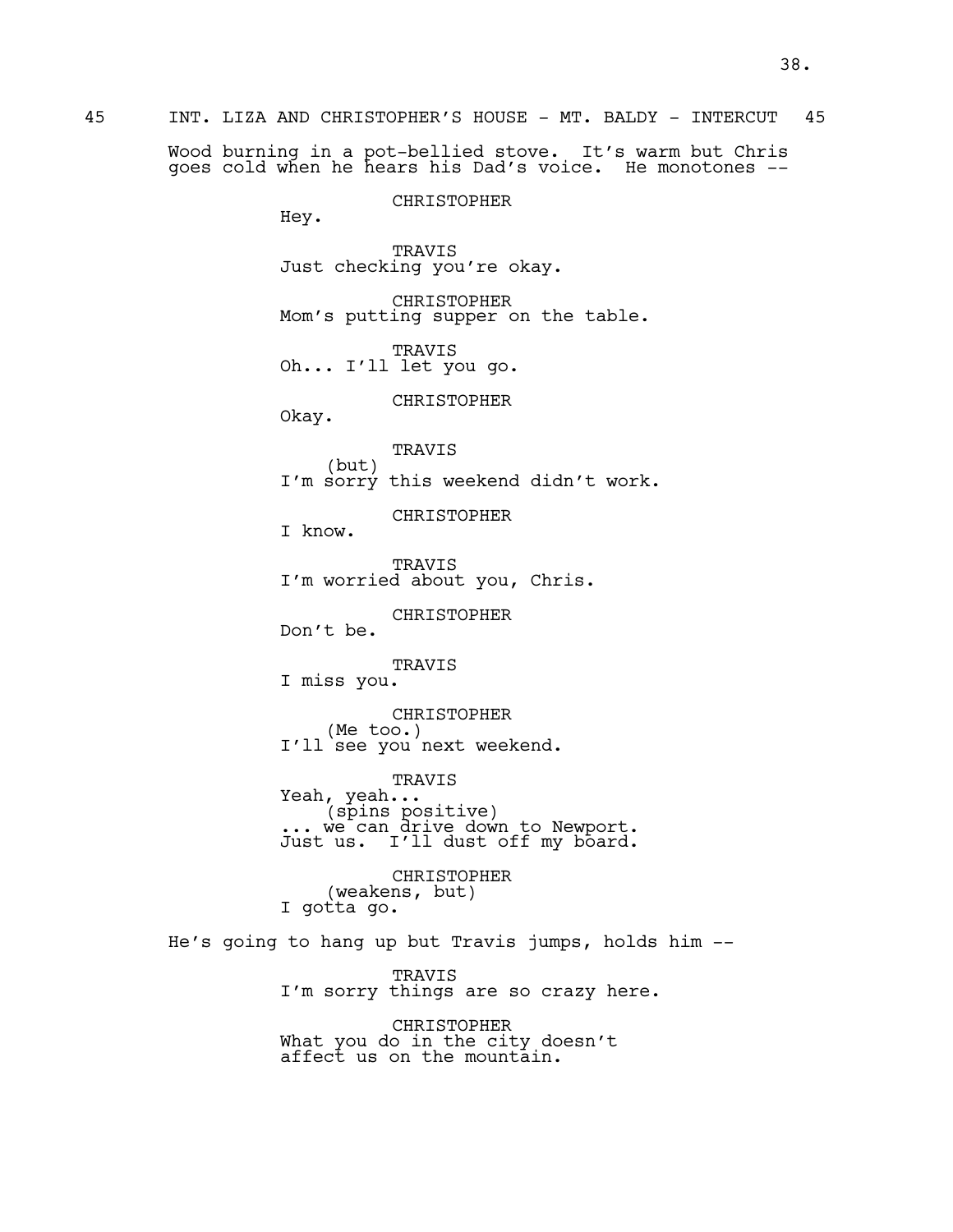TRAVIS I can make this work. I can take care of all of us.

CHRISTOPHER You don't need to.

He glances out the window -- smog-shrouded city in the basin. Chris knows his Dad's down there, looking back up --

CHRISTOPHER (CONT'D)

Gotta go.

TRAVIS

Okay,  $I$  --

Christopher kills the call on Travis's, "I love you."

46 EXT./INT. LA CIENEGA BLVD/TRAVIS'S F150 - LOS ANGELES - NIGHET

GRIDLOCK. We look down a LONG line of cars, lights bouncing, richocheting off various vehicles. About fifty yards between Travis's truck and the FLASHING LIGHTS of an AMBULANCE and LAPD CRUISER. An accident by the 10 on-ramp...

> TRAVIS I see the ambulance. They should clear it out quick.

Travis and Madison sit in their car, completely locked in.

MADISON Is that what that is?

A HELICOPTER hovers overhead. Madison cranes to look up --

MADISON (CONT'D)<br>They air lifting someone?

TRAVIS No. That's KTLA. Might have been a high-speed gone bad. Vultures.

They sit, listen to the helicopter cut the air above them. Travis rolls stations, settles on CLASSIC ROCK when --

A SCREAM carries from the accident site. ONE MAN SCREAMING, another SHOUTING. The words are impossible to make out - but the screaming chills, stops hearts. Then --

SILENCE, save the HELICOPTER. Travis opens his door, climbs out, tries to see ahead. OTHERS follow, rubbernecking for a view. Madison gets out, looks over at him --

> MADISON Can you see anything?

He's up on the hood of his truck, sees the FLASHING LIGHTS, ambulance and cop car, but nothing else, no movement UNTIL --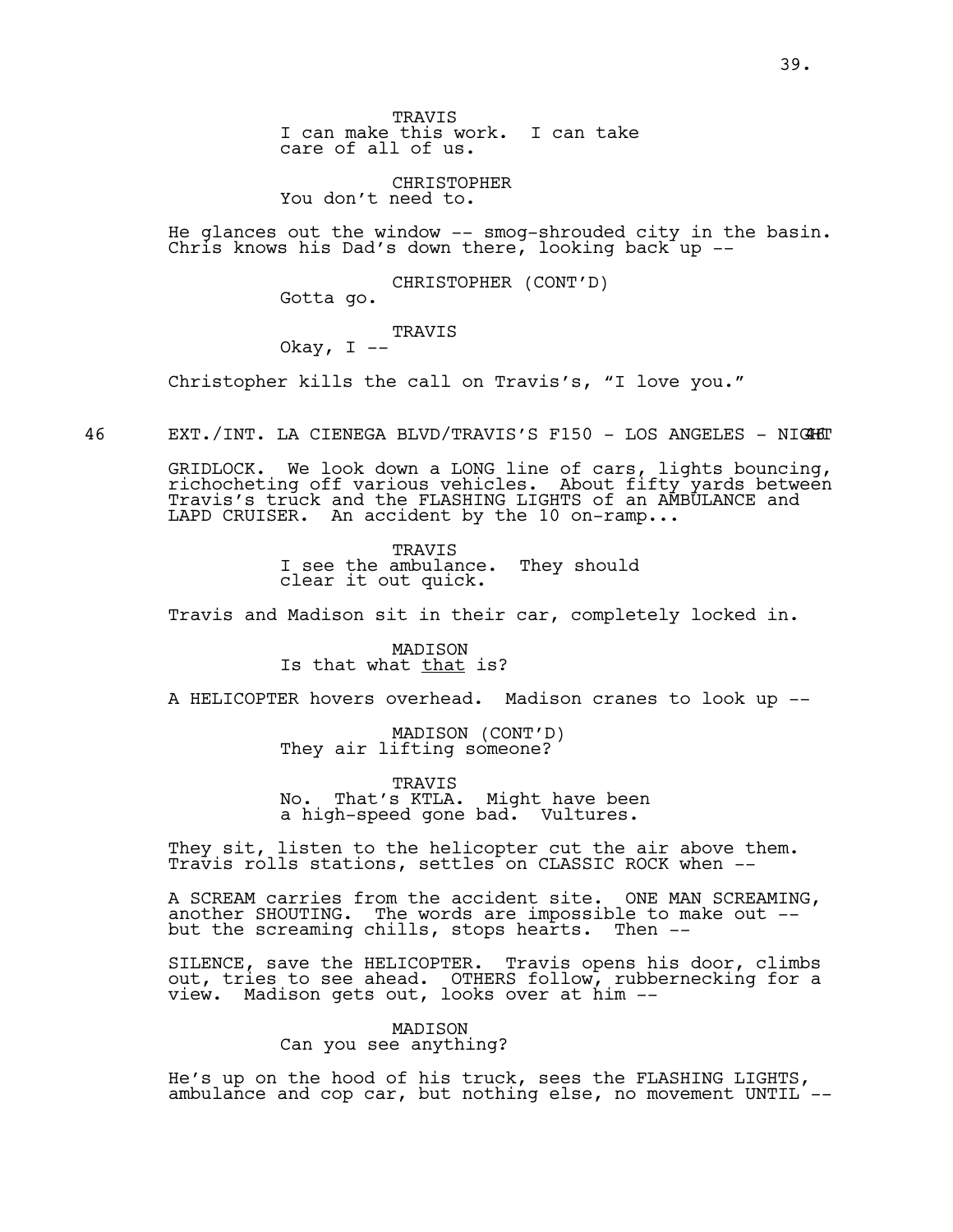A SHADOW darts over one of the lights, a flash of movement before Travis can even register. He frowns, worried now --

> TRAVIS Maddy, get back in the truck...

A panicked BYSTANDER bolts past them, horrified expression on his face. Whatever he saw was so bad he abandoned his car.

> MADISON What happened? Is it safe?

She calls after the man -- but he's in no state to answer. They can't make it out but a LAPD UNI now YELLS.

> TRAVIS Back in the truck, Maddy --

Madison swings into the cab just as GUNSHOTS ECHO off the 10 OVERPASS -- FOUR POPS punctuate the night air.

> MADISON Get in, Trav, get it now --

He does just as more BYSTANDERS blast by, further GUNSHOTS chasing them away from the scene.

> TRAVIS We're getting the hell out of here --

He TURNS OVER the engine, CRANKS the wheel hard and GUNS IT, bucks over the median to escape what lies ahead --

CUT TO BLACK:

END ACT THREE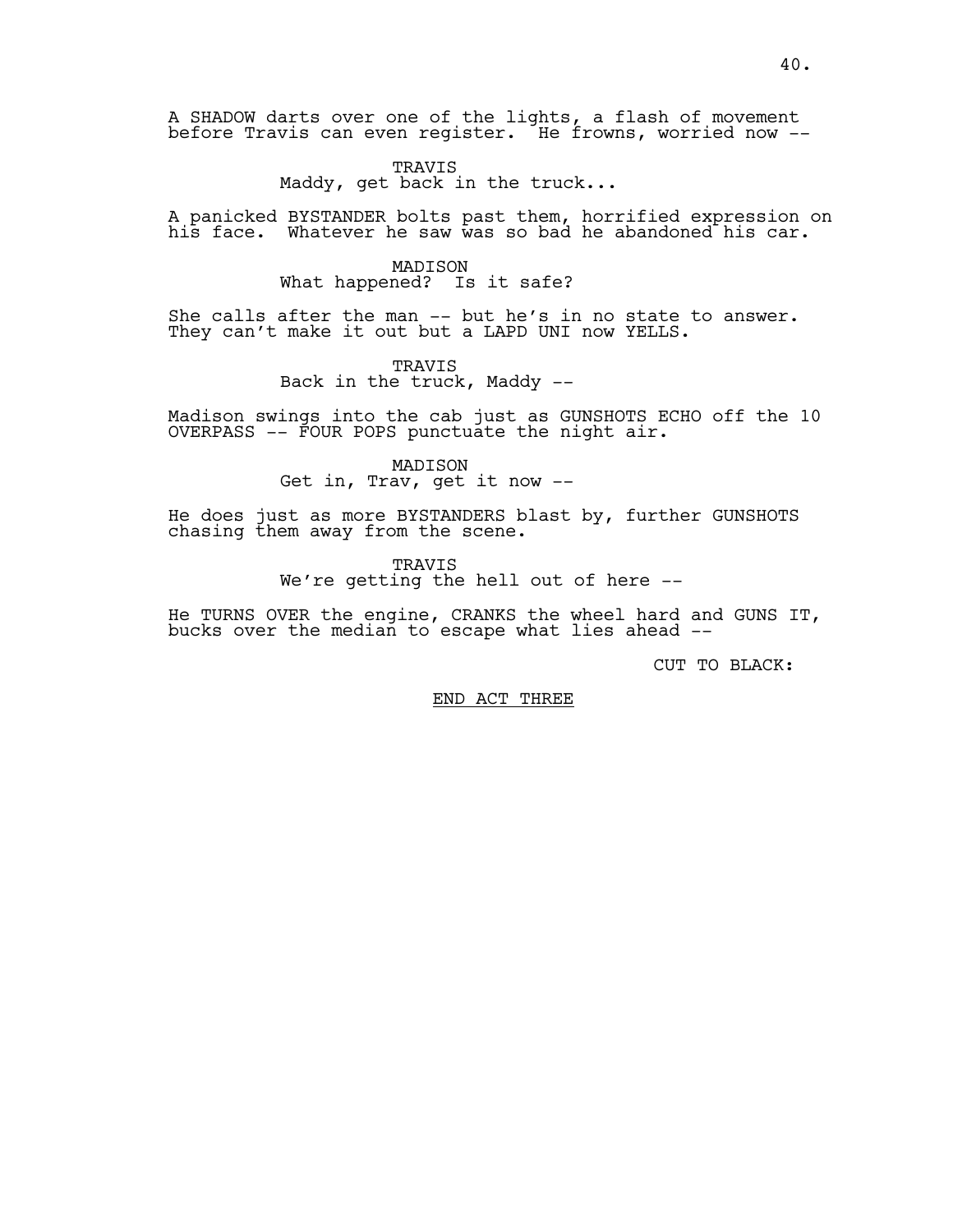ACT FOUR

UP ON:

47 INT. KENNEDY HIGH SCHOOL - FACULTY ROOM - DAY 47

CLOSE ON MADISON exhausted, pale. HEAR VOICES but they're a distant, indistinct DRONE. Madison's lost in worry about her son, about her family, about --

#### COSTA Madison... Maddy?

Sorry.

The drone dissipates. She glances up. Finds everyone in the room staring at her, Costa at the head of the table. Travis in the corner, arms crossed. Coffee in cups, *cronuts*.

# MADISON

They circle an iPad. Footage from last night's "accident" -- View from the NEWS HELICOPTER hovering over the scene*. LAPD CRUISER and AMBULANCE below, LIGHTS PULSING. PARAMEDICS working an OVERTURNED CAR.*

# COSTA This is unreal, un-real...

*The footage is wide and high and fragmented. PARAMEDICS lay a SPINE-BOARD next to the car, driver's side door ajar. They reach in, cut the seat belt to remove the crash VICTIM --*

COSTA (CONT'D) ... now watch this, watch it...

*-- as the Paramedics leans in, the Victim lunges. We can't see the BITE or hear the SCREAMS --*

> TRAVIS ... son of a bitch wasn't dead.

*-- these are VISUALS to last night's haunting SOUNDTRACK.* 

TRAVIS (CONT'D)<br>He was traumatized by the accident, he was on something -- millions of reasons for it.

*As the Paramedics struggle with the victim, two LAPD UNIS move in, BATONS drawn. The beating they administer is RODNEY KING BRUTAL -- but nothing stops the Dead.*

> COSTA Whatever the reason, whatever this is, it wasn't here yesterday, it's here today  $-$ <br>(points)<br>-- <u>that</u> is two exits up the 10.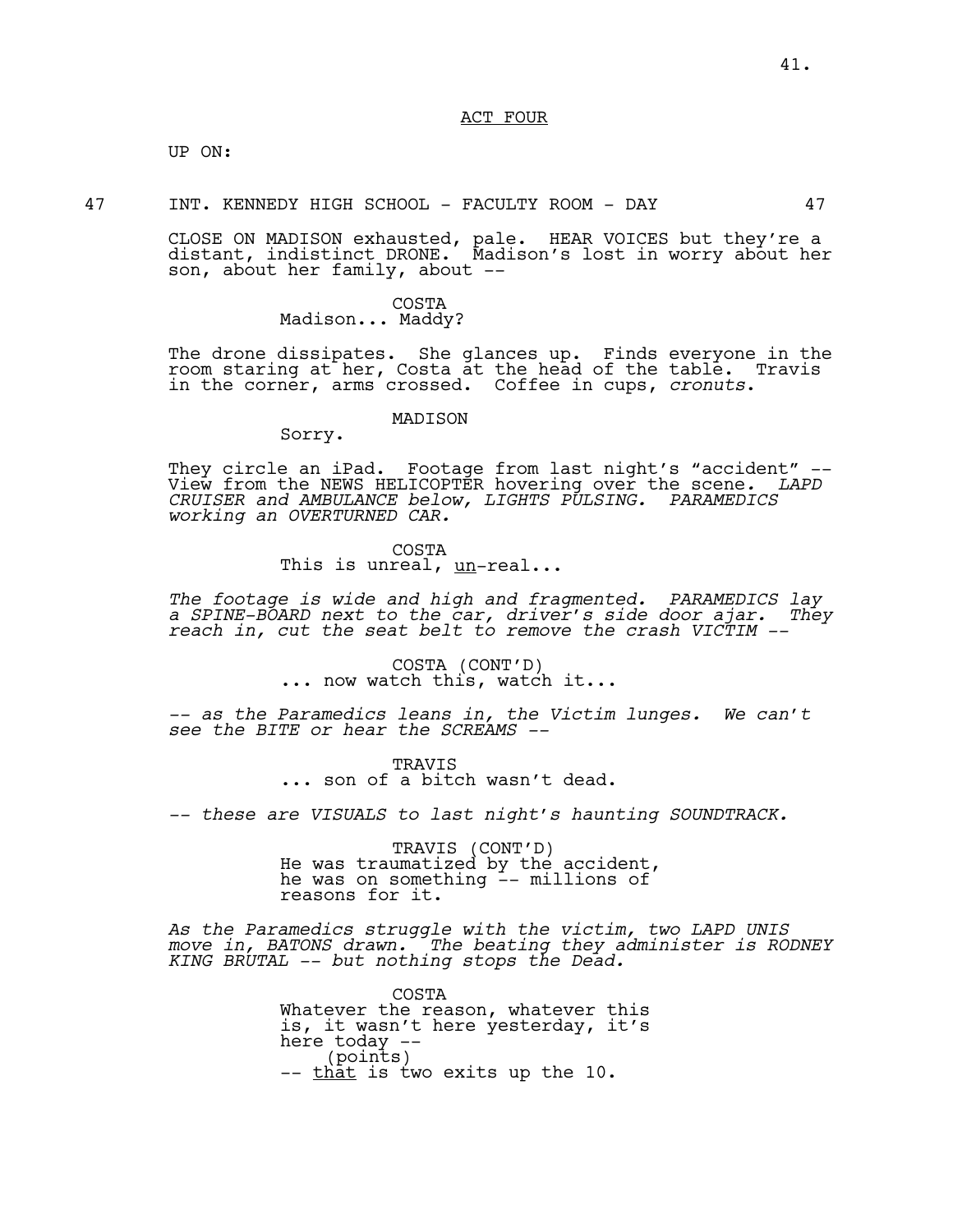TRAVIS And we were only a half mile behind it. We don't want to panic.

*Immune to the blows, the crash victim CLAWS at an LAPD Uni's leg, teeth tearing into his calf, ripping flesh, sinew --*

> COSTA Did you see <u>this</u>, Travis, did you see how they beat this guy...

*-- the cop staggers, regroups with his partner, as the Walker finds its feet. They draw their SIDEARMS --*

COSTA (CONT'D)<br>... how they <u>unloaded</u> on him...

*-- the Unis SHOUT at the Walker as he comes then OPEN FIRE. CENTER MASS. Pulverize. Shots spin the Dead around.*

COSTA (CONT'D)<br>... and how he kept coming...

*The Dead won't be deterred. The Unis FIRE another VOLLEY - the Walker drops but doesn't die, drags Itself forward --* 

> COSTA (CONT'D)<br>We're shutting down. Half the student body stayed home because of this... (a glance at Madison) ... most of the faculty's out to lunch. We evacuate. Now.

*A mass of BYSTANDERS race away from the scene as --*

48 EXT. GAS STATION - VENICE BOULEVARD - DAY 48

Ian steps out of the convenience store, pounding a Gatorade, new PRE-PAY to his ear. He's frustrated, sweat-soaked, he's been walking for a while. He holds for a message then --

> IAN Man. Hit me back. I need to hook up and I need to hook up now. I gotta know what went down at the house, man, please...

Ian cuts down an alley, stays off the busy thoroughfare, and --

49 INT. KENNEDY HIGH SCHOOL - ALICIA'S CALCULUS CLASS - DAY 49

A teacher scrawls a problem on the WHITEBOARD. In the back of the room, Alicia huddles around an iPhone with TWO STUDENTS --

> STUDENT ONE<br>(whispers) Girl, your parents were there?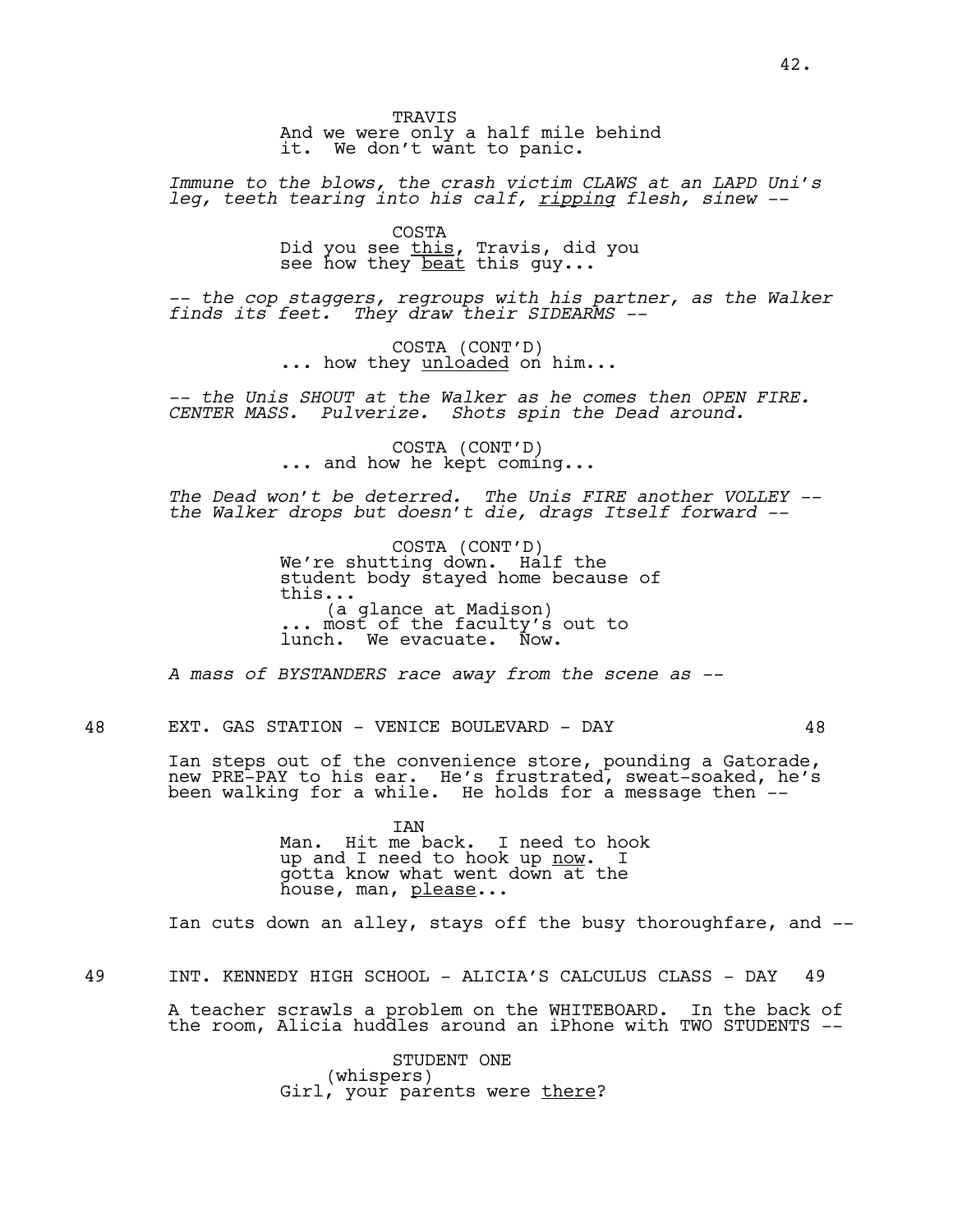Her friends focus on the phone, Alicia rapid-fires TEXTS to Matt on hers -- "u seen this shit on line...?" She attaches a KTLA news link...

> ALICIA My Mom and her fiancee, yeah. Too far back to see though.

"... are you ok? why aren't you txting...?" What plays out on the screen is a variation on what we saw in the faculty room. The apocalypse has gone VIRAL. "... where r  $\texttt{u}?\dots$  "

> TEACHER Ladies, am I confiscating phones today...?

The end of the video -- *the Flesheater crawls forward. The BYSTANDER who ran by Travis's truck sprints to safety...* 

> ALICIA This isn't real, it's not real...

STUDENT ONE Bullshit, girl, keep watching...

*... finally, the second LAPD Uni aims his GLOCK, and puts a ROUND through the back of the Walker's head.*

STUDENT ONE (CONT'D)<br>... kill shot, bitch.

The teacher strides between desks, snatches the phone, as Alicia pockets hers. She glances at an EMPTY DESK --

> ALICIA Matt's not texting me.

TEACHER And you're not texting him -- give it up, Alicia --

She extends her hand as INTERCOM STATIC interrupts, SPEAKER over the door --

> COSTA (O.S.)<br>Good morning, students. We have decided that today will be a half day. When the bell rings, please gather your belongings and report to your busses. Thank you.

Before the announcement ends, Madison enters the room, asks the teacher --

MADISON

You mind?

The teacher nods her in. Madison and Alicia confab as the students gather their things, teacher giving homework assignments like it's any other day --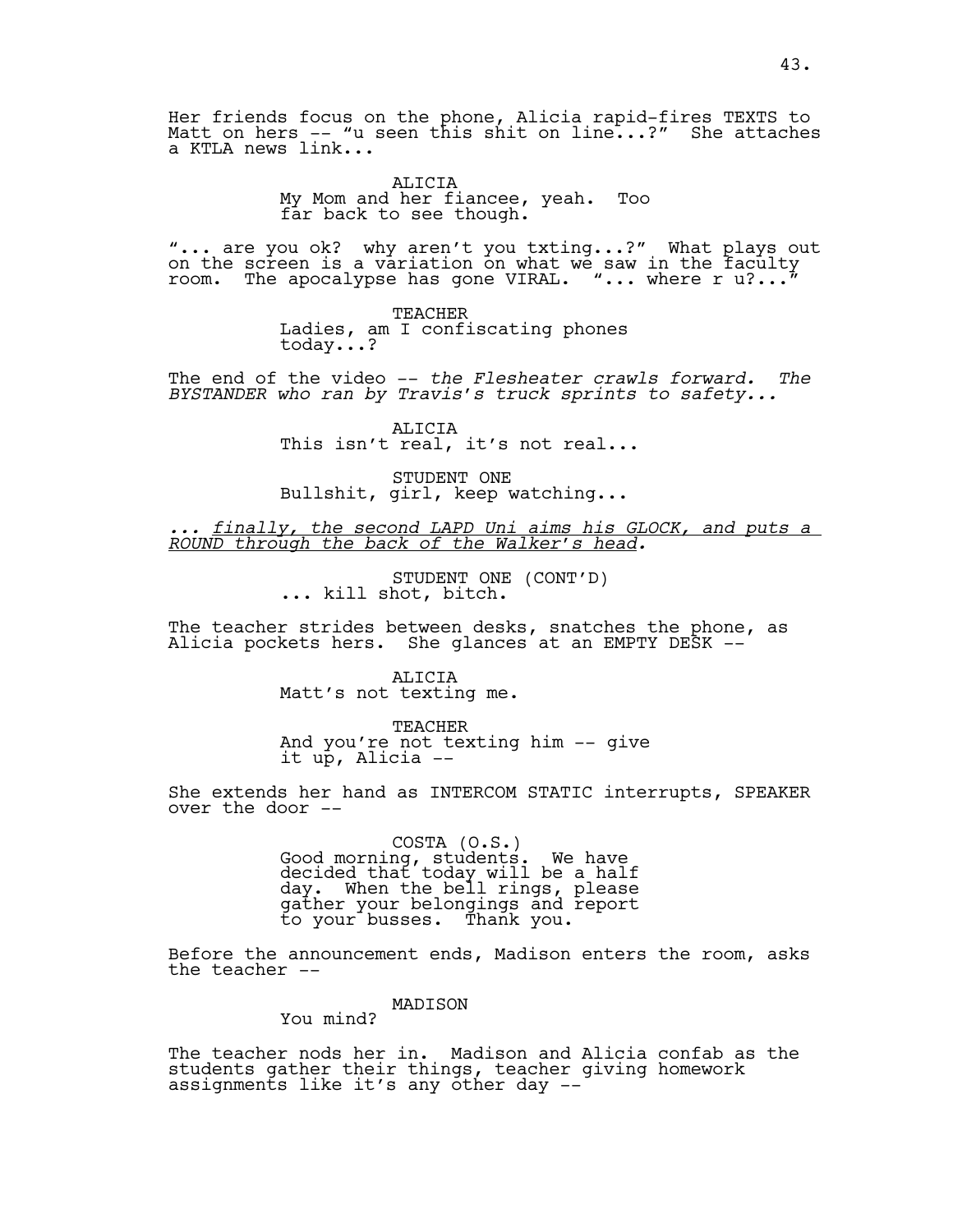MADISON (CONT'D)<br>Travis and I are going to clear the school. I want you on the bus.

ALICIA What's going on?

MADISON People are worried about the shooting last night.

ALICIA Wasn't it staged or something?

MADISON There's an explanation -- but I want you home. Okay?

Alicia tries not to glance at the empty chair. If people are worried they're <u>not</u> worried about the shooting -- they<sup>7</sup>re<br>worried about the madman the police shot. Flesheater.

ALICIA

And now Alicia's even more worried about Matt. She continues to text as she heads for the door, as --

50 EXT. SCHOOL - BUS YARD - DAY 50

Okay.

Madison paces with her WALKIE, dozens of STUDENTS gathered outside. Some drive by in their own cars, kids running along side, begging rides -- anything better than the bus.

Madison sees a bus arriving. She keys the walkie --

MADISON I've got 237. Send them out. Over.

TRAVIS Almost done.

Travis approaches --

TRAVIS (CONT'D) We checked attendance against the absentee list -- classrooms are clear. We should be good.

MADISON Did you see Alicia?

TRAVIS She was on the first bus out.

MADISON Good, good...<br>(shudders) ... this will be okay, right?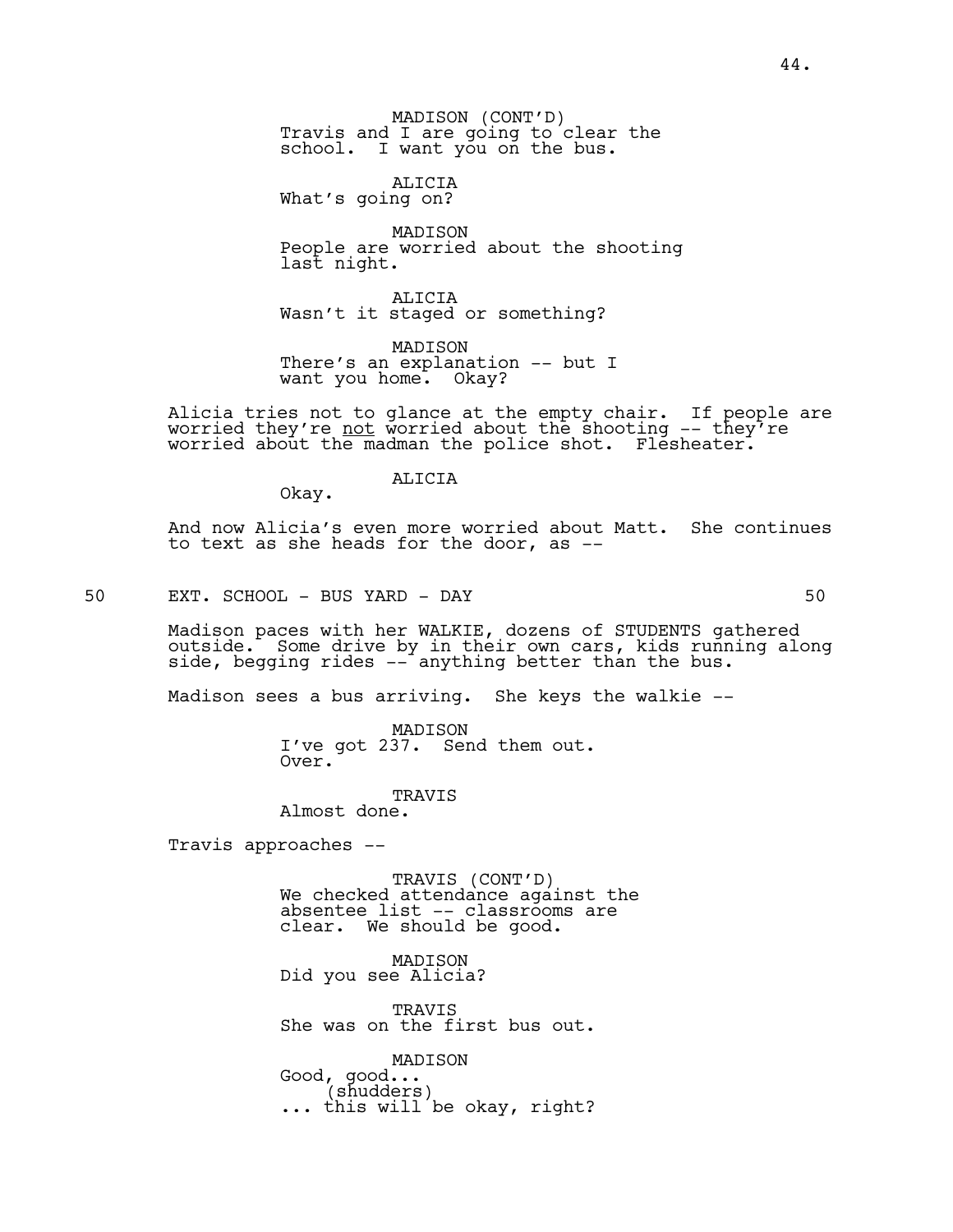She spots another bus, LINE OF STUDENTS moving toward it. In that line, she spies TOBIAS. Madison nods at him, smiles...

> TRAVIS We'll find Ian today. Everything will be fine.

...Tobias just stares back, grim, wise beyond his years. His look says, "I told you so," even as Travis reassures --

TRAVIS (CONT'D)<br>I promise.

Madison hears his words but watches Tobias climb on the bus, scrawny prophet of what's-to-come.

51 EXT. ABANDONED WAREHOUSE - DOWNTOWN LOS ANGELES - DAY 51

Ian turns into the back lot. A FIGURE sitting on the trunk of a car. He hops down when Ian appears, REVEAL --

> CALVIN What the hell you thinking, bro?

Ian's dealer is Calvin Jasper. Model student. Former friend.

IAN What are you talking about?

CALVIN Sending your Mom to my folks'.

IAN I didn't --

CALVIN<br>They were looking for <u>you</u>. They shouldn't be looking for me looking for you.

IAN They don't know what you do, Cal.

CALVIN Then why?

IAN Because we were friends in school.

CALVIN Messed up, man. Cannot happen.

IAN Took that for you to meet me?

CALVIN What do you want?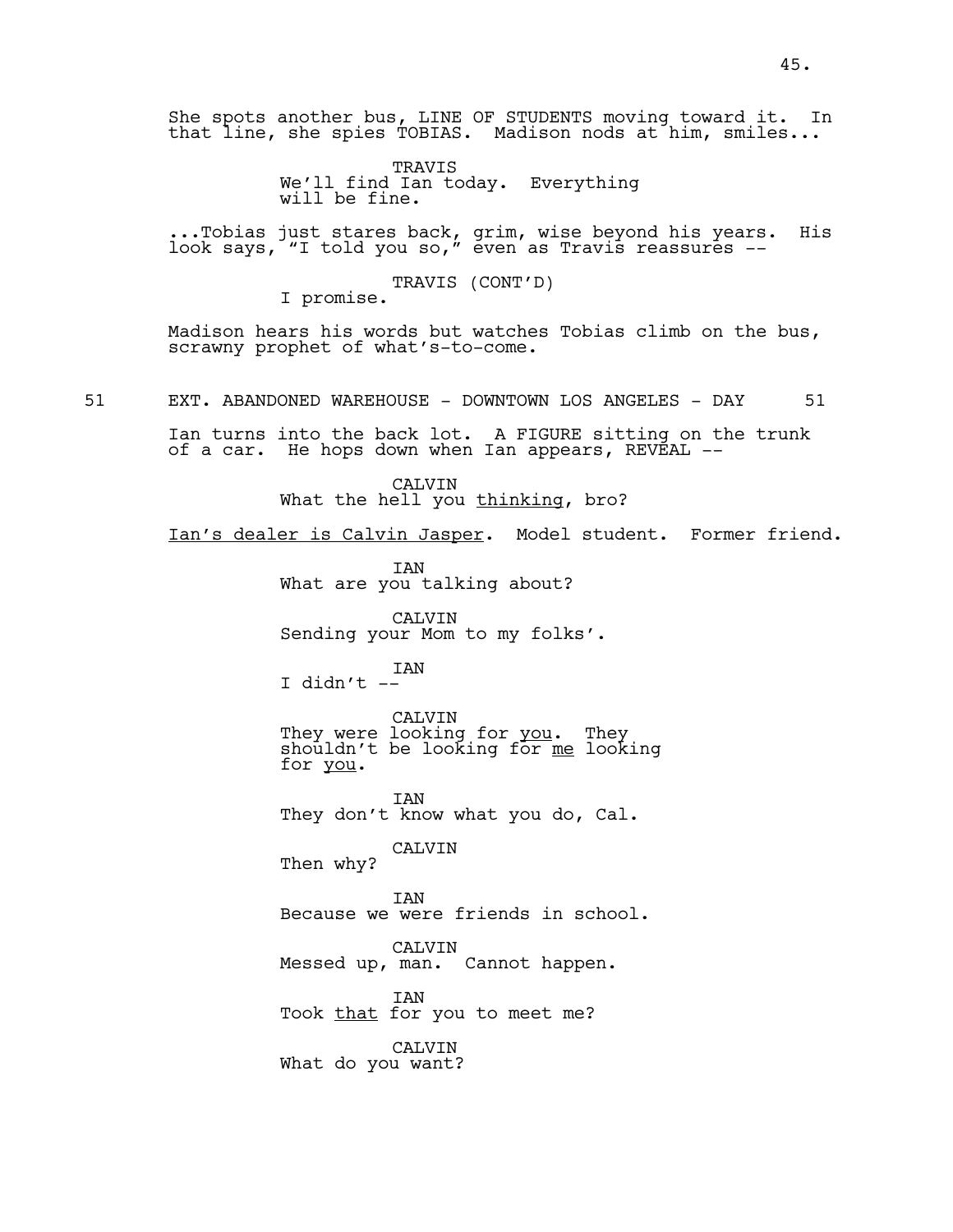IAN Tell me what you gave me. CALVIN Didn't give you nothing -- I sold, you bought. IAN Was it laced, was it PCP? CALVIN Yeah, I want my customers paranoid, pissed off and immune to pain. IAN Then what? CALVIN Don't know what you mean. IAN The stash house... your house. CALVIN I don't rest my head there, name's not on the deed -- IAN You were there or you've been back. CALVIN Gotta protect my investment. IAN Come on, Cal, it was a bloodbath, it was like a goddamn horror movie -- you <u>saw</u> thať, right? CALVIN You're trippin'. He's striding towards the driver's door, keys out, but Ian grabs him, puts himself between Calvin and the car -- IAN What-did-you-qive-me -- ?! CALVIN Her-o-in. Ian stares at him, tries to read the truth in his eyes --

> CALVIN (CONT'D)<br>I'm leaving now, bro. Do not send your Mommy back to my house. (beat) Move.

He insists. Ian obstructs, head cocked. Calvin finally sighs, pulls a PLASTICINE BAGGY out of his pocket --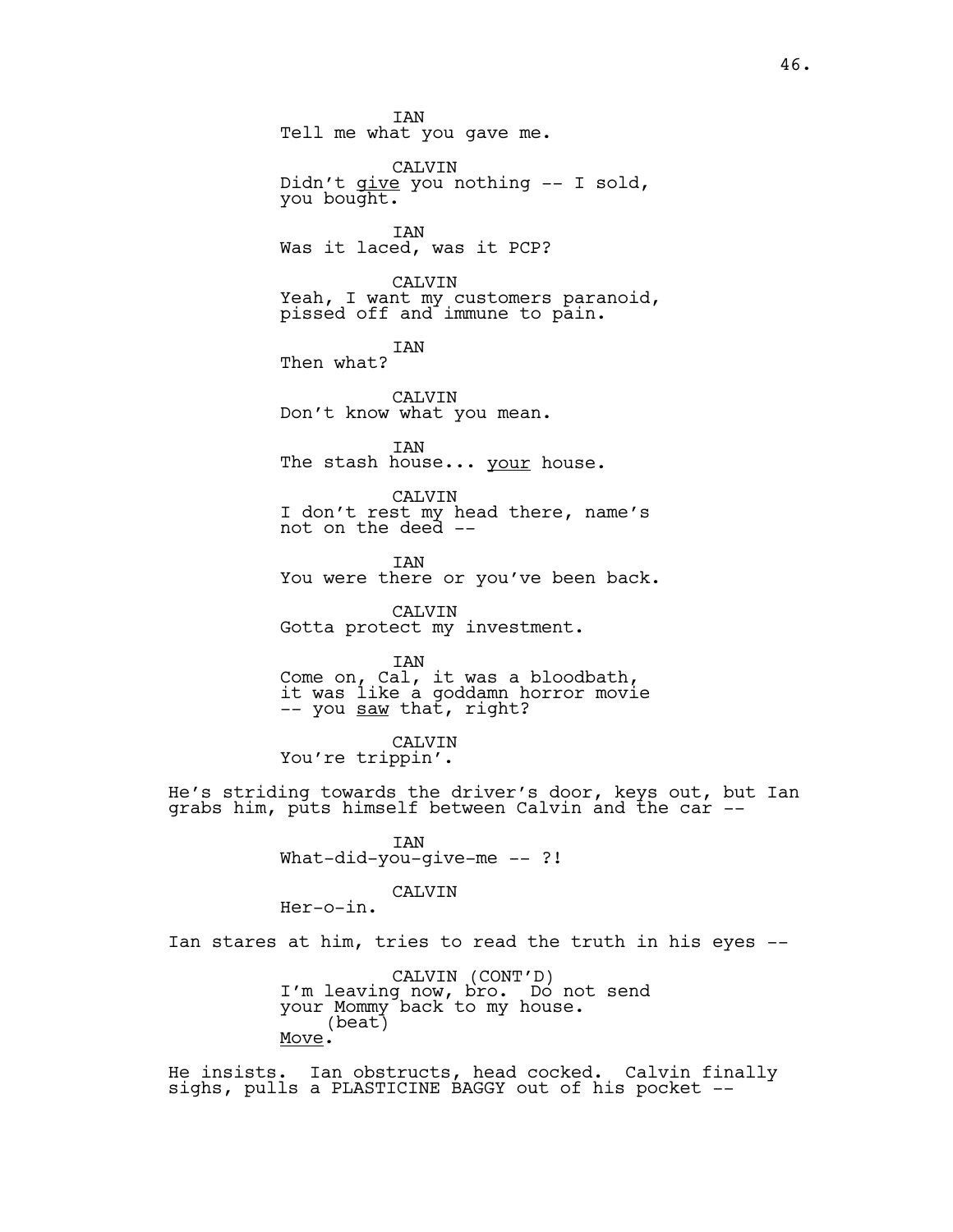CALVIN (CONT'D)<br>You have your works?

He dangles the baggy, pure white powder. Ian sees it, wants it, but pleads --

> IAN Just tell the truth.

CALVIN Truth's right here.

Ian SLAPS the bag from his hand. Smack spills on concrete.

CALVIN (CONT'D)<br>Oh you <u>didn't</u> just do that --

Ian cuts him off, THROWS Calvin against his car --

IAN The truth!

CALVIN I'll cut you off for good, <u>forever</u> --

IAN

What happened in the house, Cal -there were dead bodies -- I gotta know what happened --

CALVIN<br>-- get the fuck offa me -- !

He tries to push away but Ian's locked in, crazy-eyed. Calvin sees it, sees the hysteria rising --

> IAN Please, man, tell the truth -- I saw Gloria fucking <u>eating</u> someone.

CALVIN That's crazy, man, you're crazy --

IAN I'm not, I'm not, I'm not --

He's shaking Calvin, all semblance of control exhausted, giving himself to the madness. Calvin BELLOWS --

> CALVIN We're not friends, Ian -- I'll kill you, bro, <u>I will kill you</u> -- !

> IAN She was tearing into someone's guts  $--$  what was that, what was that  $--$  ?

He HITS Calvin in the face. The dealer drops to a knee. Ian advances but Calvin comes back up with a GLOCK --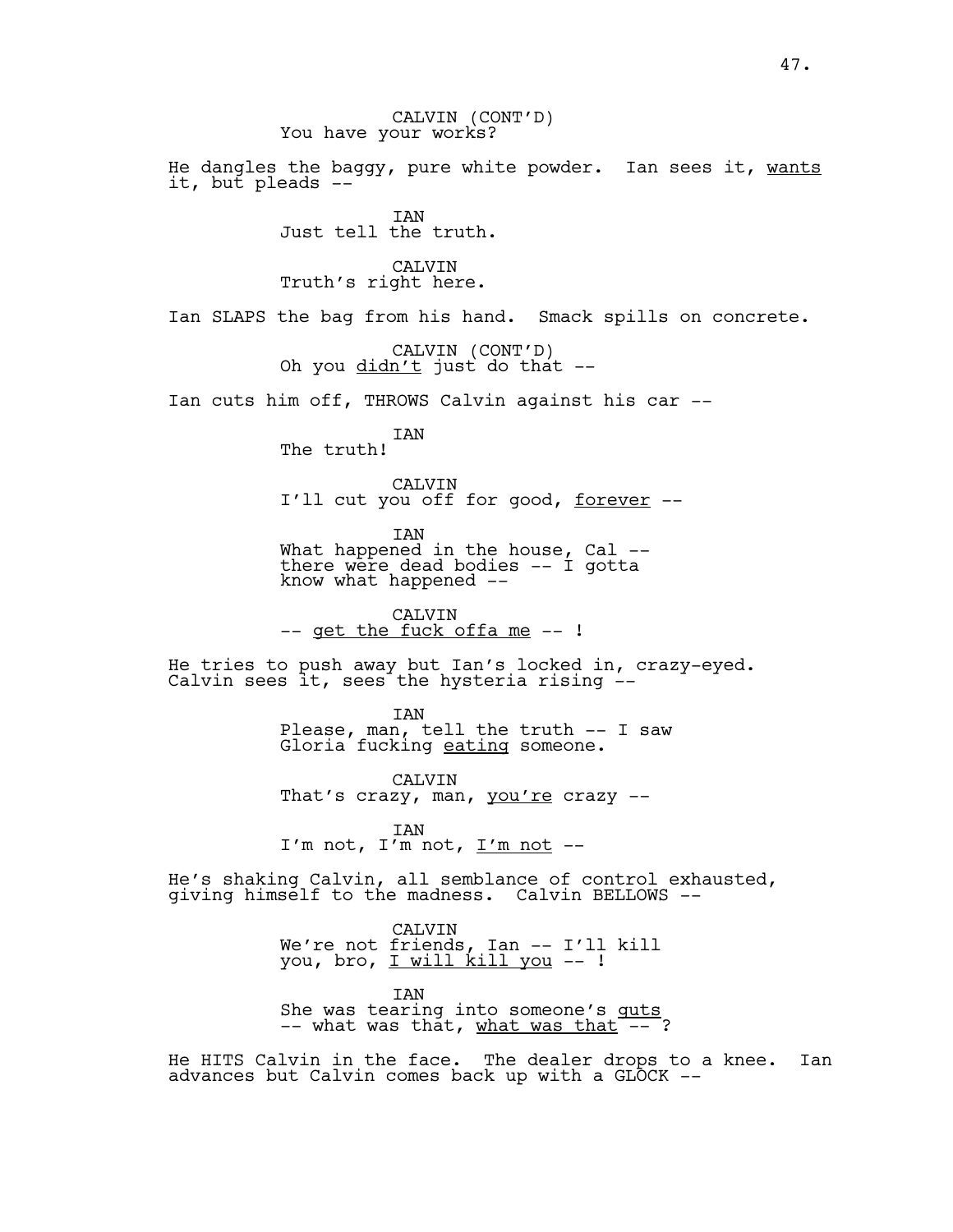Ian's too close, too desperate to stop. He grabs at the gun with both hands, falls into Calvin as they wrestle, ROAR --

CALVIN (CONT'D) *YOU WANT TO BE DEAD* -- !?

-- and as the gun goes off --

CUT TO BLACK:

# END ACT FOUR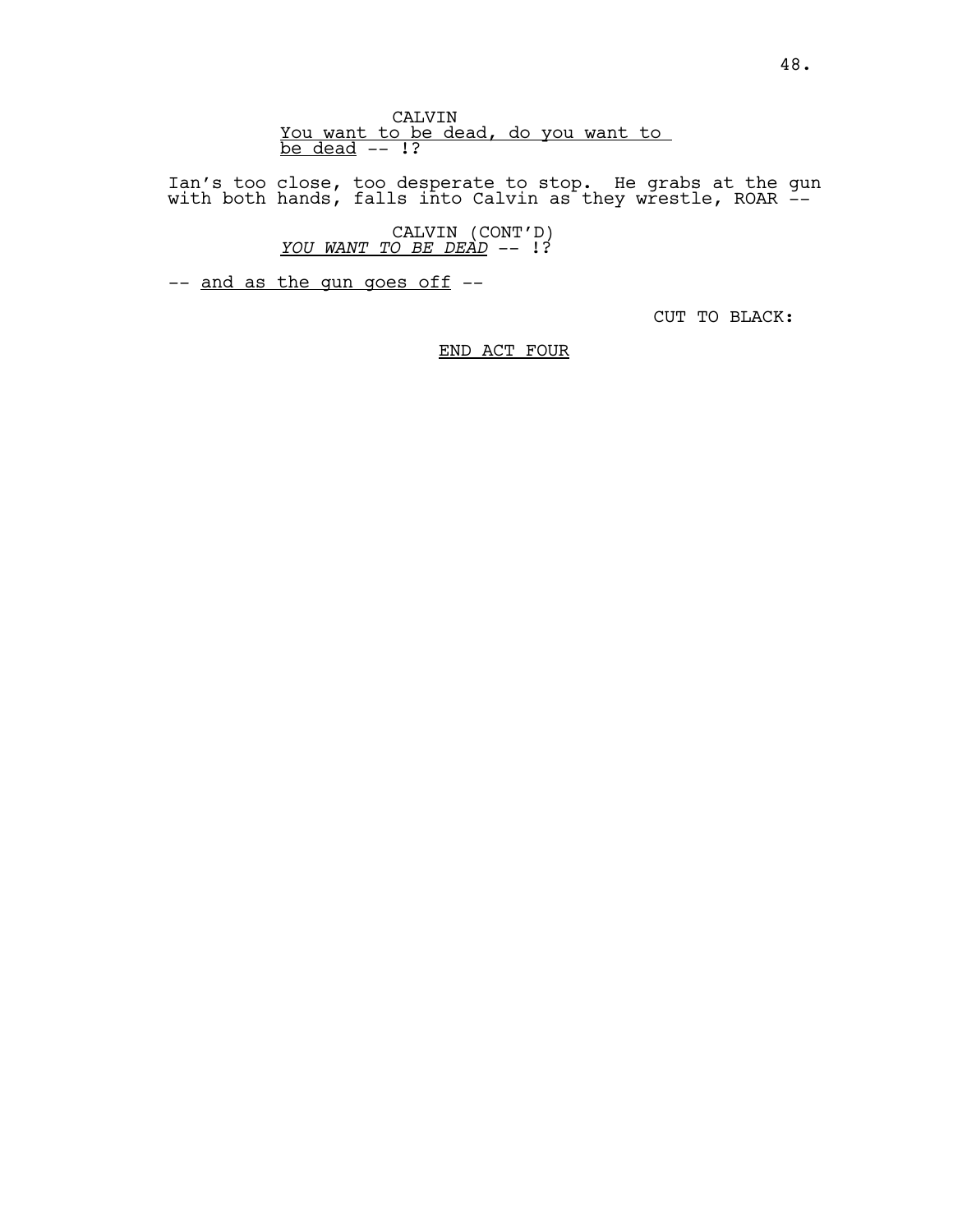ACT FIVE

UP ON:

52 INT. ABANDONED WAREHOUSE - DAY 52

The parking lot is visible through the doors. Ian's dragged Calvin's body in to avoid prying eyes, blood path smeared on the concrete. He paces around Calvin's body, <u>gun on the</u> floor. He HEARS Travis's truck pull up --

> TRAVIS (O.S.)  $Tan -2$

Ian looks down at the body -- the life he took. He's a killer. He's insane. Maybe Alicia was right --

> IAN<br>Here. I'm, <u>we</u>... (a rasp, mad laugh)<br>... we're in here.

FOOTFALLS approaching. Ian listens as they near, realizing too late that there's not one set of footsteps, but two.

> TRAVIS Oh, God, man...

Travis enters, sees Ian, sees the body on the concrete -- and Madison is fast on his heels. Ian sees her and cries --

> IAN Why'd you bring her, Travis,  $why$  --

TRAVIS I had to, man, I had to --

Madison steps forward, toward her son, sees Calvin's body --

MADISON Cal...? Ian, what did you do...?

Collapse. Her greatest nightmare made manifest. Her son is lost to her. Her son's a killer. Ian pleads --

> IAN He pulled a gun, Mom, he got mad and he pulled a gun on me --

TRAVIS Why's he here?

IAN I needed to know what he gave me, I had to know why I saw it --(a breath) -- I had to know *why*.

TRAVIS Holy shit... it's that kid.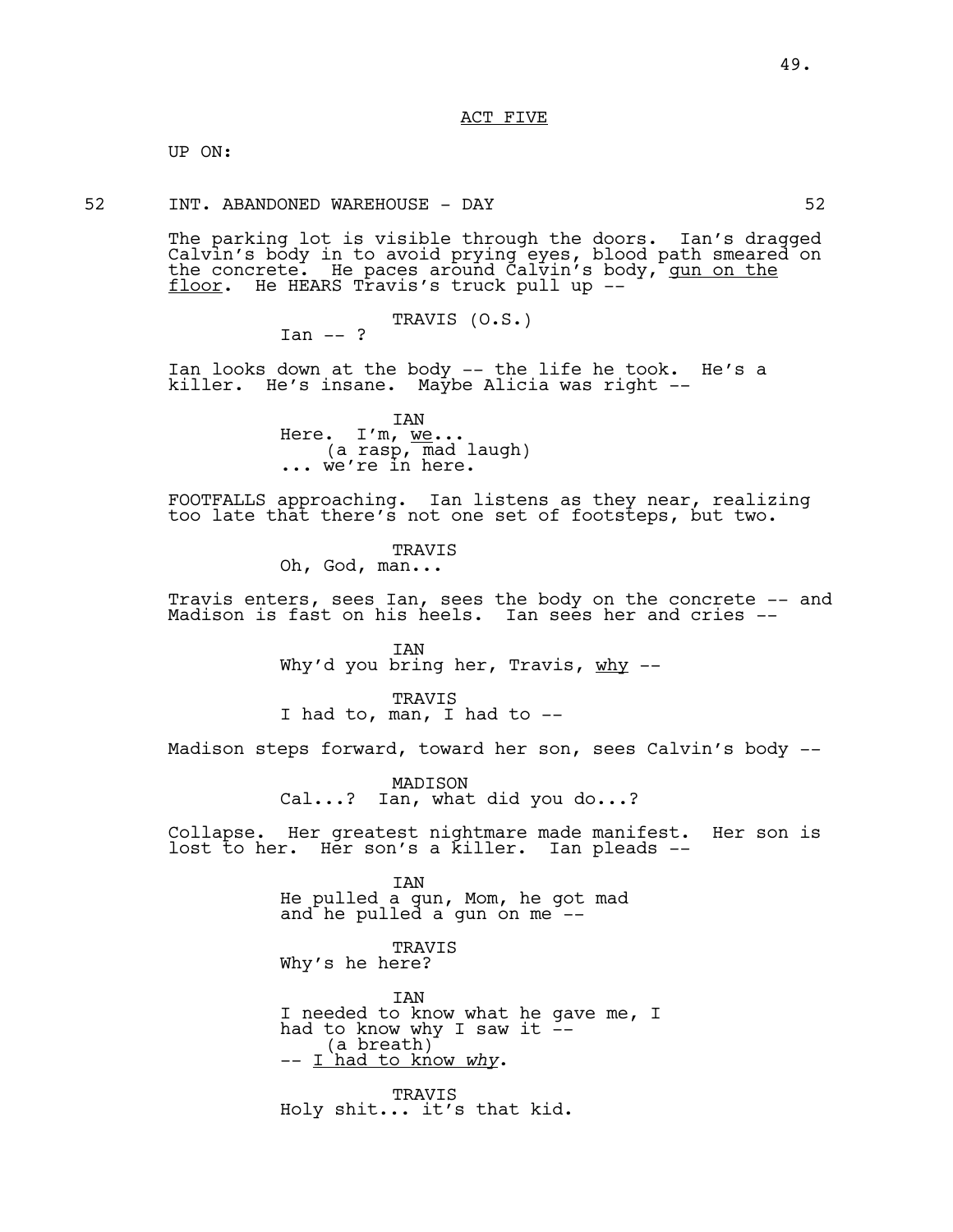He kneels next to the still warm corpse. Ian continues to pace, continues to rant, frantic --

> IAN It was an accident, I didn't mean to. I went for his gun and it went off, it just went off...

MADISON This is... this is just...

Travis sees panic rising on Madison's face. She doesn't know what to do. He puts his hands on her shoulders --

> TRAVIS We have to call the police.

MADISON We should have called them before, you were right, you were, we should have called them...

Ian turns to his mother like he's about to protest, then stops short, resigned, lost...

> IAN Shoulda, woulda, coulda, shoulda, woulda, coulda... *shit*...

... he sinks to the floor, back to the wall. Travis guides Madison towards the door. $\acute{}$  He picks up the gun on his way.

Ian buries his head in his hands while, just beyond him, we see Calvin's fingers clench once, and --

53 EXT. ABANDONED WAREHOUSE - LOT - CONTINUOUS 53

Madison stands, overwhelmed and inconsolable. Travis tucks the Glock into his waistband, tries to comfort Madison, holds her, moves with her as she kneels, hand on the concrete --

> MADISON Oh God, he killed that boy...

TRAVIS He's not in his right mind, Maddy, that's not Ian, it's not him...

MADISON He killed him just like my father, he's the same  $\frac{3}{x}$ -

TRAVIS He's not. This was self defense, right, self-defense, okay...?<br>(finds her eyes)<br>They'll understand that...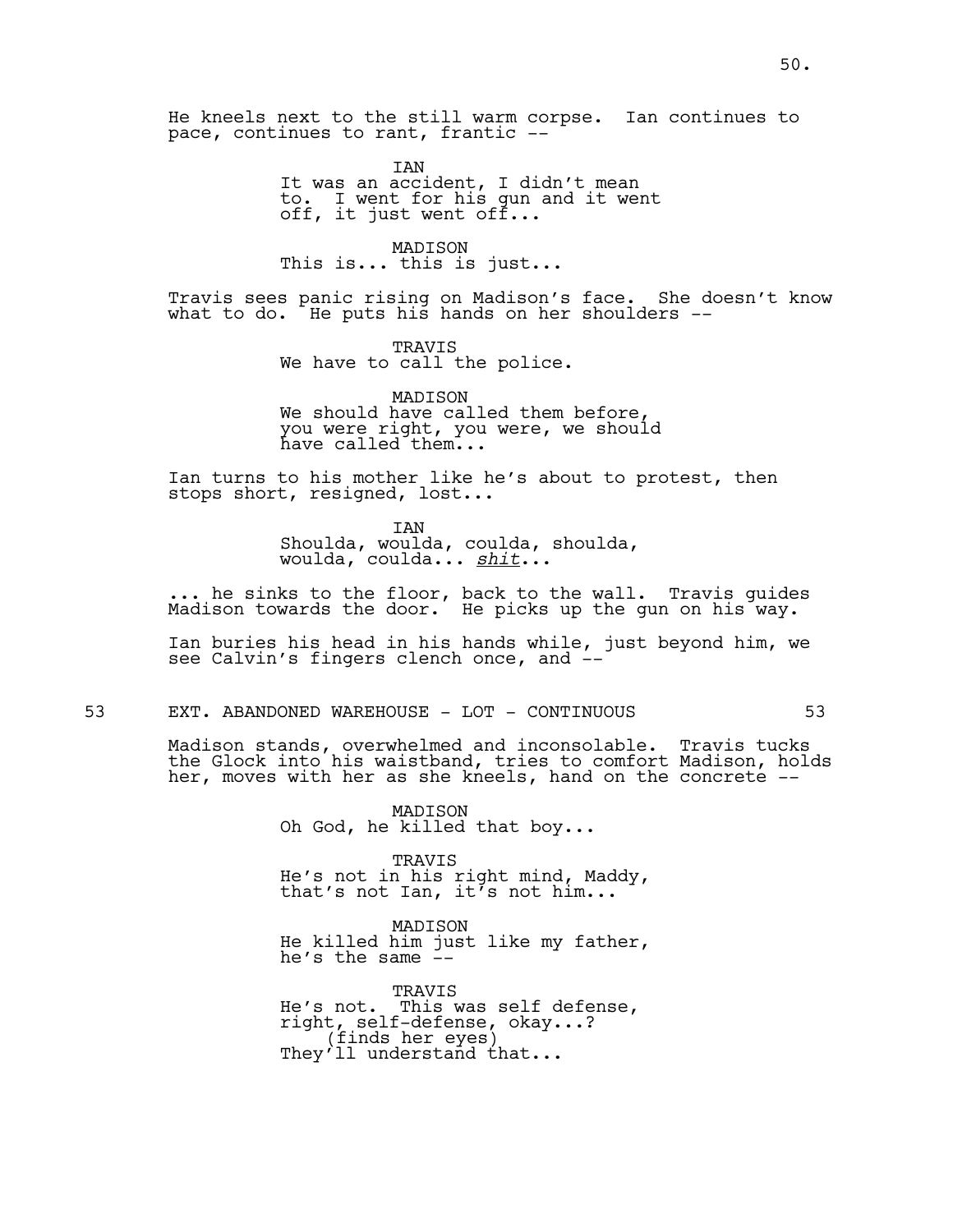He takes out his cell. Madison knows the call must be made. The VOLUME on Travis's phone is loud enough to hear, the RINGING, then --

# 911 VOICE All circuits are busy, please try again later.

Travis and Madison exchange a look as --

54 INT. ABANDONED WAREHOUSE - CONTINUOUS 54

CLOSE ON Ian as he stands, back to the wall. He turns to the exit and, as he does, <u>we see Calvin standing in background</u>,<br><u>small in the frame</u>. Bloodless complexion, corpse pale.

55 EXT. ABANDONED WAREHOUSE - CONTINUOUS 55

Travis kills the call, tries again --

911 VOICE All circuits are --

And again. Madison looks up, concerned.

911 VOICE (CONT'D)<br>All circuits --

Travis hangs up, holds -- and from inside the warehouse, Ian screams --

56 INT. ABANDONED WAREHOUSE - CONTINUOUS 56

Travis sprints in, Madison a stride behind him -- finds Ian screaming at Calvin. He's pale, white-eyed, deep red blood trailing down his chest from the gunshot --

MADISON

Oh my God...

IAN It was an accident, man! I didn't mean to hurt you, I didn't mean it!

Calvin shouldn't be alive, he couldn't be alive. Ian looks to Madison and Travis, terrified --

IAN (CONT'D)<br>It's like I said, <u>it's just like I</u><br>said -- !

Travis puts himself between Calvin and his surrogate son, hand up, reasoning --

> TRAVIS We're gonna call an ambulance, you need help.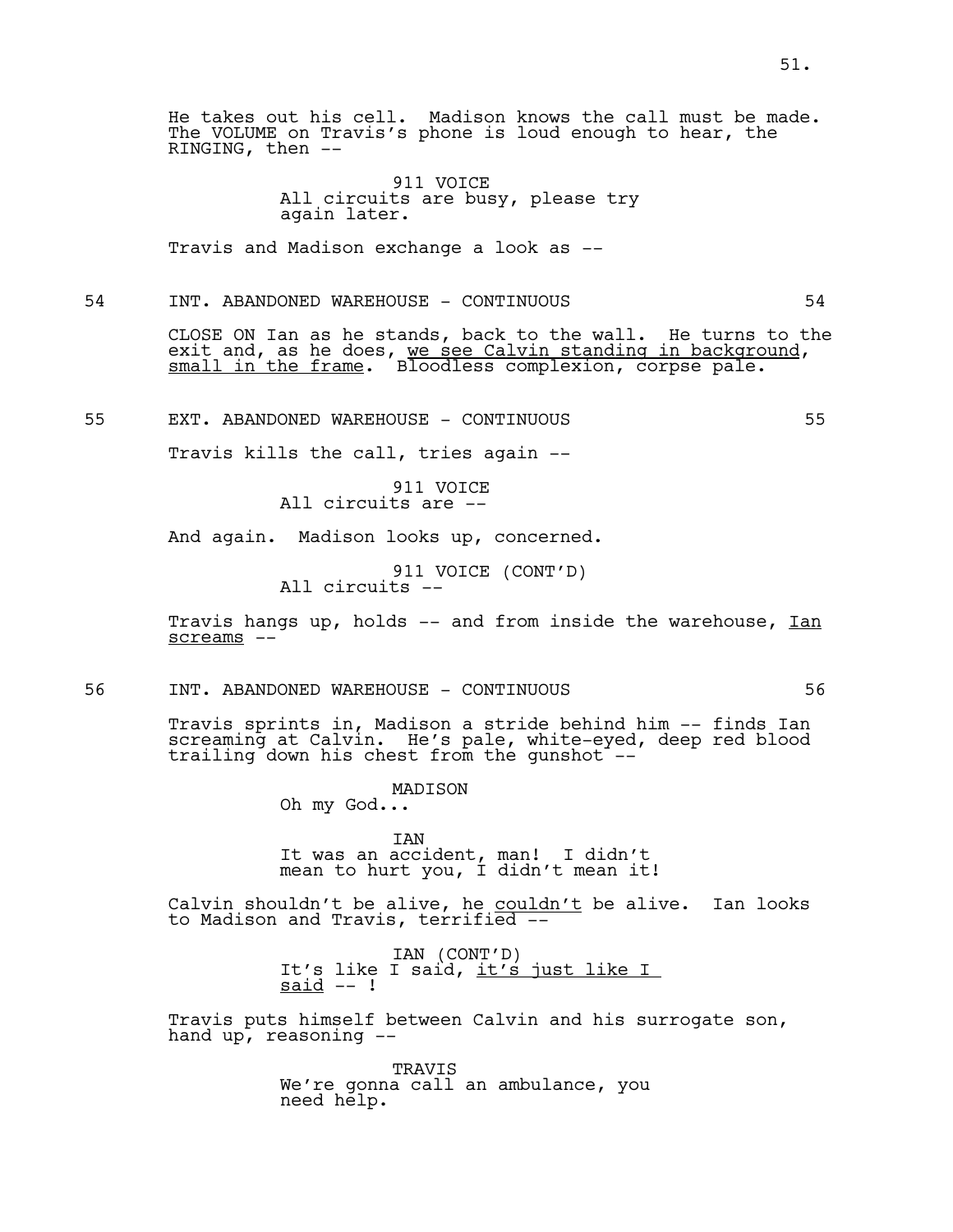Calvin keeps coming, deliberate, dead-eyed, coming --

TRAVIS (CONT'D)<br>Please stop, Calvin, please --

He reaches back -- and pulls the Glock from his belt, aims at Calvin's chest --

TRAVIS (CONT'D)<br>Please stop.

Everything goes quiet. All we hear are Calvin's GROANS and the dreadful drag of his boots on the concrete...

# MADISON

Travis...

A breath. Travis glances at Madison, relents, tosses the gun away, just as Calvin reaches him --

> TRAVIS Calvin, I want to help you, let me help you --

He grabs the Dead by the wrists, holds him off, as Calvin leans, lunges, gnashes his teeth--

> MADISON Ian, what did he take, what --

IAN He doesn't use, Ma, don't you get it, don't you get it --<br>(in Madison's face)<br>-- he's dead, <u>he's fucking *dead*</u>!

Calvin pushes hard, backs Travis against the concrete wall - inches from this <u>thing</u>, staring into Its dead pale eyes, it<br>finally registers. Ian is right --

> TRAVIS Take your Mom out of here, get the hell out of here -- <u>now</u> -- !

The realization staggers, weakens Travis as he tries to move away. He stumbles over a palette, falls --

MADISON

Travis -- !

The Flesheater falls with him, pressing chest to chest, teeth inches from Travis's face, desperate --

# TRAVIS Go, Maddy,  $q_0$  -- !

But she doesn't. Madison pushes Ian towards the door, dumps her purse out, digs, frantic -- <u>finds the PARING KNIFE she<sup>-</sup></u> <u>confiscated from Tobias</u>.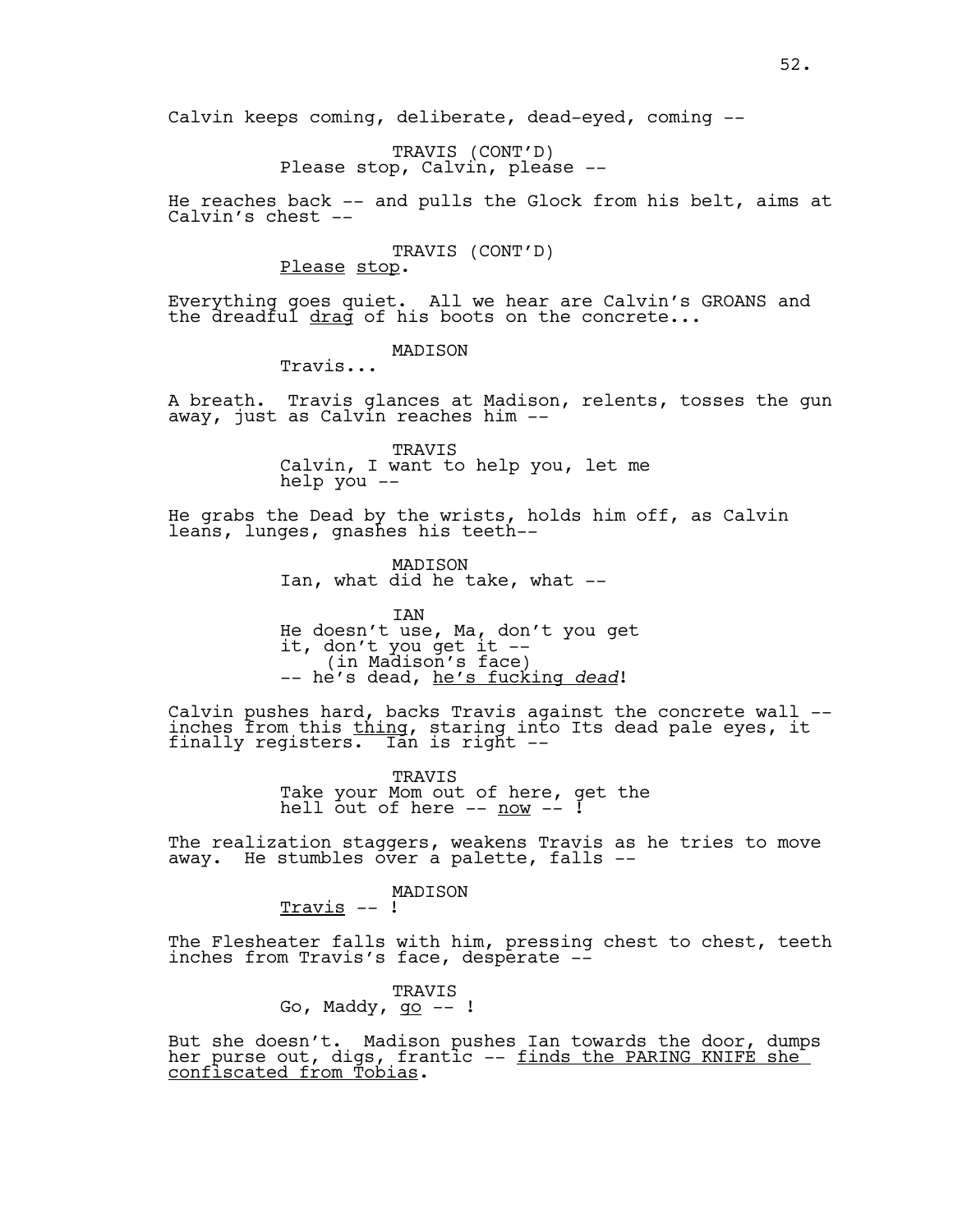Travis struggles, grabs FISTFULS of Calvin's shirt, holding him as the dealer claws at his clothes, strains for a bite, as strong in death as he was in life --

# MADISON Call for help, Ian, call now --

She sprints to Travis's side, screams --

MADISON (CONT'D)<br>Get off him, Calvin, Calvin stop, stop  $--$  don't make me  $--$ 

The sound of her voice distracts the Flesheater, loosens his hold on Travis as It turns toward Madison --

MADISON (CONT'D)

Jesus --

-- as she finally sees Its dead eyes. Staggered, she steps back, slashing the blade in front of her  $-$ 

> TRAVIS Stab him, Maddy, stab him --

She braces then, as Calvin lunges, she pushes off her rear foot -- <u>plunges the blade into Calvin's throat</u>. It pierces<br>his esophagus, rips out the other side of his neck.

Calvin DOESN'T NOTICE. He strains towards Madison, grabs her ankle, twists. She tears the knife out as she stumbles, wound gaping over Travis's face.

Madison kicks free and buries the knife deep in Calvin's side, between the ribs, where his heart should be pounding --<br>nothing, no response, no pain.

Travis works his legs under Calvin, KICKS as hard as he can.

Calvin stumbles back -- and Travis RUSHES. Neck torn, knife buried to the hilt, blood drenched, he looks inhuman, looks like a monster. Travis has reached his limit --

He's blind fury now. A father fighting for his family.

Travis hits Calvin like a wrecking ball, knocks him BACK and THROUGH a floor-to-ceiling WINDOW. The GLASS gives, SHATTERS and the Flesheater FALLS to the loading bay below.

Travis, looks down -- sees Calvin, twisted and broken, head at an unnatural ninety degree angle. Still. He sinks onto the broken glass, numb.

Ian rocks on the ground near him, knees to chest, Madison standing, stunned by what she's seen -- what she's done.

> IAN I told you, I told you...